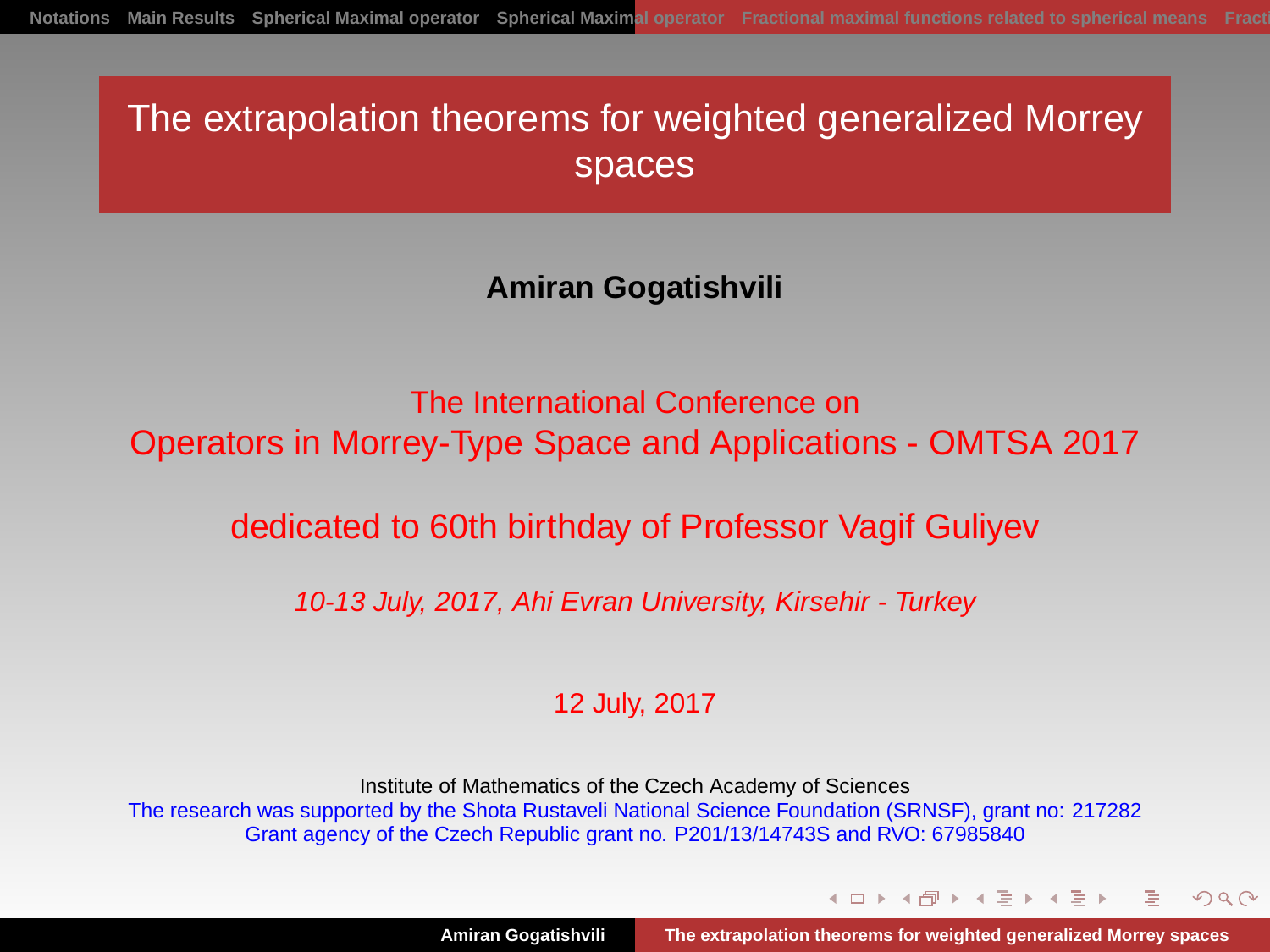#### (Weighted estimates)

The purpose of this talk is to present a method that allows us to obtain the boundedness of an operator

$$
\mathcal{T}: \mathcal{M}_{p,\varphi}(w) \to \mathcal{M}_{p,\varphi}(w)
$$

from the boundedness of

$$
T:L^p(w)\to L^p(w),
$$

as soon as we have this information for a sufficiently large class of weights w

イロト イ押 トイヨ トイヨト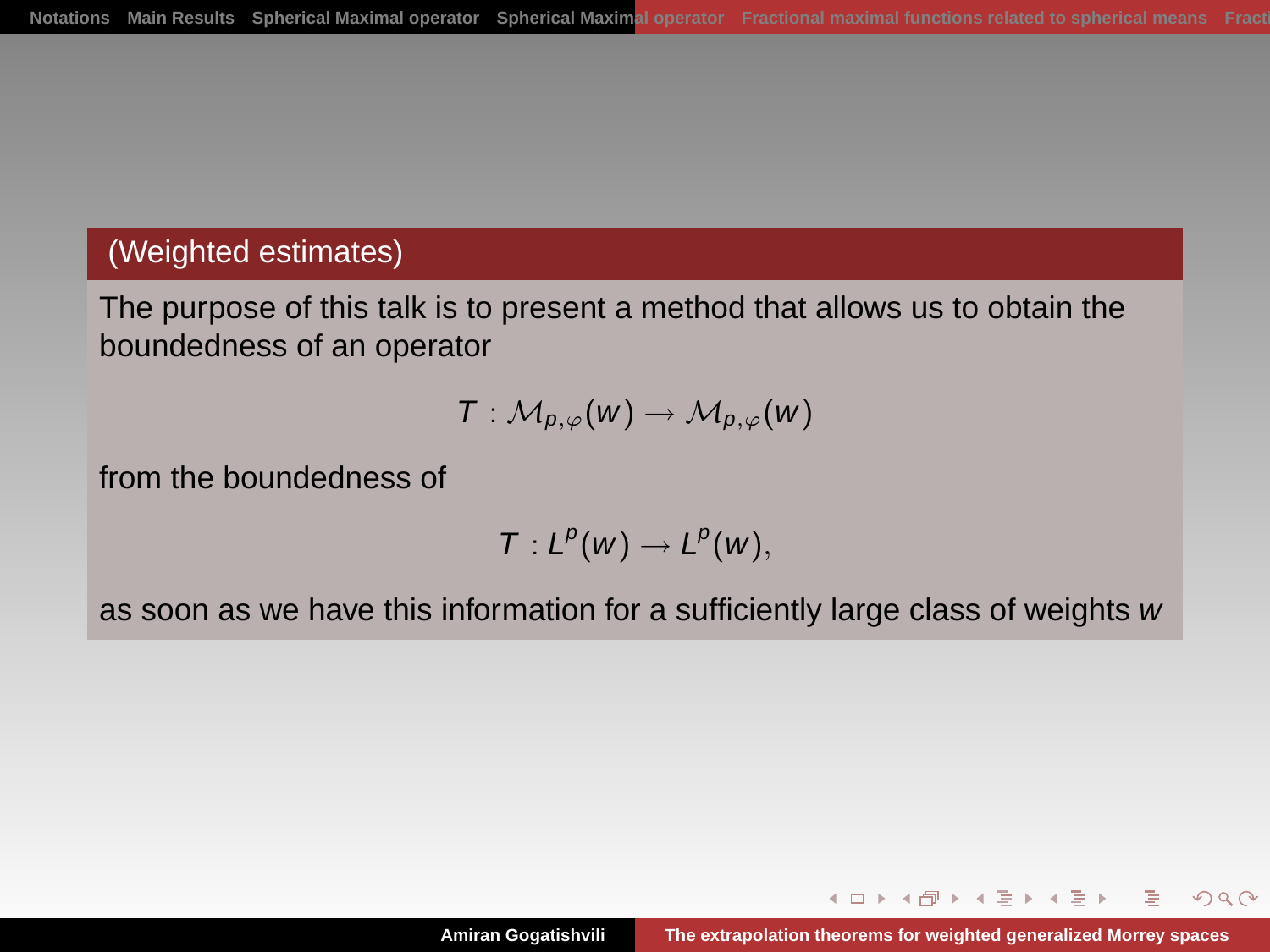#### The Extrapolation theorem was first proved by Rubio de Francia

- Ħ J.L. Rubio de Francia, Factorization and extrapolation of weights, Bull. Amer. Math. Soc. (N.S.), 7 (1982), 393–395.
- H J.L. Rubio de Francia, A new technique in the theory of  $A<sub>p</sub>$  weights. In Topics in modern harmonic analysis, Vol. I, II (Turin/Milan, (1982), pages 571â579. Ist. Naz. Alta Mat. Francesco Severi, Rome, 1983.
- Ħ J.L. Rubio de Francia, Factorization theory and  $A_p$  weights, Amer. J. Math., 106 (1984), 533–547.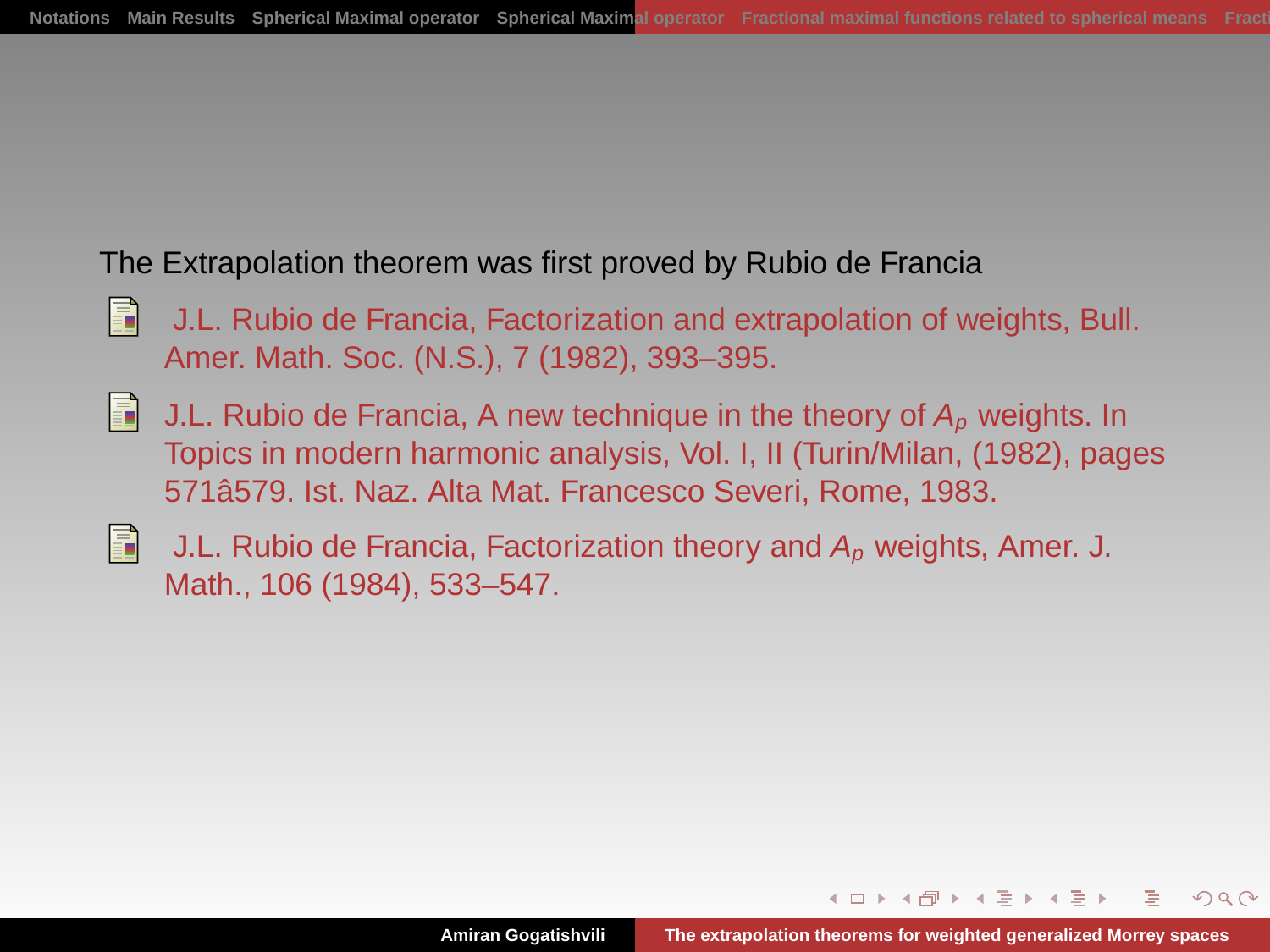- H D. CRUZ-URIBE, A. FIORENZA, J.M. MARTELL, AND C. PÉREZ, The boundedness of classical operators on variable  $L^{p(j)}$  spaces, Ann. Acad. Sci. Fenn. Math., **31** (2006), 239–264.
- Ħ D. CRUZ-URIBE, J. M. MARTELL AND C. PÉREZ, Extensions of Rubio de Francia's extrapolation theorem, Collect. Math., **Vol. Extra** (2006), 195–231.
- R D. CRUZ-URIBE, J. M. MARTELL AND C. PÉREZ, Weights, extrapolation and the theory of Rubio de Francia. Operator Theory: Advances and Applications, 215. Birkhäuser/Springer Basel AG, Basel, 2011.
- E.
	- D. CRUZ-URIBE, L. D. WANG, Extrapolation and weighted norm inequalities in the variable Lebesgue spaces, Trans. Amer. Math. Soc. 369 (2017), no. 2, 1205-1235.
- Ħ A.GOGATISHVILI AND T.KOPALIAN, Extensions of Rubio de Franciaâs extrapolation theorem in variable Lebesgue space and application, Preprint arXiv:1407.5216.

イロト イタト イモト イモト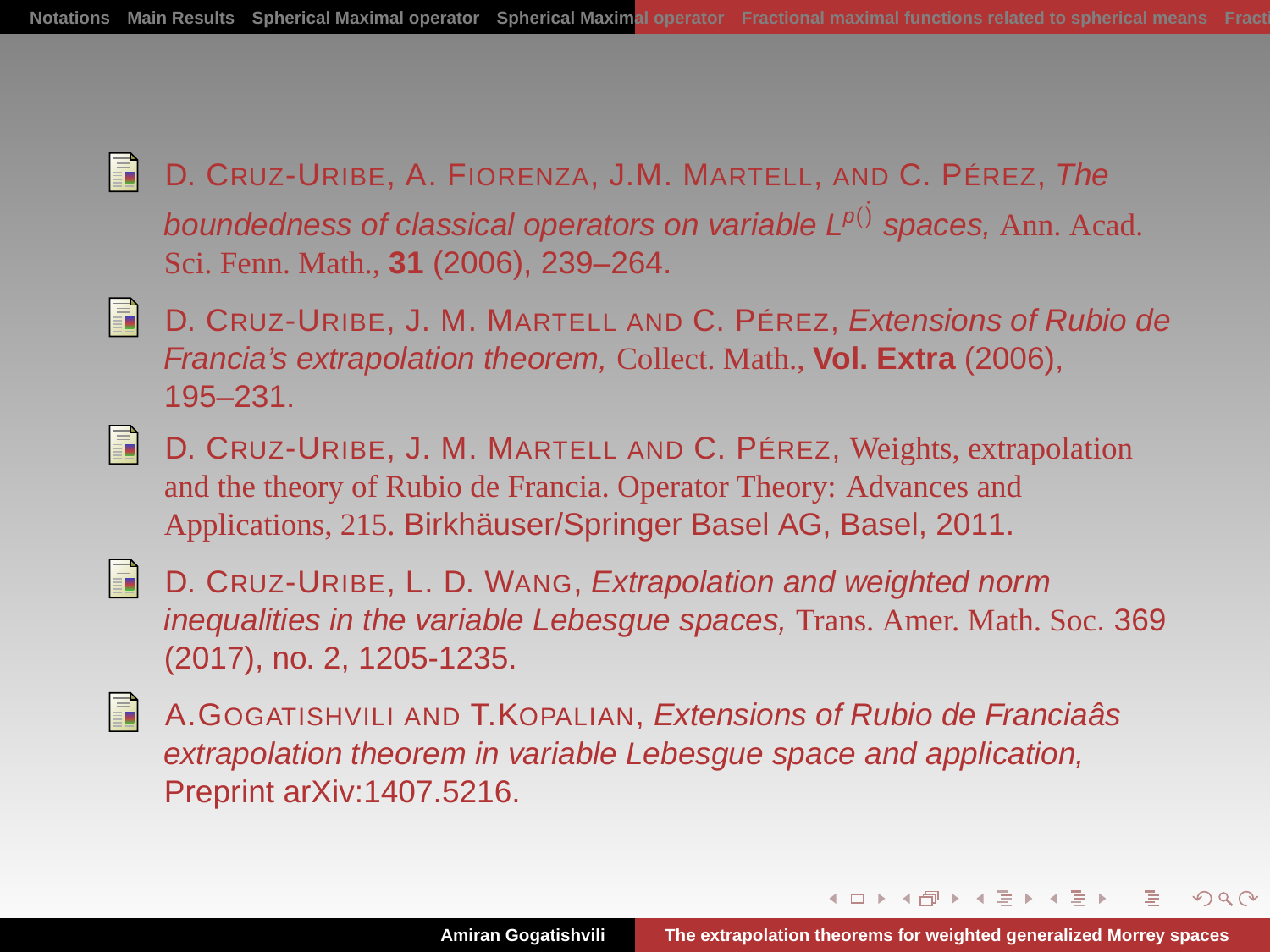Recently the extrapolation method of Rubio de Francia was extended for Morrey space in the papers

- R M. ROSENTHAL AND H.-J. SCHMEISSER, sl The boundedness of operators in Muckenhoupt weighted Morrey spaces via extrapolation techniques and duality. Rev. Mat. Complut. **29** (2016), 623â657.
- H J. DUOANDIKOETXEA AND M. ROSENTHAL Extension and boundedness of operators on Morrey spaces from extrapolation techniques and embeddings arXiv:1607.04565

 $4.50 \times 4.75 \times 4.75$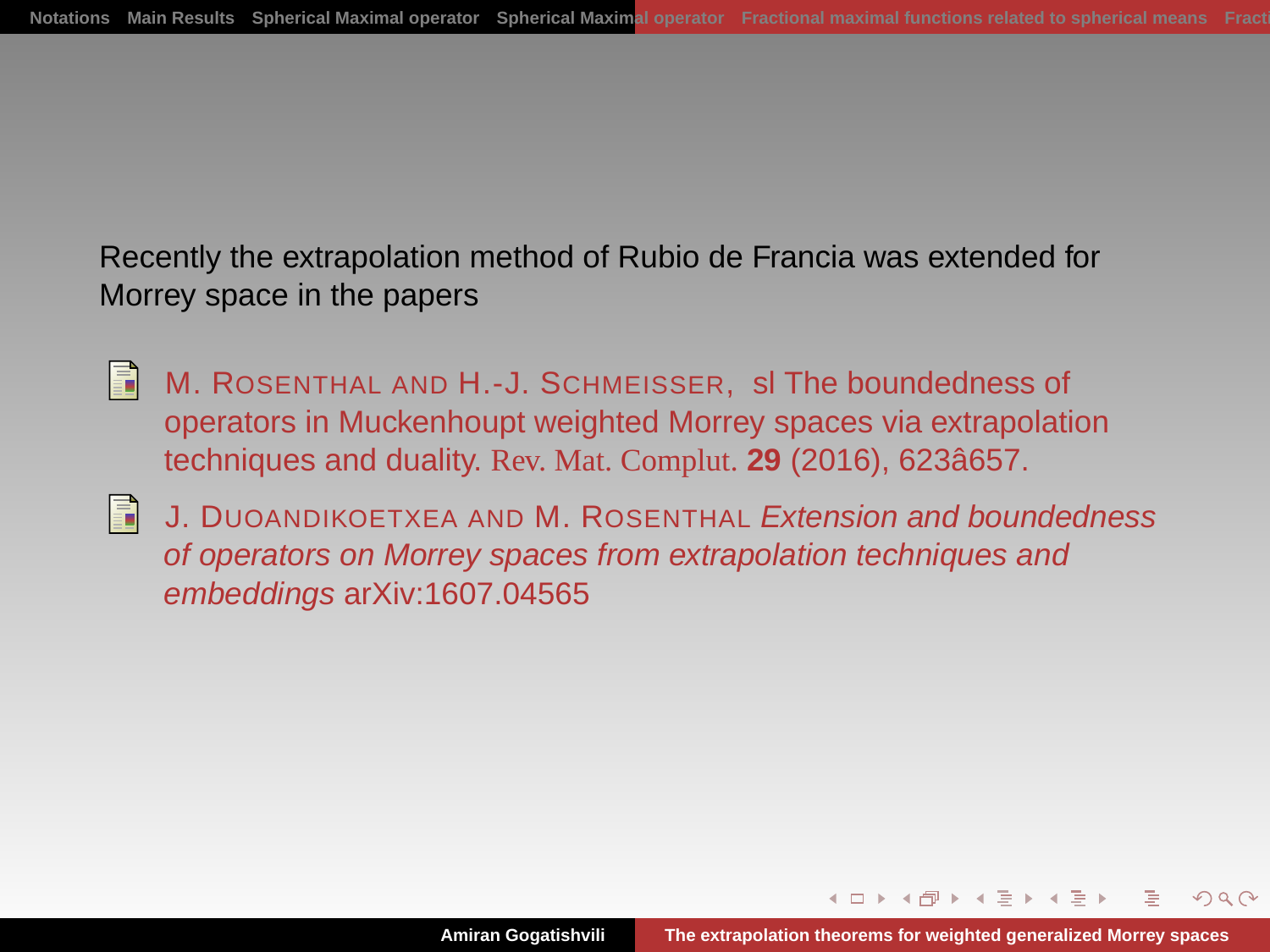The well-known Morrey spaces  $\mathcal{M}_{p,\lambda}$  introduced by C. Morrey in 1938

H C.B. MORREY, On the solutions of quasi-linear elliptic partial differential equations, Trans. Amer. Math. Soc., **43** (1938), 126-166.

 $\left\{ \bigoplus_k k \bigoplus_k k \bigoplus_k k \right\}$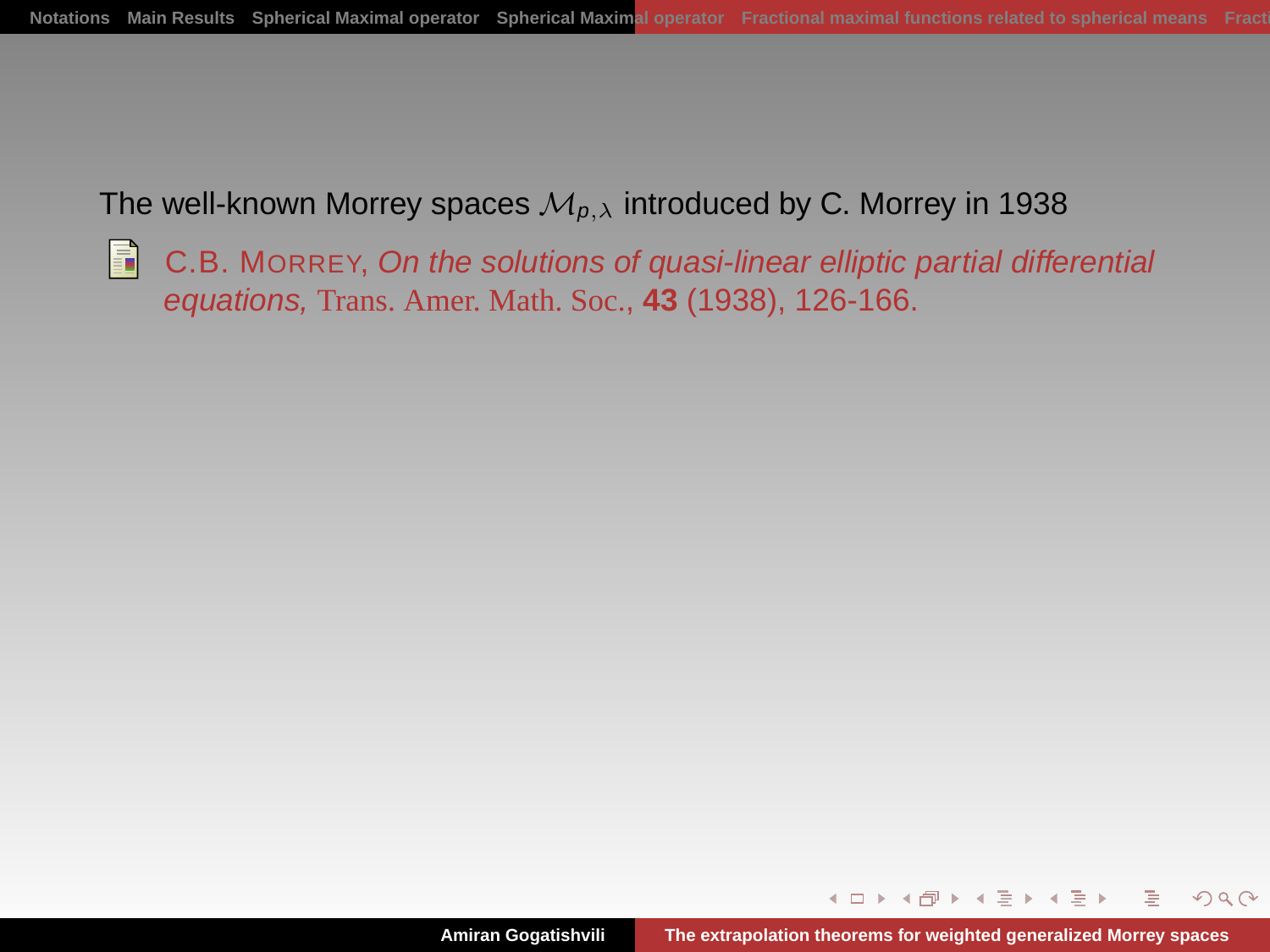#### The well-known Morrey spaces  $\mathcal{M}_{p,\lambda}$  introduced by C. Morrey in 1938

C.B. MORREY, On the solutions of quasi-linear elliptic partial differential equations, Trans. Amer. Math. Soc., **43** (1938), 126-166.

- E. J. PEETRE, On the theory of  $\mathcal{L}_{p,\lambda}$  spaces, J. Funct. Anal., **4(** 1969), 71–87.
- H D. R. ADAMS, A note on Riesz potentials, Duke Math. J, **42** (1975), 765–778.
- F. CHIARENZA AND M. FRASCA, Morrey spaces and Hardy-Littlewood maximal function, Rend. Math. Appl., **7** (1987), 273-279.

イロト イタト イモト イモト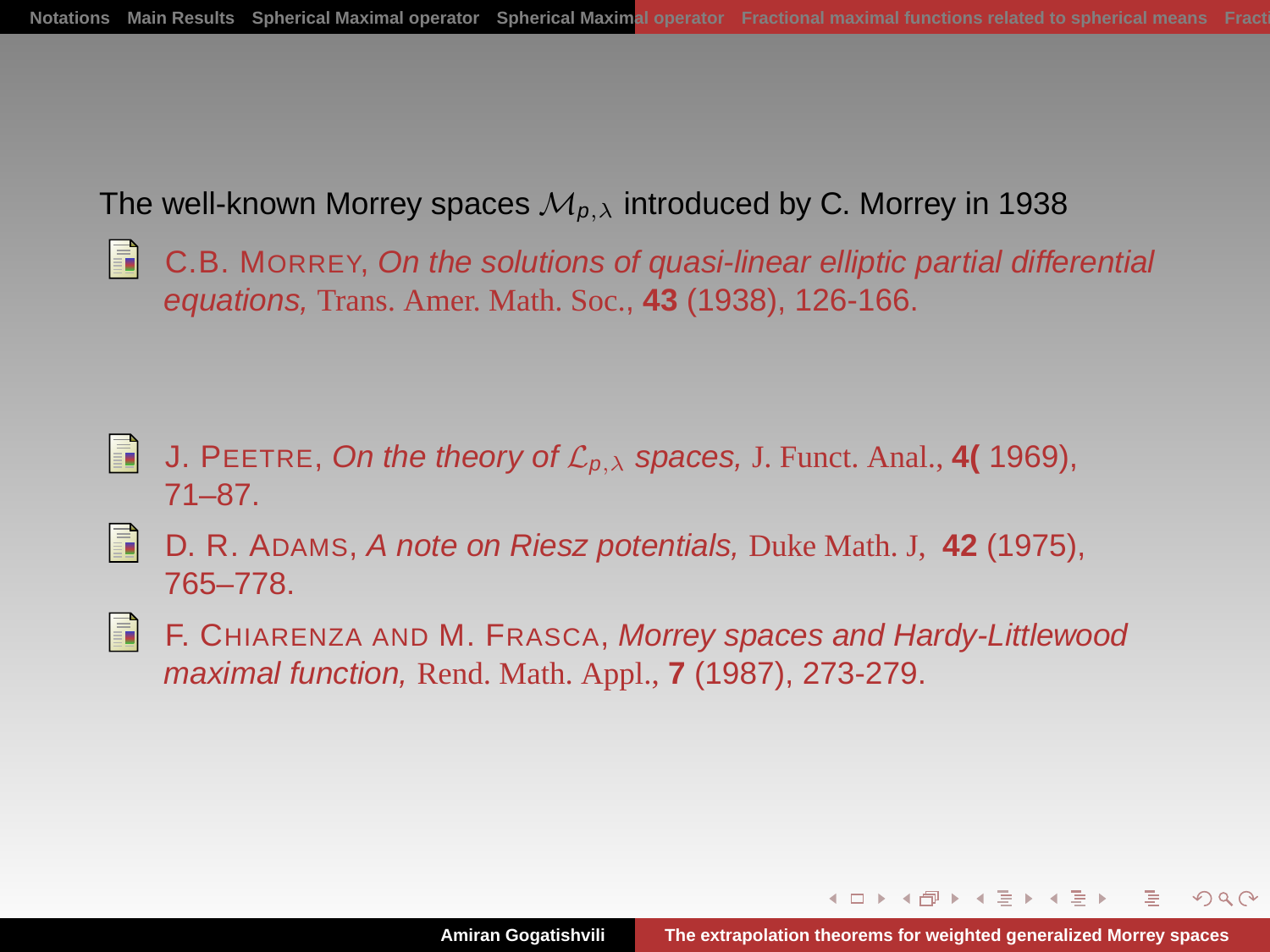- F. G. DI FAZIO AND M. A. RAGUSA, Interior estimates in Morrey spaces for strong solutions to nondivergence form equations with discontinuous coefficients, J. Funct. Anal, **112** (1993), 24–256.
- R G. DI FAZIO, D. K. PALAGACHEV AND M. A. RAGUSA, Global Morrey regularity of strong solutions to the Dirichlet problem for elliptic equations with discontinuous coeficients, J. Funct. Anal, **166** (1999), 179–196.
- E.

D. S. FAN, S. Z. LU AND D. C. YANG, Regularity in Morrey spaces of strong solutions to nondivergence elliptic equations with VMO coefficients, Georgian Math. J, **5** (1998), 425–440.

A + + = + + =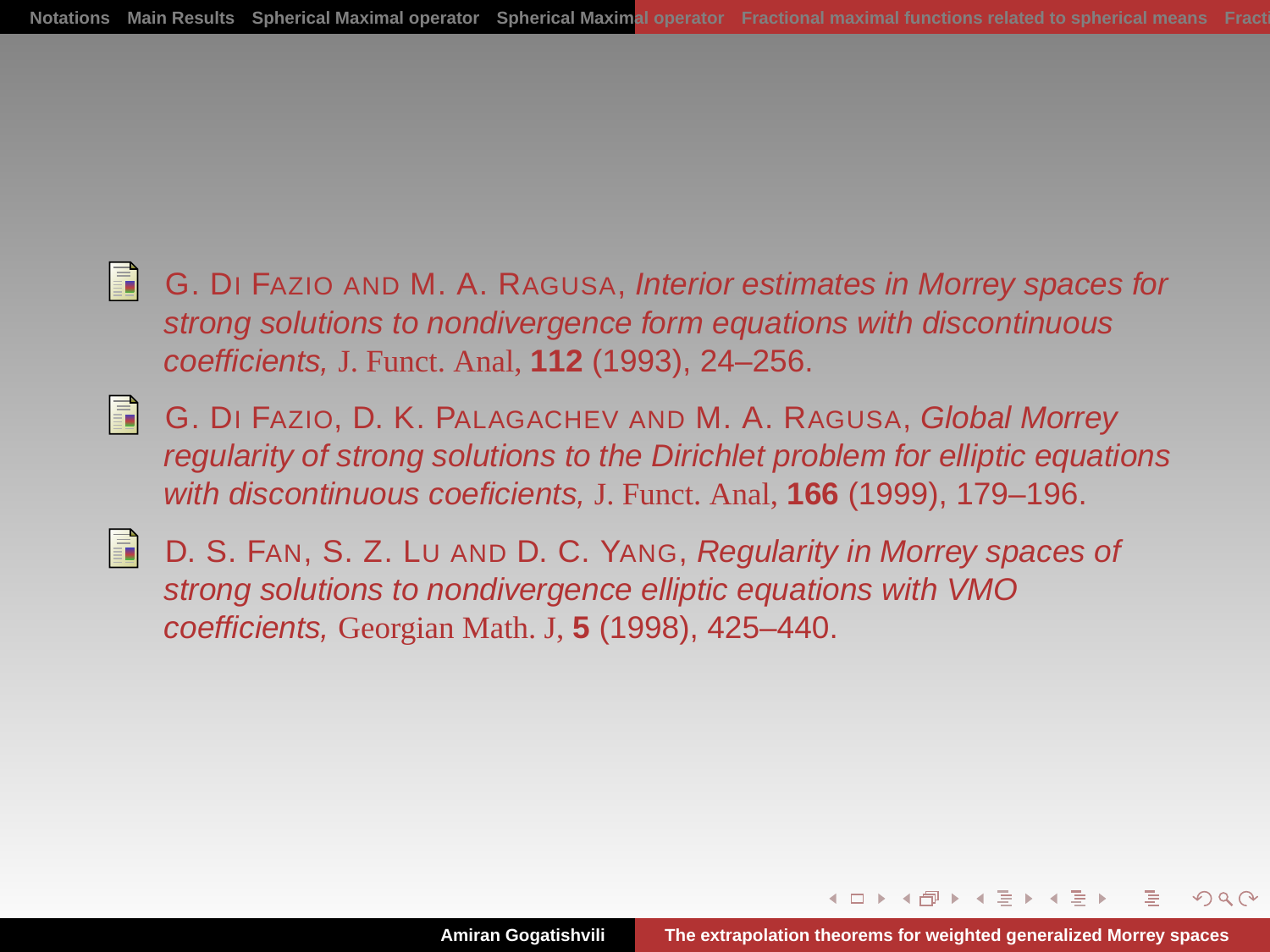- R V. S. Guliyev, Function Spaces, Integral Operators and Two Weighted Inequalities on Homogeneous Groups. Some Applications, Baku, 1996.
- V. S. GULIYEV, Integral Operators on Function Spaces on the Homogeneous R Groups and on Domains in  $\mathbb{R}^n$ . Doctoral Degree Dissertation. Mat. Inst. Steklov, Moskva, 1994. (In Russian.)

 $4.60 \times 4.72 \times 4.72 \times$ 

 $QQ$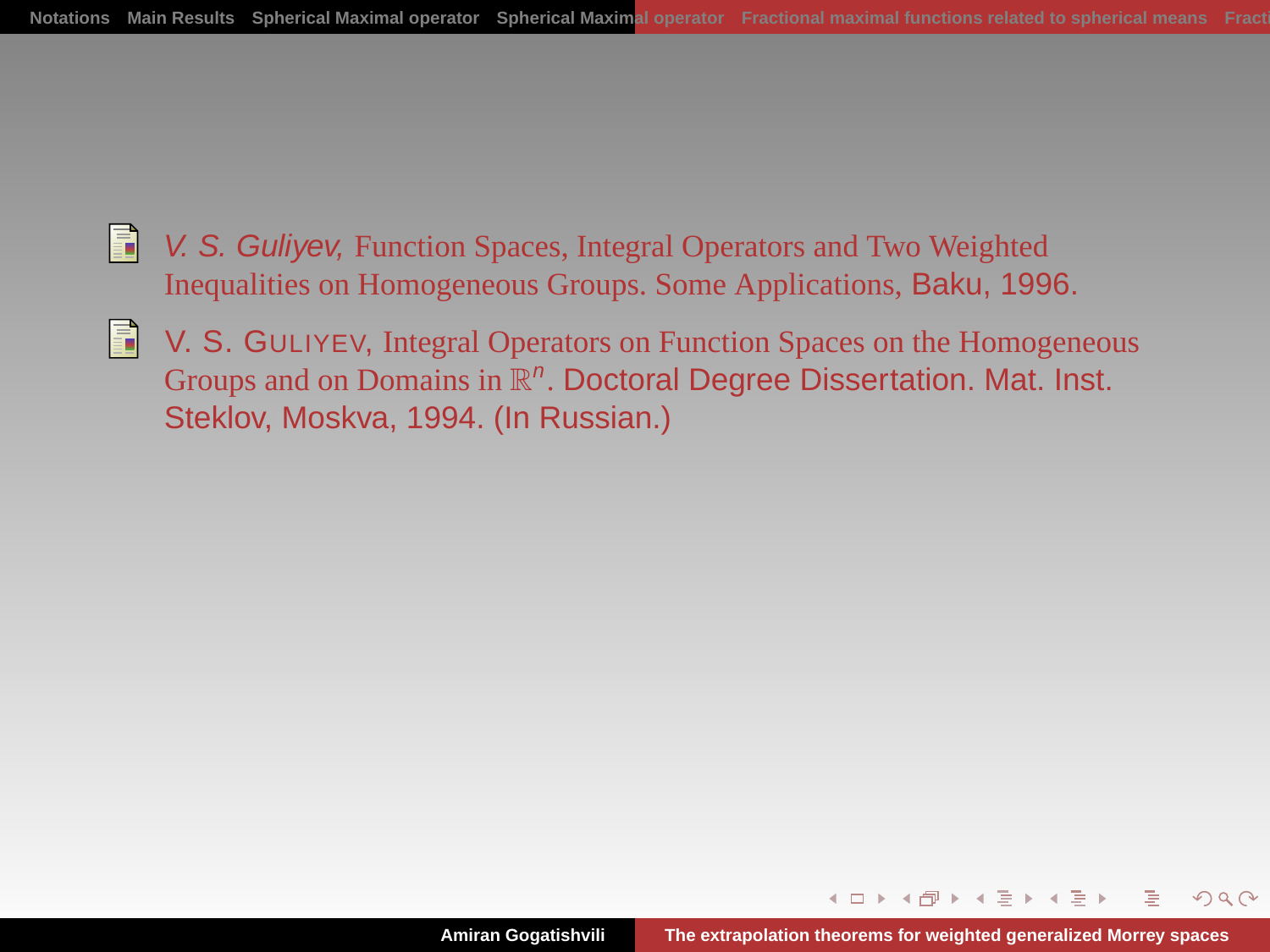- Ħ V. S. Guliyev, Function Spaces, Integral Operators and Two Weighted Inequalities on Homogeneous Groups. Some Applications, Baku, 1996.
- V. S. GULIYEV, Integral Operators on Function Spaces on the Homogeneous R Groups and on Domains in  $\mathbb{R}^n$ . Doctoral Degree Dissertation. Mat. Inst. Steklov, Moskva, 1994. (In Russian.)
- F. V. I. BURENKOV, Recent progress in studying the boundedness of classical operators of real analysis in general Morrey-type spaces. I. Eurasian Math. J. **3** (2012), 11–32.
- V. I. BURENKOV, Recent progress in studying the boundedness of H classical operators of real analysis in general Morrey-type spaces. II. Eurasian Math. J. **4** (2013), 21–45.

 $A = \begin{pmatrix} 1 & 1 & 1 \\ 1 & 1 & 1 \end{pmatrix} \begin{pmatrix} 1 & 1 & 1 \\ 1 & 1 & 1 \end{pmatrix}$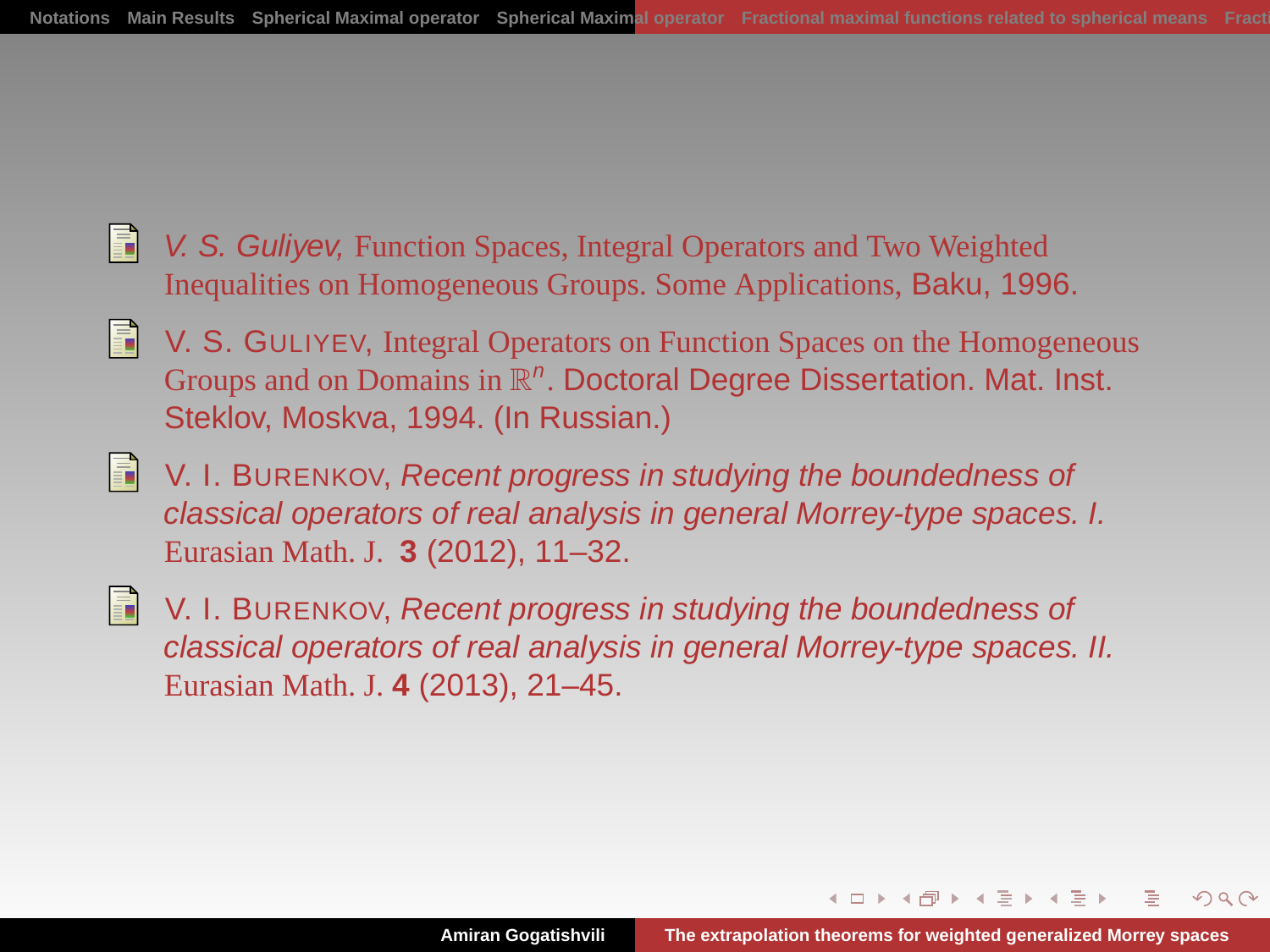- A weight is a locally integrable function on  $\mathbb{R}^n$  which takes values in  $(0, \infty)$  almost everywhere.
- For a weight w and a measurable set E, we denote  $w(E) = \int_E w(x) dx$ ,
- $\bullet$   $|E|$  is the Lebesgue measure of E.
- $\chi_E$  is characteristic function of E. B(a, r) -is the open ball in  $\mathbb{R}^n$  centred at a with the radius r,  $a \in \mathbb{R}^n$  and  $r > 0$ .
- The weighted Lebesgue spaces with respect to the measure  $w(x)dx$  are denoted by  $L_{p,w}(\mathbb{R}^n)$  with  $0 < p < \infty$ , and

$$
||f||_{\rho,w}=\left(\int_{\mathbb{R}^n}|f(x)|^p w(x)dx\right)^{\frac{1}{p}}.
$$

we put  $p'=\frac{p}{p-1}$ , if  $1\leq p<\infty.$ 

<span id="page-10-0"></span>イロト イ押 トイヨ トイヨ トー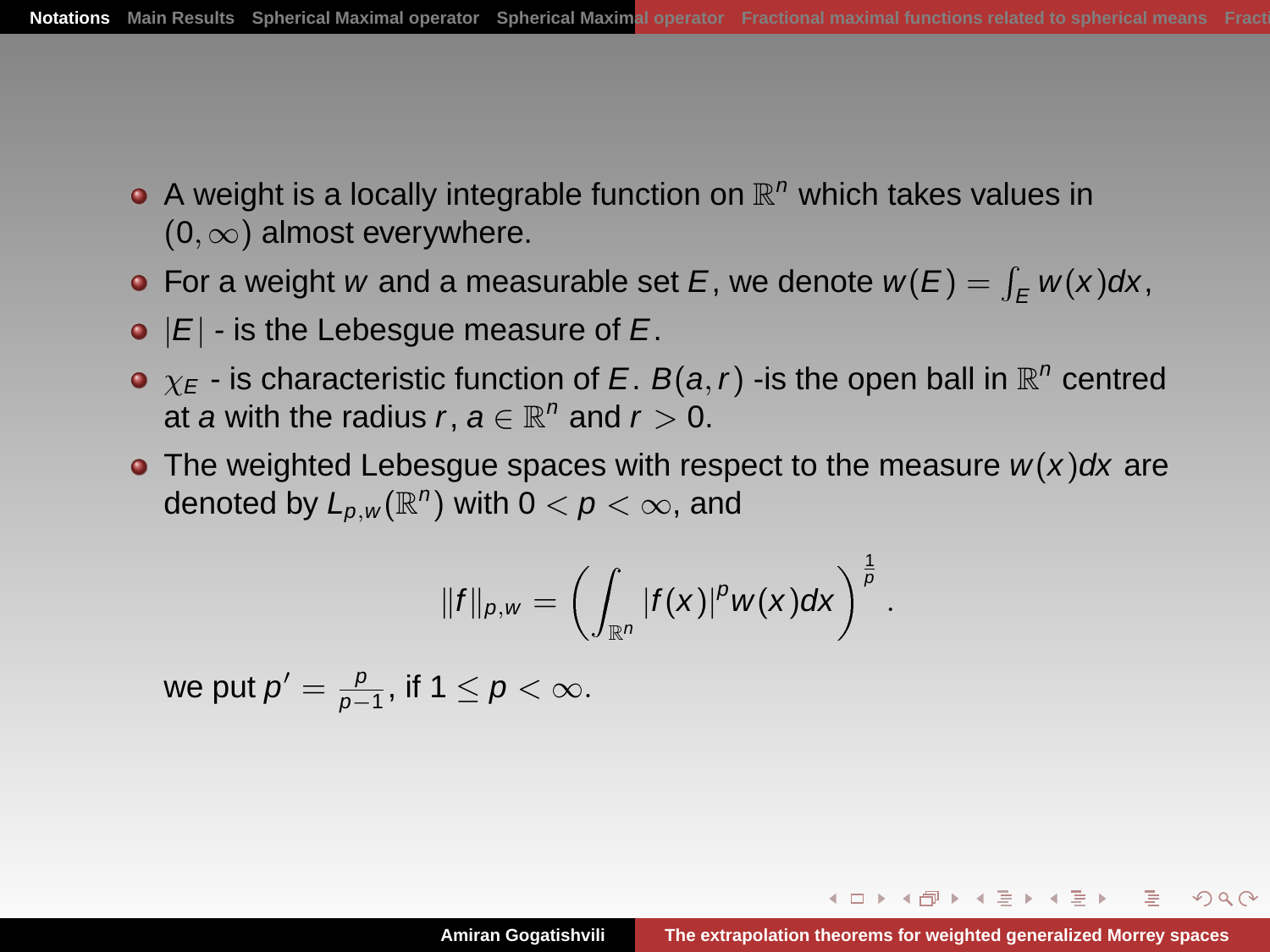## **Definition**

Let 1  $\leq$   $p$   $<$   $\infty$ . Let be  $\varphi$  a positive measurable function on  $\mathbb{R}^{n} \times$   $(0,\infty),$ non-decreasing with respect to r for every  $x \in \mathbb{R}^n$  and w weighted function defined on  $\mathbb{R}^n.$  We define a weighted generalized Morrey space  $\mathcal{M}_{\rho,\varphi}(w)$  by

$$
\mathcal{M}_{p,\varphi}(w):=\left\{f\in L_{p,w}^{\text{loc}}(\mathbb{R}^n):\quad \|f\|_{\mathcal{M}_{p,\varphi}(w)}<\infty\right\},
$$

where

$$
||f||_{\mathcal{M}_{p,\varphi}(w)} := \sup_{x \in \mathbb{R}^n, r>0} \left( \frac{1}{\varphi(x,r)} \int_{B(x,r)} |f(y)|^p w(y) dy \right)^{\frac{1}{p}}
$$

.

**≮何 ▶ ≮ ヨ ▶ ≮ ヨ ▶** 

 $QQ$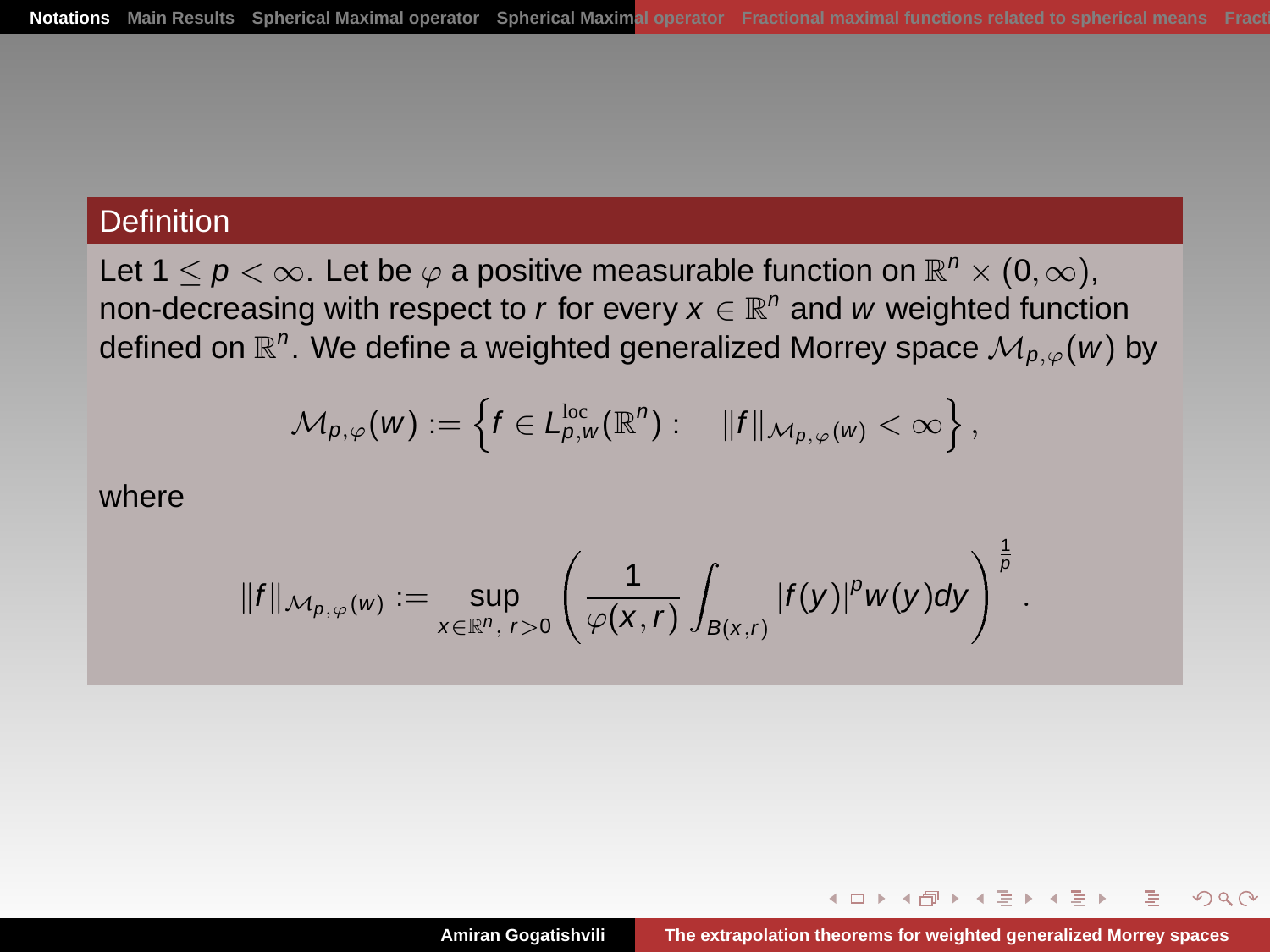If  $w\equiv$  1, and  $\varphi({x}, r)=\psi(r)$  for every  $x\in\mathbb{R}^n,$  where  $\psi:(0,\infty)\to(0,\infty)$  is a non-decreasing function we obtain generalized Morey space  $\mathcal{M}_{p,q}$ 

イロト イ伊 トイヨ トイヨ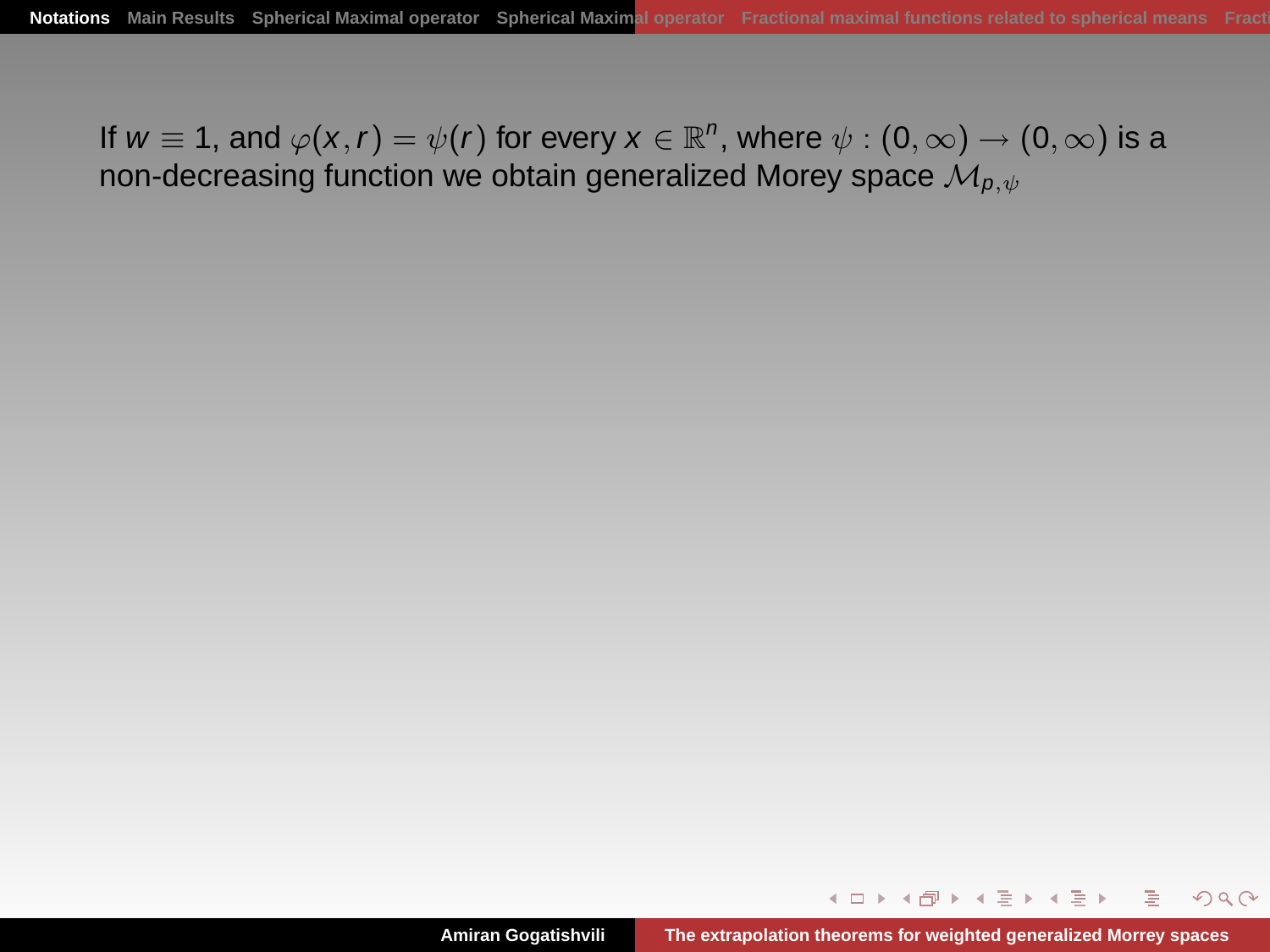If  $w\equiv$  1, and  $\varphi({x}, r)=\psi(r)$  for every  $x\in\mathbb{R}^n,$  where  $\psi:(0,\infty)\to(0,\infty)$  is a non-decreasing function we obtain generalized Morey space  $\mathcal{M}_{p,q}$ 

If  $\psi(r)=r^{\lambda}$ ,  $0<\lambda<\mathit{n},$  then  $\mathcal{M}_{\mathit{p},\varphi}(w)$  becomes the classical Morrey space  $\mathcal{M}_{p,\lambda}$ .

イロト イ伊 トイミト イヨト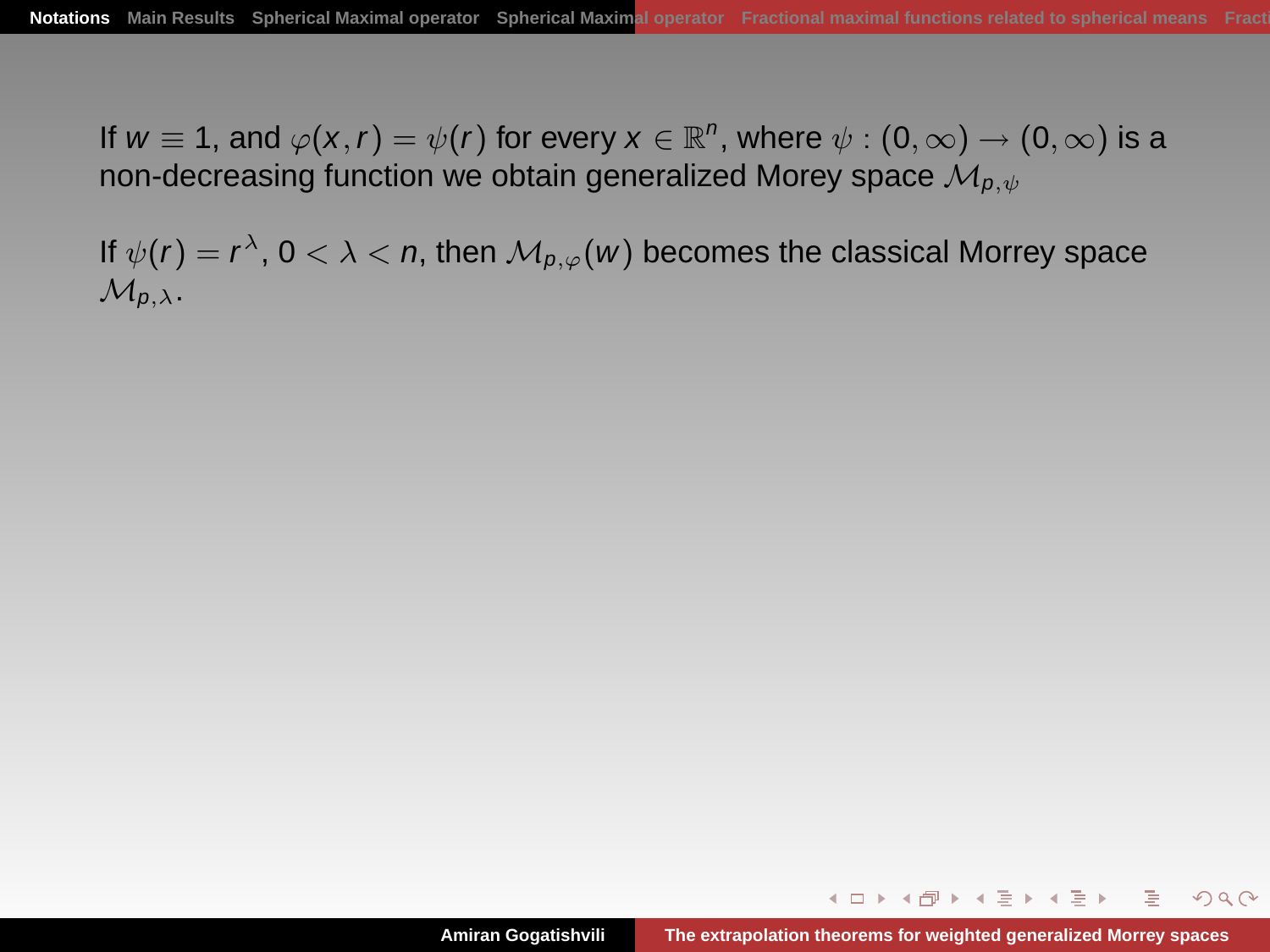If  $w\equiv$  1, and  $\varphi({x}, r)=\psi(r)$  for every  $x\in\mathbb{R}^n,$  where  $\psi:(0,\infty)\to(0,\infty)$  is a non-decreasing function we obtain generalized Morey space  $\mathcal{M}_{p,sl}$ 

If  $\psi(r)=r^{\lambda}$ ,  $0<\lambda<\mathit{n},$  then  $\mathcal{M}_{\mathit{p},\varphi}(w)$  becomes the classical Morrey space  $\mathcal{M}_{p,\lambda}$ .

If  $\varphi({\sf x},r) = {\sf w}({\sf B}({\sf x},r))^\kappa$  ,  $0<\kappa< 1$  we get weighted Morrey spaces  ${\mathcal M}_{\rho,\kappa}({\sf w}),$ consider in

H Y. KOMORI AND S. SHIRAI, Weighted Morrey spaces and a singular integral operator, Math. Nachr., **282** (2009), 219–231.

イロト イ団 トイモトイモト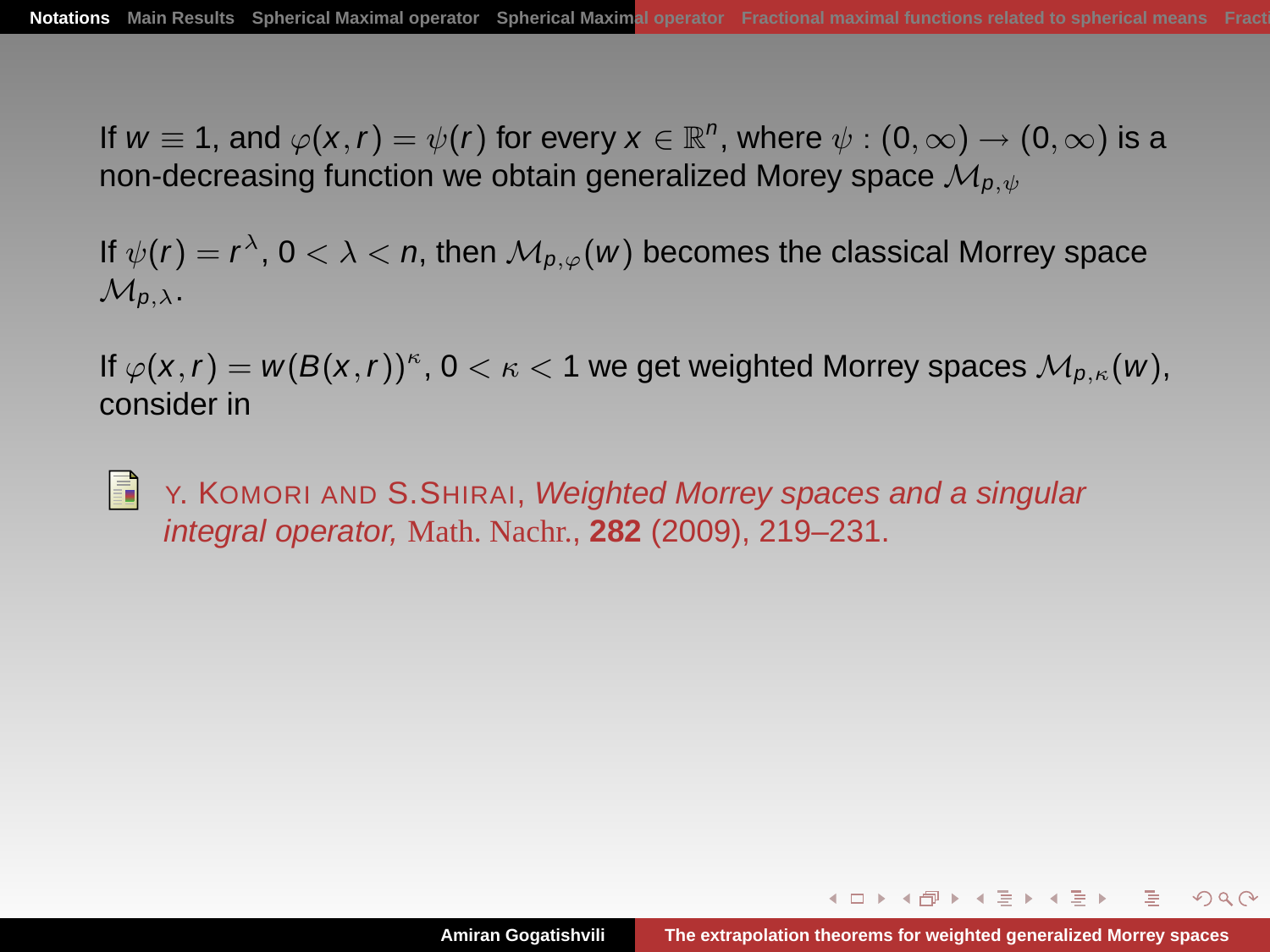If  $w\equiv$  1, and  $\varphi({x}, r)=\psi(r)$  for every  $x\in\mathbb{R}^n,$  where  $\psi:(0,\infty)\to(0,\infty)$  is a non-decreasing function we obtain generalized Morey space  $\mathcal{M}_{p,sl}$ 

If  $\psi(r)=r^{\lambda}$ ,  $0<\lambda<\mathit{n},$  then  $\mathcal{M}_{\mathit{p},\varphi}(w)$  becomes the classical Morrey space  $\mathcal{M}_{p,\lambda}$ .

If  $\varphi({\sf x},r) = {\sf w}({\sf B}({\sf x},r))^\kappa$  ,  $0<\kappa< 1$  we get weighted Morrey spaces  ${\mathcal M}_{\rho,\kappa}({\sf w}),$ consider in

H Y. KOMORI AND S. SHIRAI, Weighted Morrey spaces and a singular integral operator, Math. Nachr., **282** (2009), 219–231.

For more properties about the weighted generalized Morrey space we refer the reader to

V. S.GULIYEV, Generalized weighted Morrey spaces and higher order commutators of sublinear operators, Eurasian Math. J., **3** (2012), 33–61.

イロト イタト イモト イモト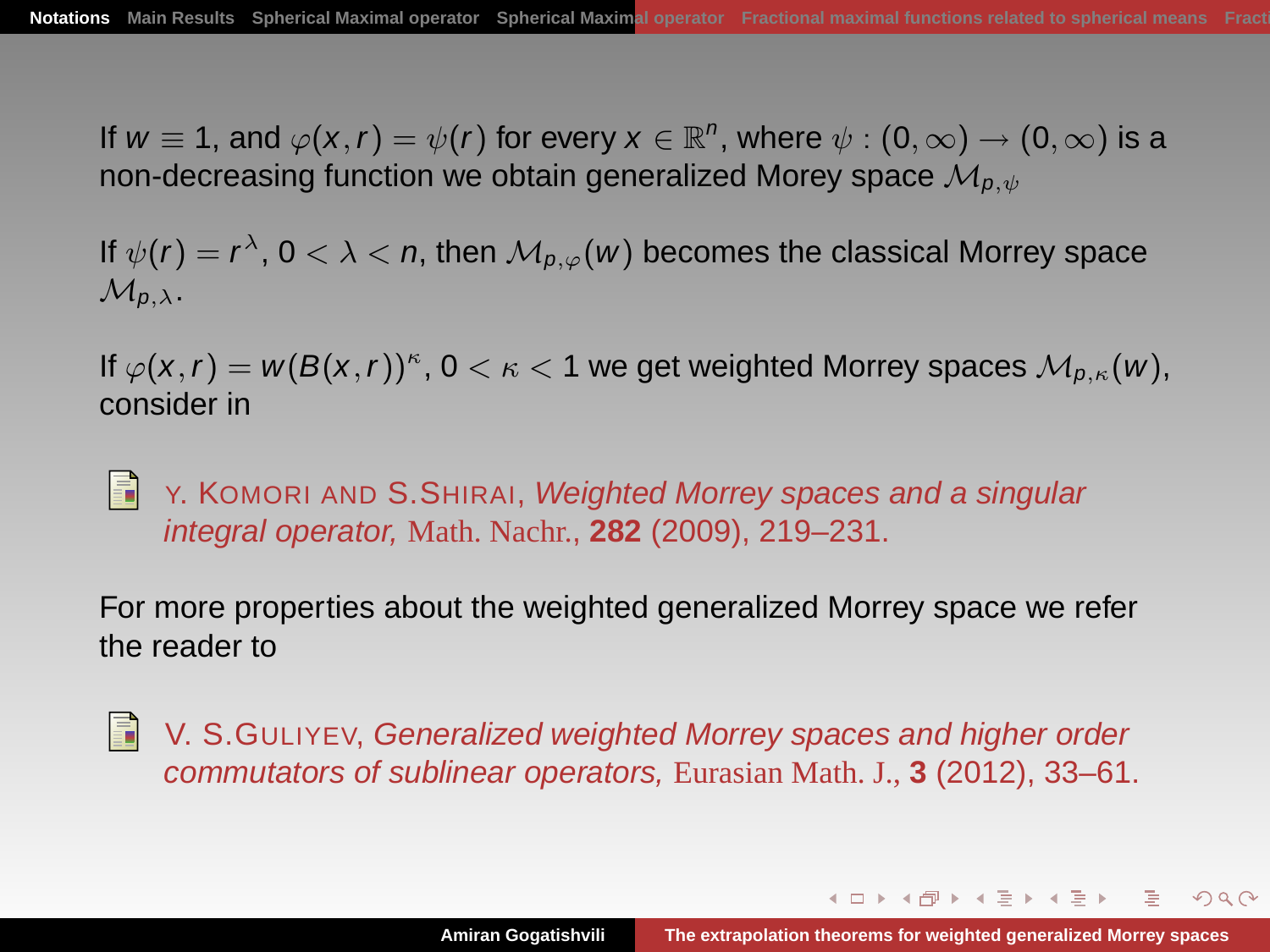Muckenhoupt  $A_p$  weights,  $w \in A_p$ ,  $1 \leq p \leq \infty$ , if there exists a constant C such that for every balls  $B \subset \mathbb{R}^n$  we have

$$
\frac{1}{|B|}\int_B w(x)dx\left(\frac{1}{|B|}\int_B w(x)^{1-p'}dx\right)^{p-1}\leq C,
$$

when  $1 < p < \infty$ , and for  $p = 1$ 

$$
\frac{1}{|B|}\int_B w(x)dx \leq C \operatorname{ess\,inf}_{x\in B} w(x).
$$

The class  $A_{\infty}$  is defined as  $A_{\infty} = \bigcup_{p>1} A_p$ .

イロト イ押 トイヨ トイヨト

 $QQ$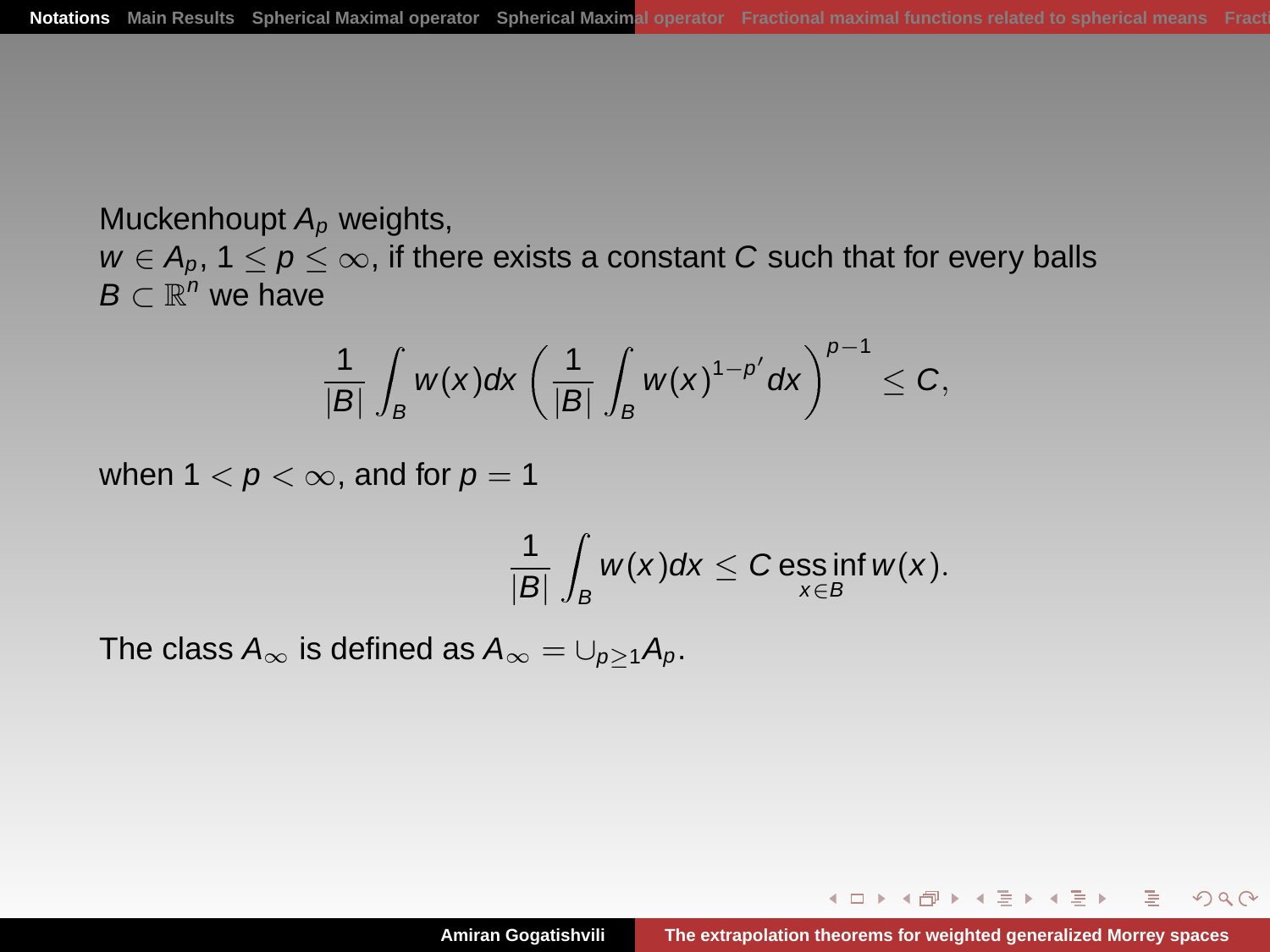We will consider following weighted norm inequalities

<span id="page-17-0"></span>
$$
\int_{\mathbb{R}^n} Tf(x)^{\rho_0} w^{\delta}(x) dx \leq C_0 \int_{\mathbb{R}^n} f(x)^{\rho_0} w^{\delta}(x) dx, \qquad (1.1)
$$

where T is some operator and  $w \in A_1$ ,  $0 < p_0 < \infty$ ,  $0 < \delta \le 1$ . (In other words,  $\mathcal T$  is defined and bounded on  $L_{\rho_0}(w^\delta).$  The constant  $\mathcal C_0$  is assumed to depend only on the  $A_1$  constant of w.

4 伊 ト 4 ミ ト 4

つくい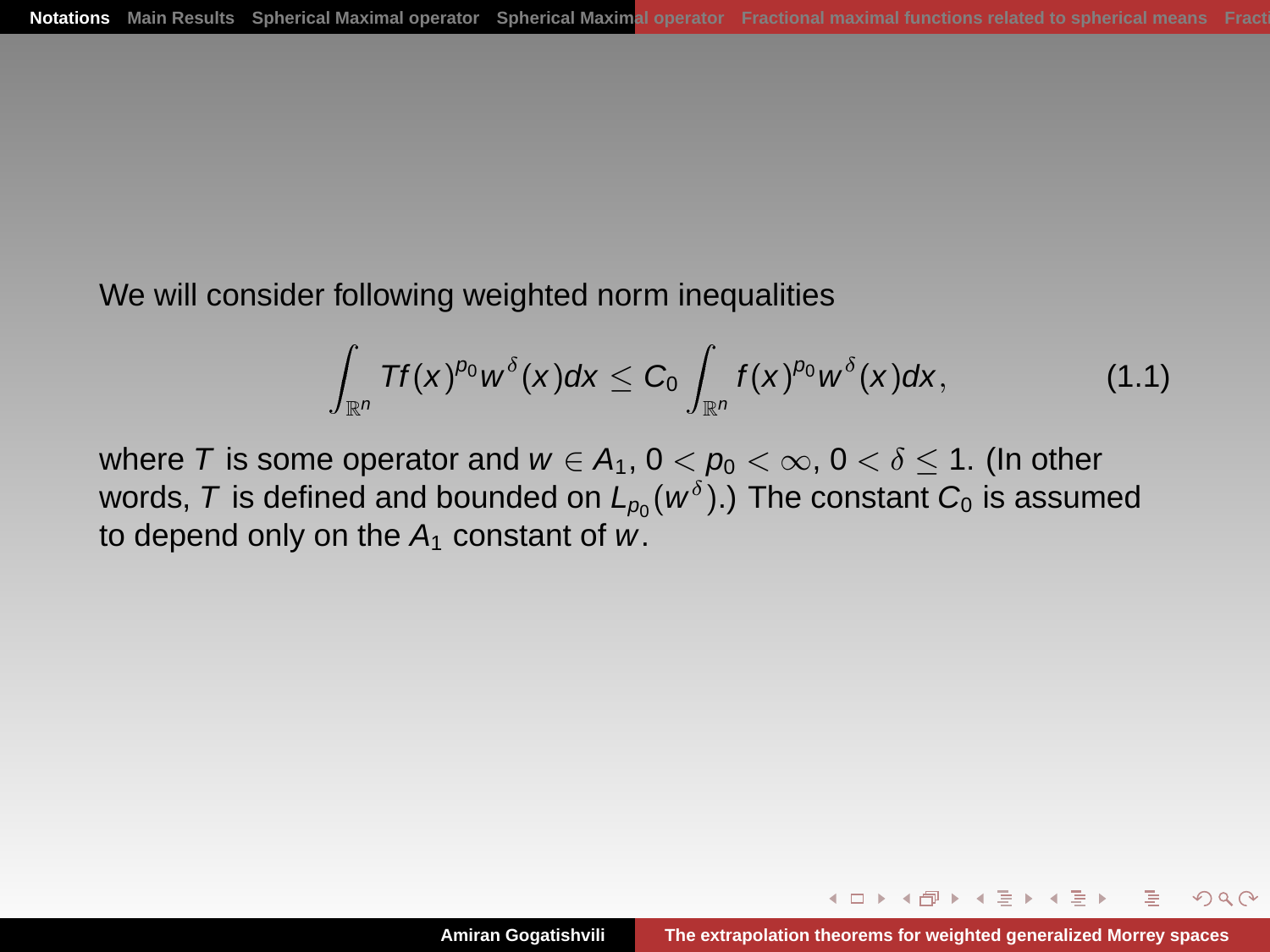Hereafter  $\mathcal F$  will denote a family of pairs  $(f, g)$  of non-negative, measurable functions on  $\mathbb{R}^n$ . We say that an inequality

$$
\int_{\mathbb{R}^n} f(x)^p w(x) dx \leq C \int_{\mathbb{R}^n} g(x)^p w(x) dx
$$

holds for any  $(f, g) \in \mathcal{F}$  and  $w \in A_g$  (for some q,  $1 \le q \le \infty$ ), we mean that it holds for any pair in  $\mathcal F$  such that the left-hand side is finite, and the constant C depends only  $p$  and the  $A_q$  constant of  $w$ .

 $4$  and  $\rightarrow$   $4$  . The  $\rightarrow$   $4$  . The  $\rightarrow$ 

つくい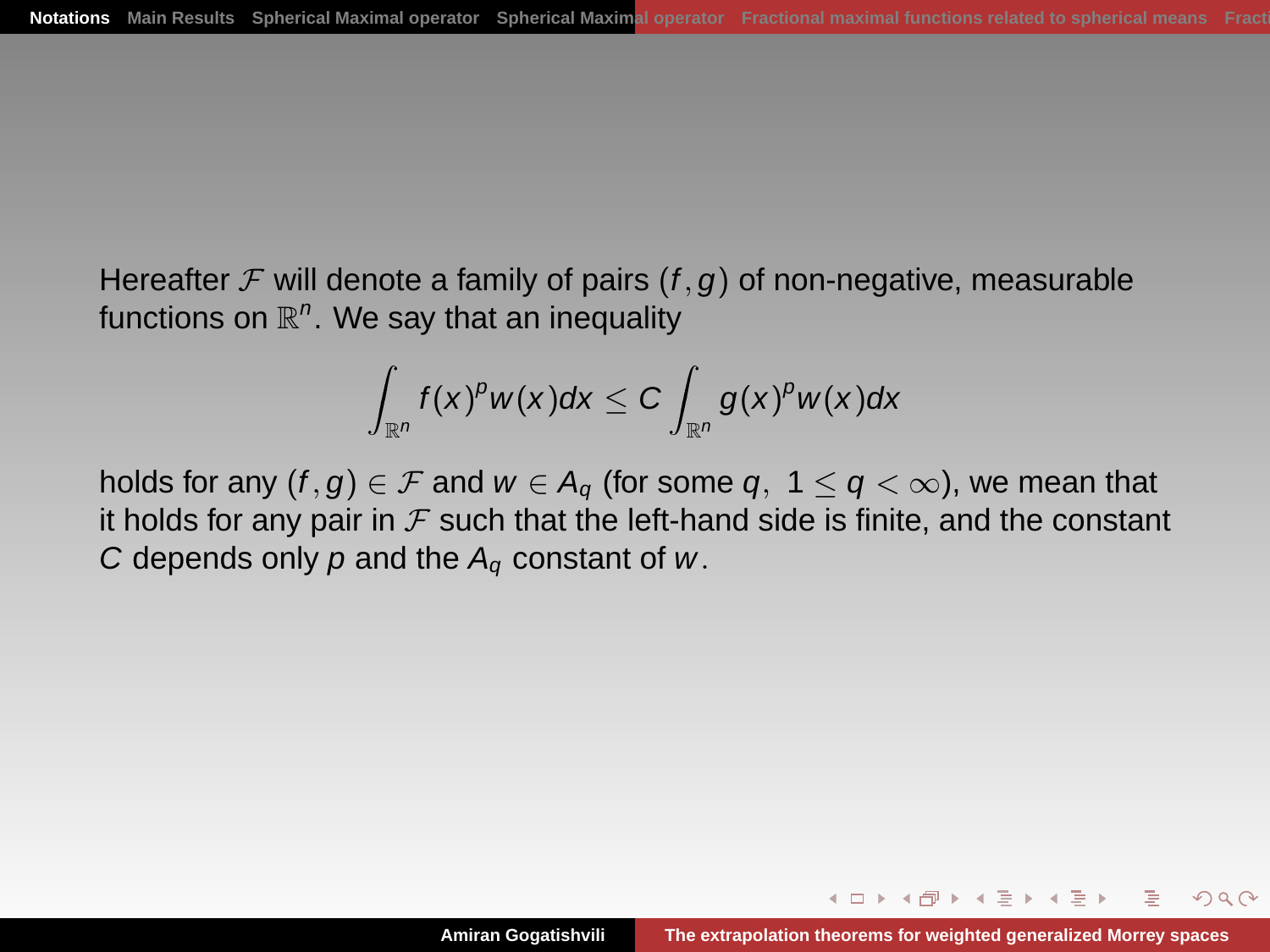Given a family F, suppose that for some p,  $\delta$ ,  $0 < p < \infty$ ,  $0 < \delta \leq 1$ , and for every weight  $w \in A_1$ 

$$
\int_{\mathbb{R}^n}f(x)^{\rho}w^{\delta}(x)dx\leq C_0\int_{\mathbb{R}^n}g(x)^{\rho}w^{\delta}(x)dx,\quad (f,g)\in\mathcal{F}.\tag{2.1}
$$

Let  $w \in A_1$  such that

$$
\sum_{k=1}^{\infty} \frac{\varphi(x, 2^k r)|B(x, 2^k r)|^{\varepsilon_0}}{w(B(x, 2^k r))^{\delta}} \leq C_1 \frac{\varphi(x, r)|B(x, r)|^{\varepsilon_0}}{w(B(x, r))^{\delta}}
$$
(2.2)

for every  $x\in\mathbb{R}^n$  and  $r>0,$  and for some  $\varepsilon_0>0.$  Then for all  $(f,g)\in\mathcal{F}$ 

$$
||f||_{\mathcal{M}_{p,\varphi}(w^{\delta})} \leq C_2 ||g||_{\mathcal{M}_{p,\varphi}(w^{\delta})}.
$$
 (2.3)

<span id="page-19-0"></span>イロト イ伊 トイミト イヨト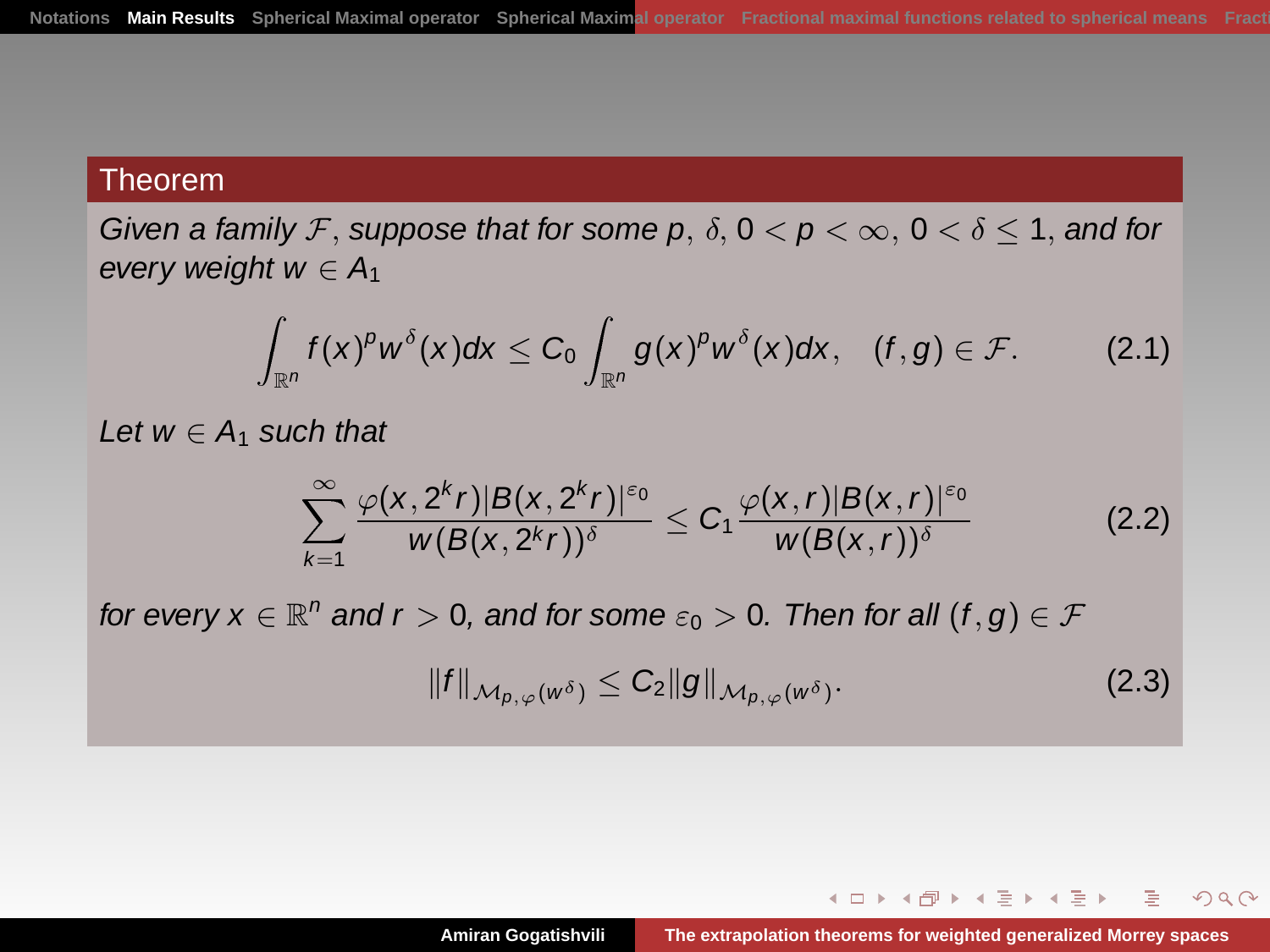Given a family F, assume that for some p q and  $\delta$ ,  $0 < p \le q < \infty$ ,  $0 < \delta < 1$  and every weight  $w \in A_1$ ,

$$
\left(\int_{\mathbb{R}^n}f(x)^q w(x)^{\delta} dx\right)^{1/q}\leq C_0\left(\int_{\mathbb{R}^n}g(x)^p w(x)^{\frac{\delta p}{q}} dx\right)^{1/p},\quad (f,g)\in\mathcal{F}.\quad (2.4)
$$

Let  $w \in A_1$  such that

$$
\sum_{k=1}^{\infty} \frac{\varphi(x, 2^k r)^{\frac{\beta}{q}} |B(x, 2^k r)|^{\varepsilon_0}}{w(B(x, 2^k r))^{\frac{\delta p}{q}}} \leq C_1 \frac{\varphi(x, r)^{\frac{\beta}{q}} |B(x, r)|^{\varepsilon_0}}{w(B(x, r))^{\frac{\delta p}{q}}}
$$
(2.5)

for every  $x \in \mathbb{R}^n$  and  $r > 0$ , and for some  $\varepsilon_0 > 0$ . Then for all  $(f, g) \in \mathcal{F}$ 

$$
||f||_{\mathcal{M}_{q,\varphi}(w^{\delta})} \leq C_2 ||g||_{\mathcal{M}_{p,\varphi^{p/q}}(w^{\frac{\delta p}{q}})}.
$$
\n(2.6)

<span id="page-20-0"></span>イロト イ伊 トイヨ トイヨト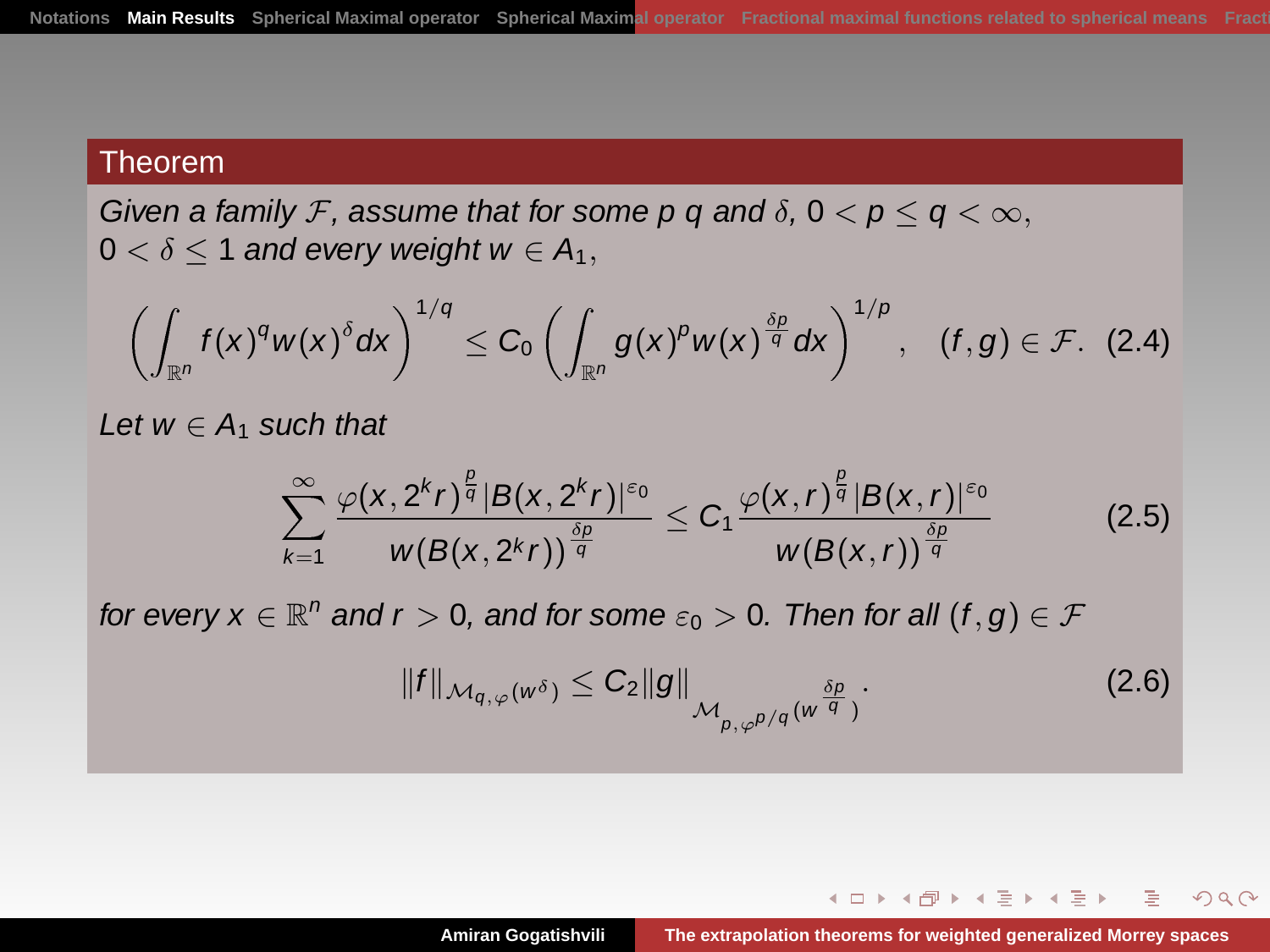## Uusing rescaling argument we obtain following

## **Corollary**

Suppose that for some  $p_0$ ,  $0 < p_0 < \infty$ , the family F is such that for all  $w \in A_1$ 

$$
\int_{\mathbb{R}^n} f(x)^{\rho_0} w(x) dx \leq C_0 \int_{\mathbb{R}^n} g(x)^{\rho_0} w(x) dx, \quad (f, g) \in \mathcal{F}.
$$
 (2.7)

Given  $\varphi$  and  $w \in A_1$ , such that

$$
\sum_{k=1}^{\infty} \frac{\varphi(x, 2^k r)|B(x, 2^k r)|^{\varepsilon_0}}{w(B(x, 2^k r))} \leq C_1 \frac{\varphi(x, r)|B(x, r)|^{\varepsilon_0}}{w(B(x, r))}
$$
(2.8)

for every  $x \in \mathbb{R}^n$  and  $r > 0$ , and for some  $\varepsilon_0 > 0$ . Suppose  $p_0 < p < \infty$ . Then for all  $(f, g) \in \mathcal{F}$ 

$$
||f||_{\mathcal{M}_{p,\varphi}(w)} \leq C_2 ||g||_{\mathcal{M}_{p,\varphi}(w)}.
$$
\n(2.9)

イロト イ押 トイヨ トイヨト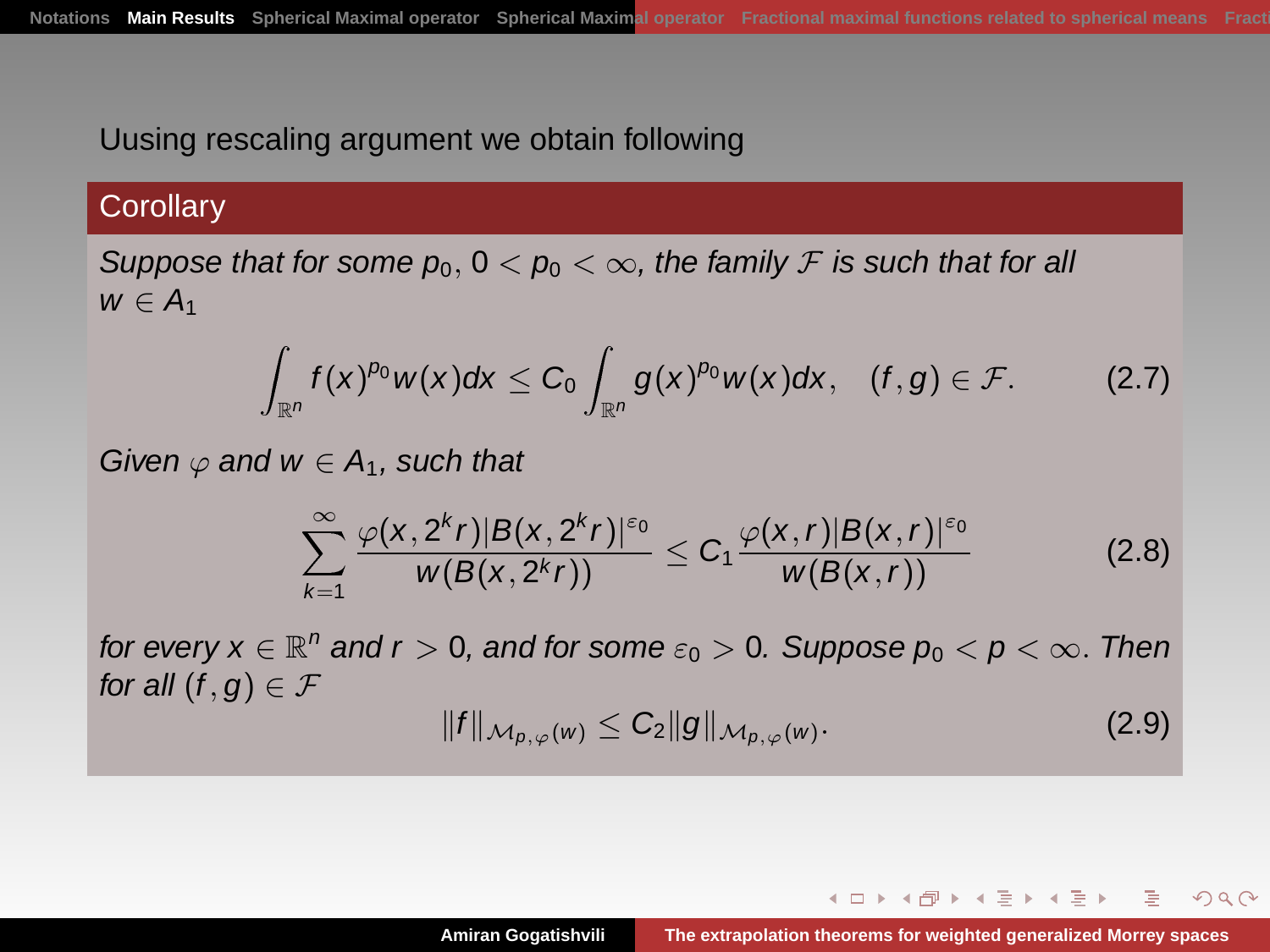Assume that  $0 < p \le q < \infty$ ,  $0 < \delta \le 1$ . Let  $w \in A_1$  such that

$$
\sum_{k=1}^\infty\frac{\varphi(x,2^kr)^{\frac{\beta}{q}}|B(x,2^kr)^{\varepsilon_0}}{w(B(x,2^kr))^{\frac{\delta p}{q}}}\leq C_0\frac{\varphi(x,r)^{\frac{\beta}{q}}|B(x,r)^{\varepsilon_0}}{w(B(x,r))^{\frac{\delta p}{q}}}
$$

for every  $x \in \mathbb{R}^n$  and  $r > 0$ , and for some  $\varepsilon_0 > 0$ . Then there exists a constant  $C_1>0$  and  $s>1$  such that for all  $f\in \mathcal M_{\rho,\varphi^{\frac{p}{q}}}(\mathsf{w}^{\frac{\delta p}{q}}),$  and all ball  $\mathsf{B}(\mathsf{x}_0,r)$  holds

$$
\left(\int_{\mathbb{R}^n}|f(x)|^p(M(\chi_{B(x_0,r)}w^s)(x))^{\frac{\delta p}{sq}}dx\right)^{\frac{1}{p}}\leq C_1\varphi(x_0,r)^{\frac{1}{q}}\|f\|_{\mathcal{M}_{\rho,\varphi^{\frac{\beta}{q}}}(w^{\frac{\delta p}{q}})}.\tag{2.10}
$$

イロト イ伊 トイヨ トイヨト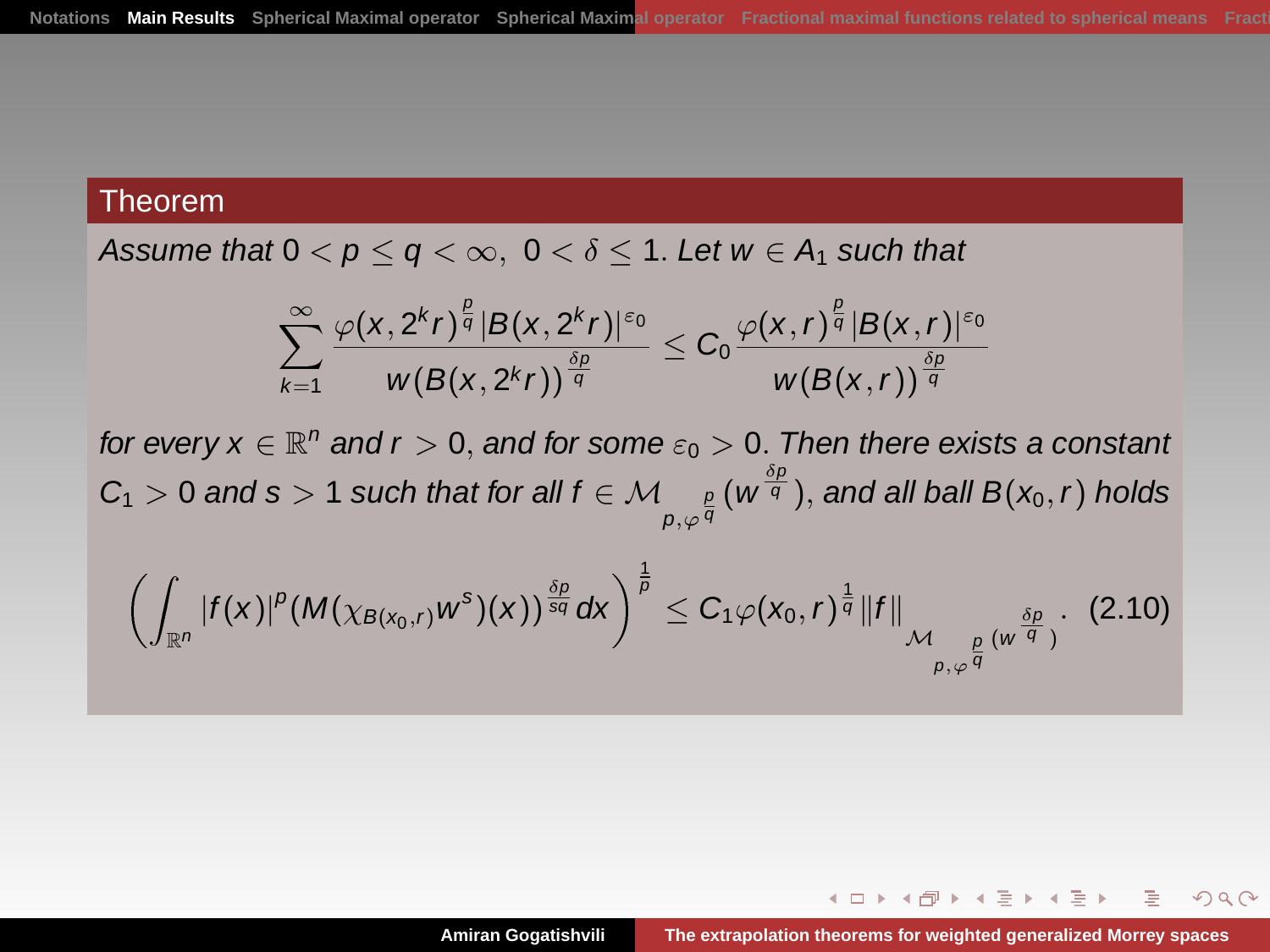If we take  $p = q$  we get following result

#### Theorem

Assume that  $0 < p < \infty$ ,  $0 < \delta < 1$ . Let  $w \in A_1$  such that

$$
\sum_{k=1}^{\infty} \frac{\varphi(x, 2^k r)|B(x, 2^k r)|^{\varepsilon_0}}{w(B(x, 2^k r))^{\delta}} \leq C_1 \frac{\varphi(x, r)|B(x, r)|^{\varepsilon_0}}{w(B(x, r))^{\delta}}
$$

for every  $x \in \mathbb{R}^n$  and  $r > 0$ , and for some  $\varepsilon_0 > 0$ . Then there exists a constant  $C_1 > 0$  and s  $> 1$  such that for all  $f \in \mathcal{M}_{p,\varphi}(w^\delta),$  and all ball  $B(x_0,r)$  holds

$$
\left(\int_{\mathbb{R}^n}|f(x)|^p(M(\chi_{B(x_0,r)}w^s)(x))^{\frac{\delta}{s}}dx\right)^{\frac{1}{p}}\leq C_1\varphi(x_0,r)^{\frac{1}{p}}\|f\|_{\mathcal{M}_{p,\varphi}(w^{\delta})}.
$$

 $\blacktriangleleft$   $\oplus$   $\blacktriangleright$   $\dashv$   $\exists$   $\blacktriangleright$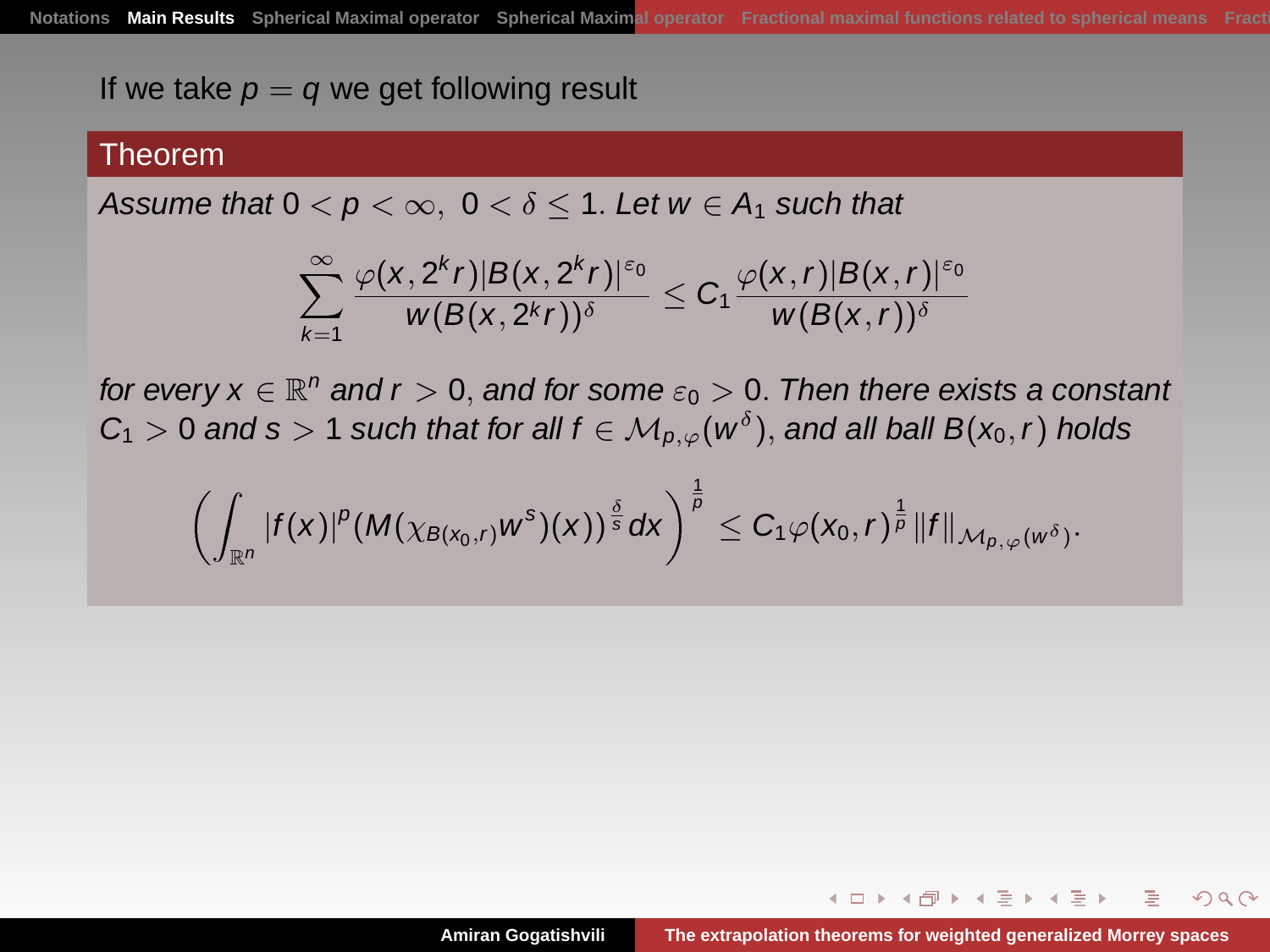If we take  $p = q$  we get following result

#### Theorem

Assume that  $0 < p < \infty$ ,  $0 < \delta < 1$ . Let  $w \in A_1$  such that

$$
\sum_{k=1}^{\infty} \frac{\varphi(x, 2^k r)|B(x, 2^k r)|^{\varepsilon_0}}{w(B(x, 2^k r))^{\delta}} \leq C_1 \frac{\varphi(x, r)|B(x, r)|^{\varepsilon_0}}{w(B(x, r))^{\delta}}
$$

for every  $x \in \mathbb{R}^n$  and  $r > 0$ , and for some  $\varepsilon_0 > 0$ . Then there exists a constant  $C_1 > 0$  and s  $> 1$  such that for all  $f \in \mathcal{M}_{p,\varphi}(w^\delta),$  and all ball  $B(x_0,r)$  holds

$$
\left(\int_{\mathbb{R}^n}|f(x)|^p(M(\chi_{B(x_0,r)}w^s)(x))^{\frac{\delta}{s}}dx\right)^{\frac{1}{p}}\leq C_1\varphi(x_0,r)^{\frac{1}{p}}\|f\|_{\mathcal{M}_{p,\varphi}(w^{\delta})}.
$$

Therefore, we have the inequalities of the form [\(1.1\)](#page-17-0) with weights

 $v(x)=\left(M(\chi_{\mathcal{B}(x_0,r)}w^{\mathrm{s}})(x)\right)^{\frac{1}{\mathrm{s}}}$  for some  $s>1.$  As the family  $\mathcal F$  in the hypothesis and conclusion of Theorem is the same, so the goal is to find a large, reasonable family  $\mathcal F$  such that [\(1.1\)](#page-17-0) holds with a constant depending only on  $p_0$  and the  $A_1$  constant of w.

イロト イタト イモト イモト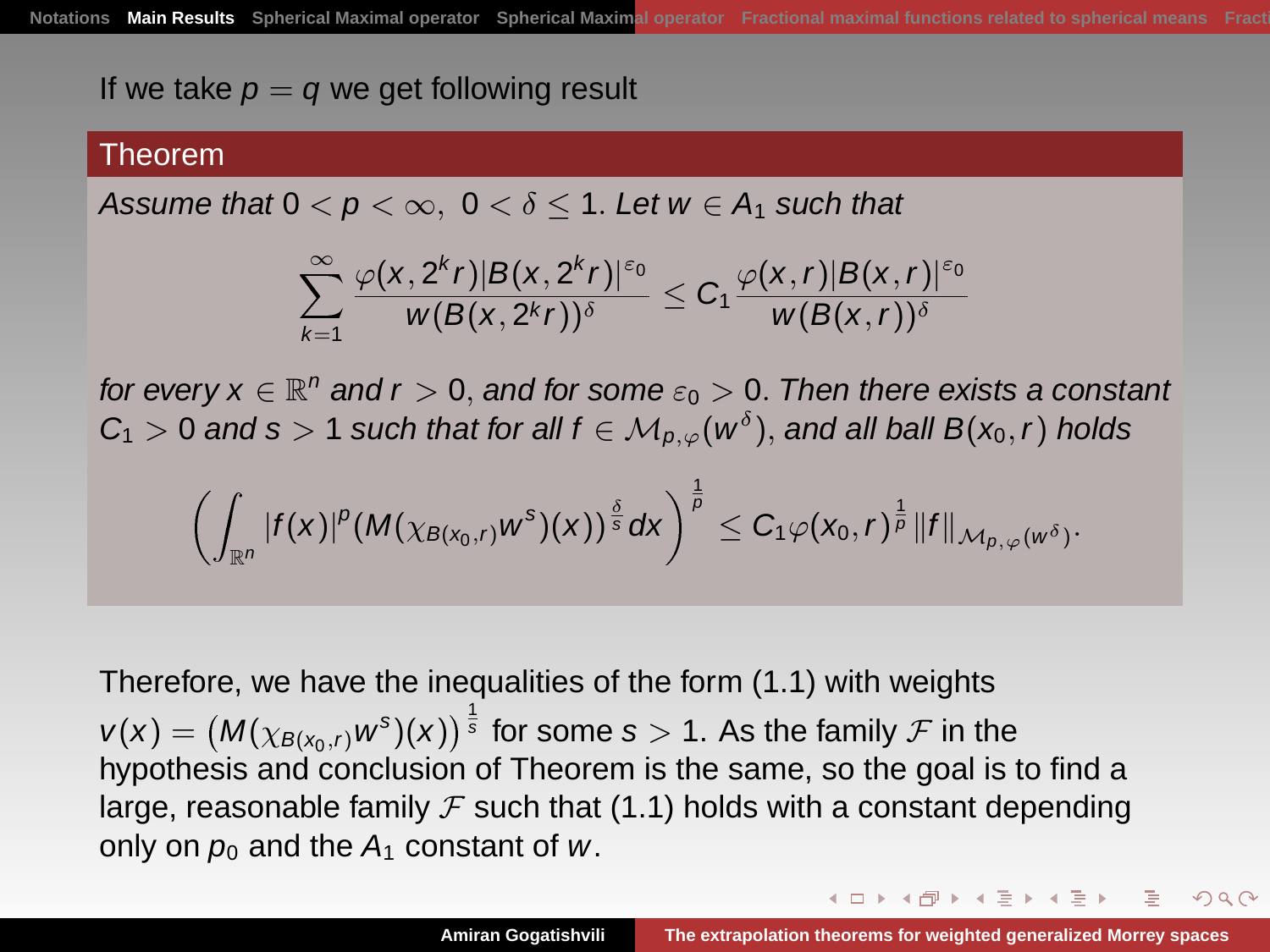Given a operator T, suppose that for some p, q and  $\delta$  0  $\lt p \le q < \infty$ ,  $0 < \delta < 1$  and every  $w \in A_1$ , there exists constant  $C_0$  depending on  $A_1$ constant of w such that

$$
\left(\int_{\mathbb{R}^n}|\textit{Tf}(x)|^q w(x)^{\delta}dx\right)^{\frac{1}{q}}\leq C_0\left(\int_{\mathbb{R}^n}|\textit{f}(x)|^pw(x)^{\frac{\delta p}{q}}dx\right)^{\frac{1}{p}},\quad f\in L_{\rho,w^{\frac{\delta p}{q}}}.
$$

Given  $\varphi$  and  $w \in A_1$ , such that

$$
\sum_{k=1}^{\infty} \frac{\varphi(x, 2^k r)^{\frac{p}{q}} |B(x, 2^k r)|^{\varepsilon_0}}{w(B(x, 2^k r))^{\frac{\delta p}{q}}} \leq C_1 \frac{\varphi(x, r)^{\frac{p}{q}} |B(x, r)|^{\varepsilon_0}}{w(B(x, r))^{\frac{\delta p}{q}}}
$$
(2.11)

for every  $x \in \mathbb{R}^n$  and  $r > 0$ , and for some  $\varepsilon_0 > 0$ . Then there exists constant C<sub>1</sub> such that for all  $f \in \mathcal{M}_{p,\varphi^{\frac{p}{q}}}(\mathsf{w}^{\frac{\delta p}{q}})$  $\|Tf\|_{\mathcal{M}_{q,\varphi}(w^\delta)} \leq C_2 \|f\|_{\mathcal{M}_{\rho,\varphi^{\frac{\rho}{q}}}(w^{\frac{\delta\rho}{q}})}.$  $(2.12)$ 

イロト イ団 トイモトイモト

つくい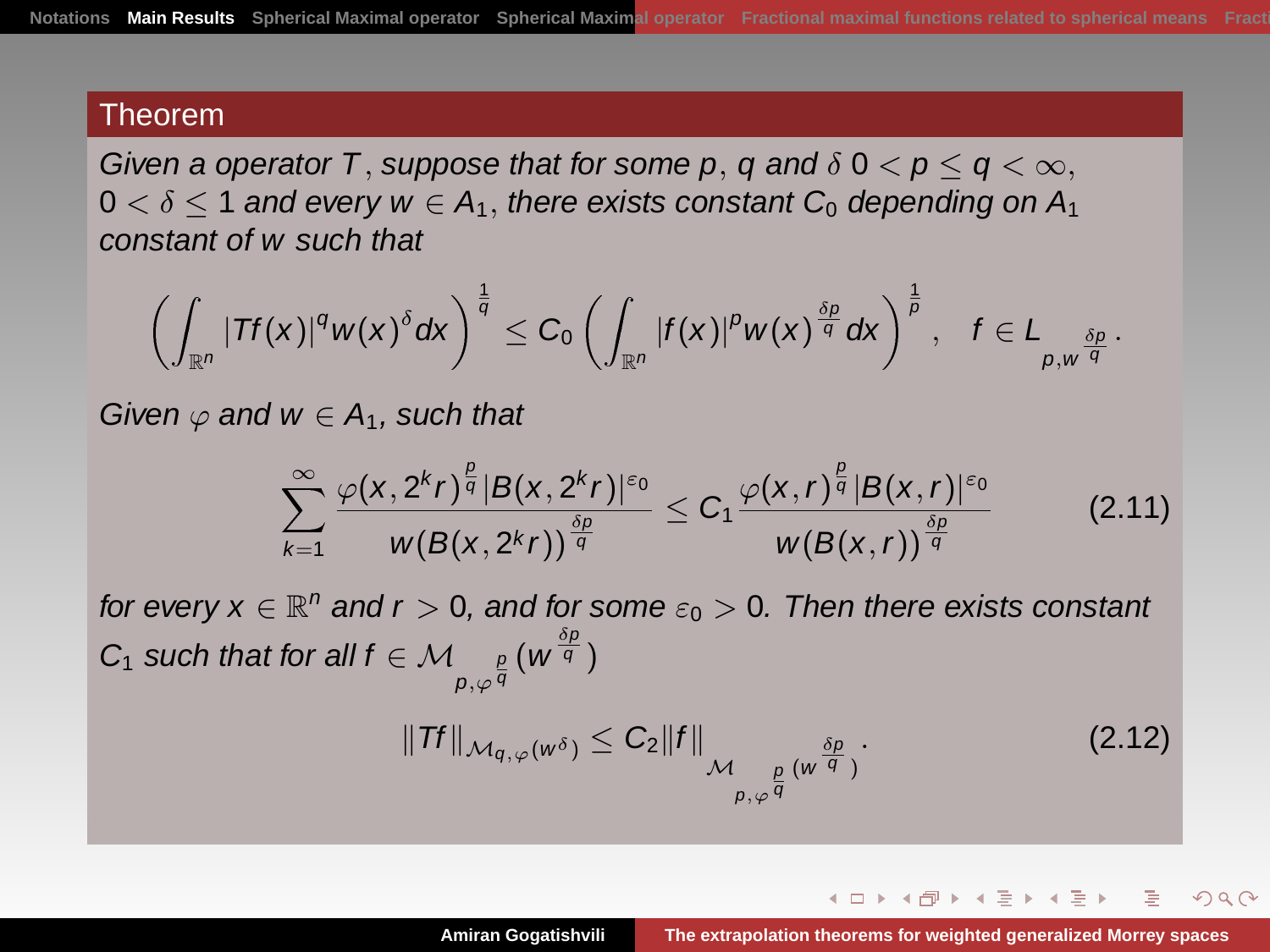Given a operators T, S suppose that for some p, q,  $\delta$ ,  $0 < p \le q < \infty$ ,  $0 < \delta < 1$  and every  $w \in A_1$ , there exists constant  $C_0$  depending on  $A_1$ constant of w such that

$$
\left(\int_{\mathbb{R}^n} |Tf(x)|^q w(x)^{\delta} dx\right)^{1/q} \leq C_0 \left(\int_{\mathbb{R}^n} |Sf(x)|^p w(x)^{\frac{\delta p}{q}} dx\right)^{1/p}, \quad Sf \in L_{p, w^{\frac{\delta p}{q}}}.
$$

Given  $\varphi$  and  $w \in A_1$ , such that

$$
\sum_{k=1}^{\infty} \frac{\varphi(x, 2^k r)^{\frac{\beta}{q}} |B(x, 2^k r)|^{\varepsilon_0}}{w(B(x, 2^k r))^{\frac{\delta p}{q}}} \leq C_1 \frac{\varphi(x, r)^{\frac{\beta}{q}} |B(x, r)|^{\varepsilon_0}}{w(B(x, r))^{\frac{\delta p}{q}}}
$$
(2.13)

for every  $x \in \mathbb{R}^n$  and  $r > 0$ , and for some  $\varepsilon_0 > 0$ . Then there exists constant  $C_1$  such that for all Sf  $\in \mathcal{M}_{\rho, \varphi^{\frac{\rho}{q}}}(\mathsf{w}^{\frac{\delta\rho}{q}})$  $\|Tf\|_{\mathcal{M}_{q,\varphi}(w^\delta)} \leq C_2 \|Sf\|_{\mathcal{M}_{\rho,\varphi^{\frac{\beta}{q}}}(w^{\frac{\delta\rho}{q}})}.$  $(2.14)$ 

イロト イ押 トイヨ トイヨト

つくい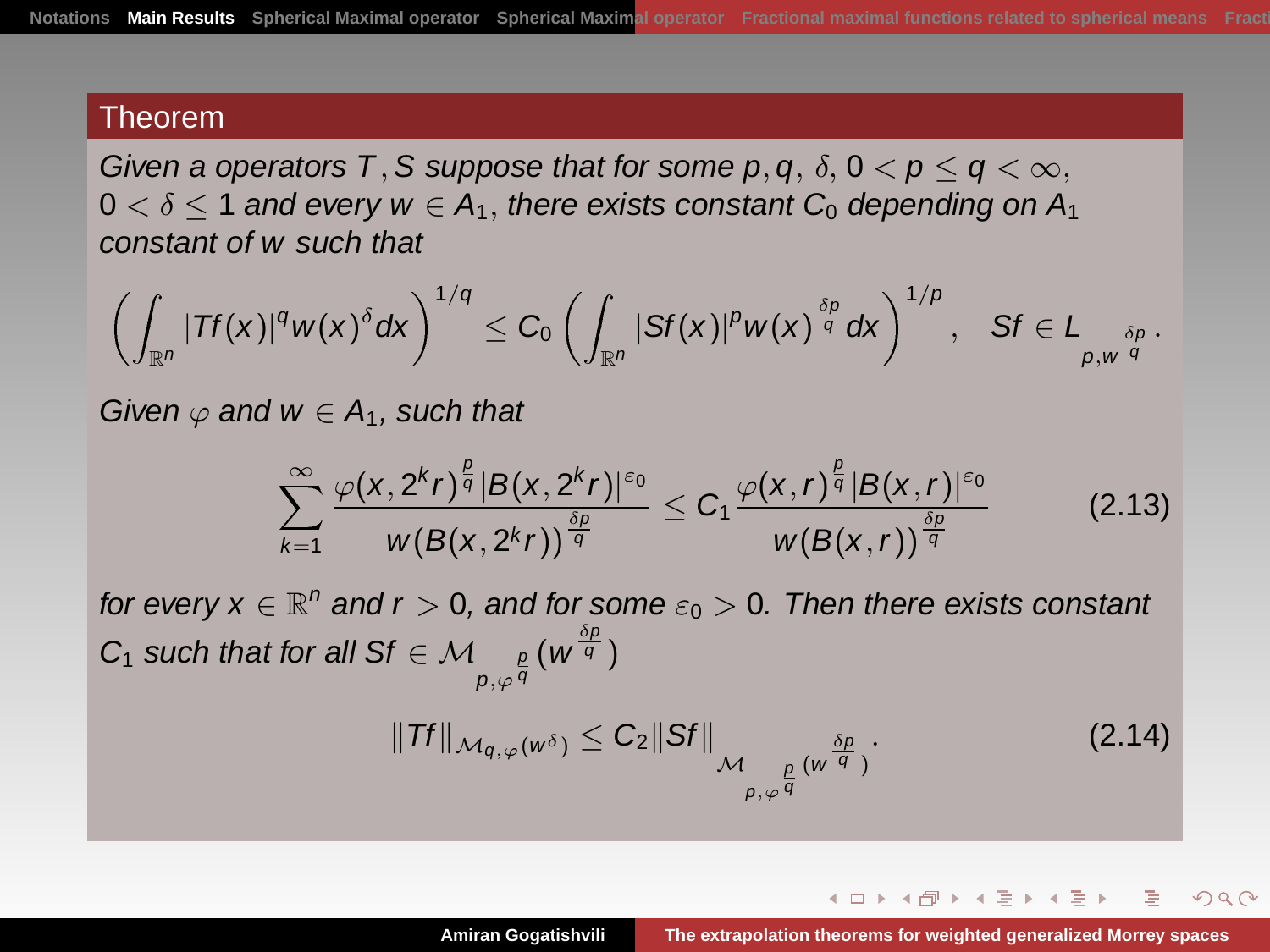Given a operator T, S suppose that for some p,  $\delta$ ,  $0 < p < \infty$ ,  $0 < \delta < 1$  and every  $w \in A_1$ , there exists constant C<sub>0</sub> depending on  $A_1$  constant of w such that Z

$$
\int_{\mathbb{R}^n} |Tf(x)|^p w(x)^{\delta} dx \leq C_0 \int_{\mathbb{R}^n} |Sf(x)|^p w(x)^{\delta} dx, \quad Sf \in L_{p, w^{\delta}}.
$$

Given  $\varphi$  and  $w \in A_1$ , such that

$$
\sum_{k=1}^{\infty} \frac{\varphi(x, 2^k r)|B(x, 2^k r)|^{\varepsilon_0}}{w(B(x, 2^k r))^{\delta}} \leq C_1 \frac{\varphi(x, r)|B(x, r)|^{\varepsilon_0}}{w(B(x, r))^{\delta}}
$$
(2.15)

for every  $x \in \mathbb{R}^n$  and  $r > 0$ , and for some  $\varepsilon_0 > 0$ . Then there exists constant  $C_1$  such that for all Sf  $\in \mathcal{M}_{p,\varphi}(w^\delta)$ 

$$
||\mathit{Tf}||_{\mathcal{M}_{p,\varphi}(w^{\delta})}\leq C_{2}||\mathit{Sf}||_{\mathcal{M}_{p,\varphi}(w^{\delta})}.
$$

 $4$  m }  $4$   $\bar{m}$  }  $4$   $\bar{m}$  }  $4$   $\bar{m}$  }  $4$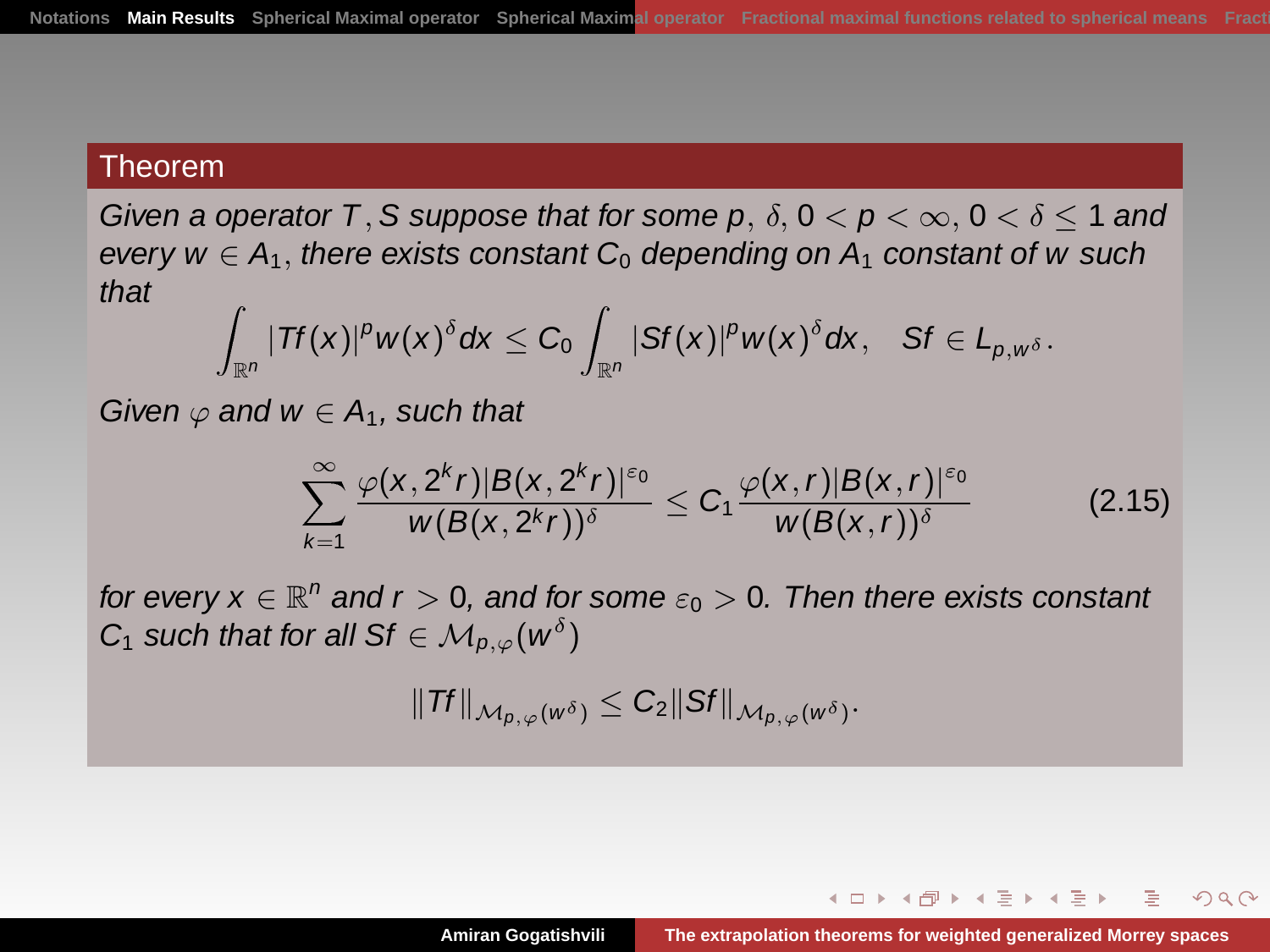Define the Spherical Maximal operator  $M$ , by

$$
\mathcal{M}f(x) := \sup_{t>0} |\mu_t * f(x)|,
$$

where  $\mu_t$  denotes the normalized surface measure on the sphere of center 0 and radius t in  $\mathbb{R}^n$ .

<span id="page-28-0"></span>イロト イ伊 トイヨ トイヨト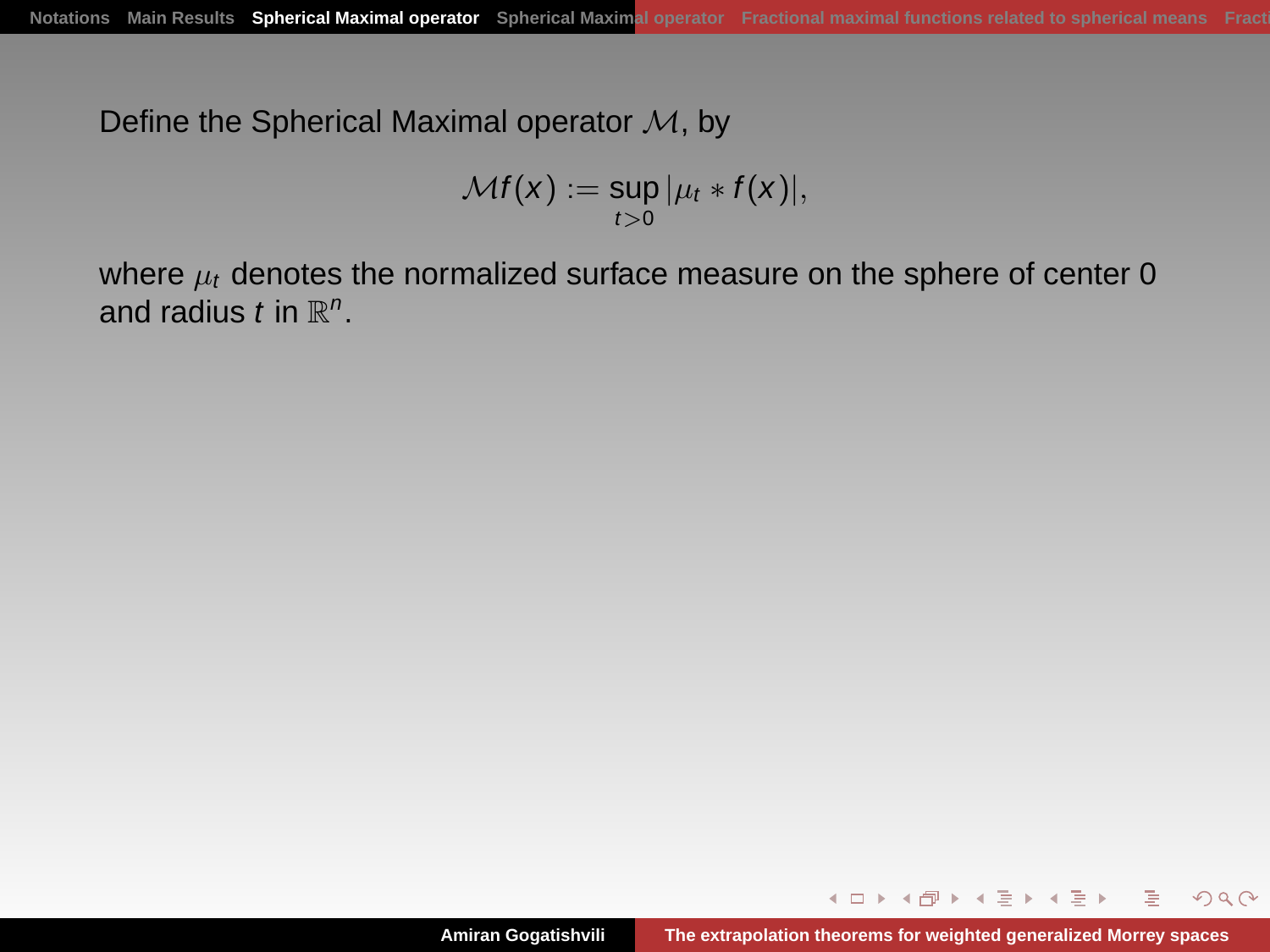Define the Spherical Maximal operator  $M$ , by

$$
\mathcal{M}f(x) := \sup_{t>0} |\mu_t * f(x)|,
$$

where  $\mu_t$  denotes the normalized surface measure on the sphere of center 0 and radius t in  $\mathbb{R}^n$ .

# Theorem If  $n > 2$ ,  $\frac{n}{n-1} < \sigma < \infty$  and w belongs to the  $A_1$  Muckenhoupt class, then  $\|\mathcal{M}f\|_{\sigma w\delta} \leq C \|f\|_{\sigma w\delta},$  (4.1) where  $\delta = \frac{n-2}{n-1}$ .



M. COWLING, J. GARCÍA-CUERVA AND H. GUNAWAN, Weighted estimates for fractional maximal functions related to spherical maens, Bull. Austral. Math. Soc., **66** (2002), 75–90.

<span id="page-29-0"></span>イロト イ押 トイヨ トイヨト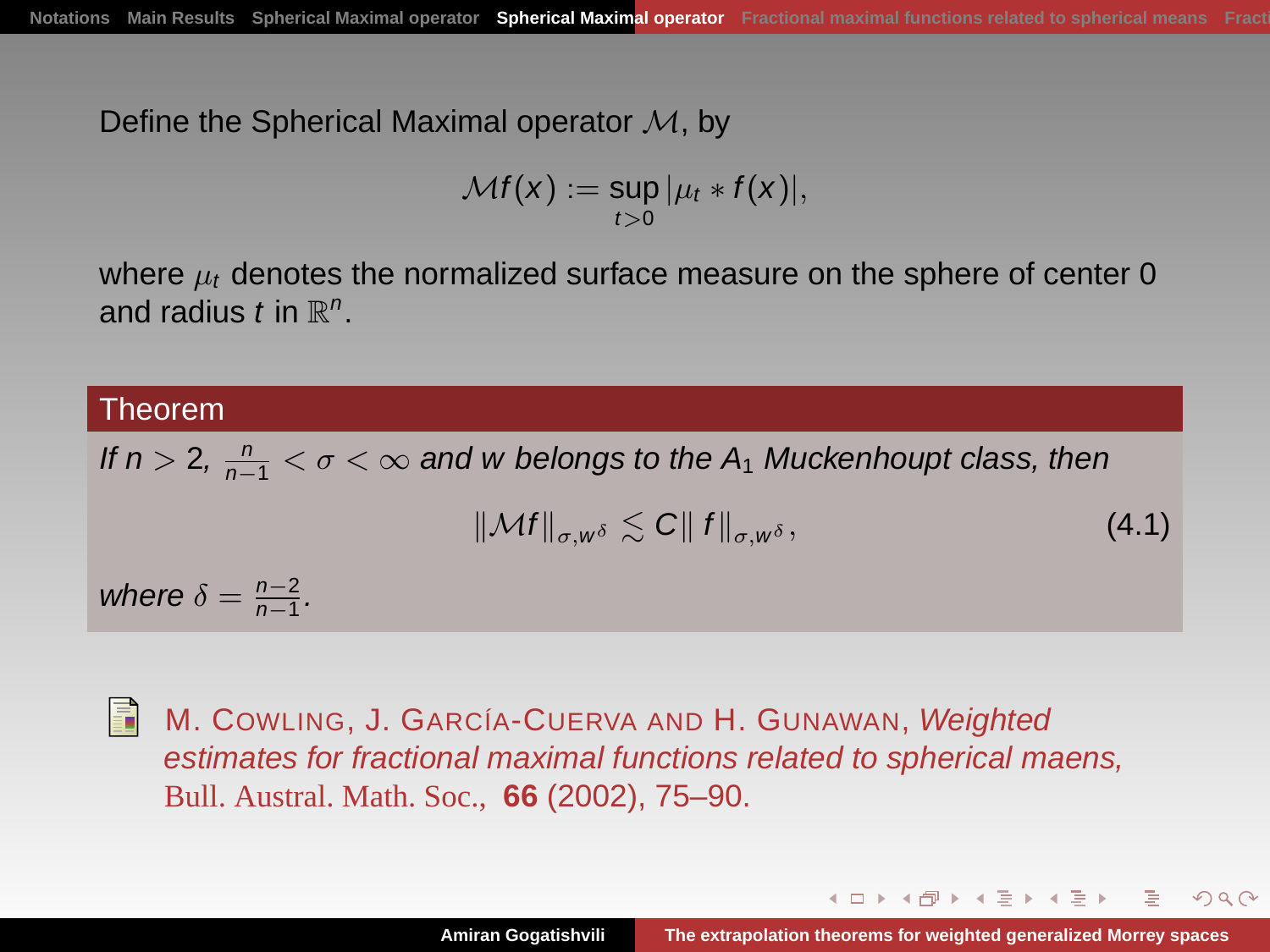Let 
$$
n > 2
$$
,  $\frac{n}{n-1} < p < \infty$  and  $\delta = \frac{n-2}{n-1}$ . Let be  $w \in A_1$  such that

$$
\sum_{k=1}^{\infty} \frac{\varphi(x, 2^k r)|B(x, 2^k r)|^{\varepsilon}}{w(B(x, 2^k r))^{\delta}} \leq C_1 \frac{\varphi(x, r)|B(x, r)|^{\varepsilon}}{w(B(x, r))^{\delta}}
$$
(4.2)

for every  $x \in \mathbb{R}^n$  and  $r > 0$ , and for some  $\varepsilon > 0$ . Then

$$
\|\mathcal{M}f\|_{\mathcal{M}_{p,\varphi}(w^{\delta})} \leq C \|f\|_{\mathcal{M}_{p,\varphi}(w^{\delta})}.
$$
\n(4.3)

イロトメ 倒 トメ 差 トメ 差 トー

G.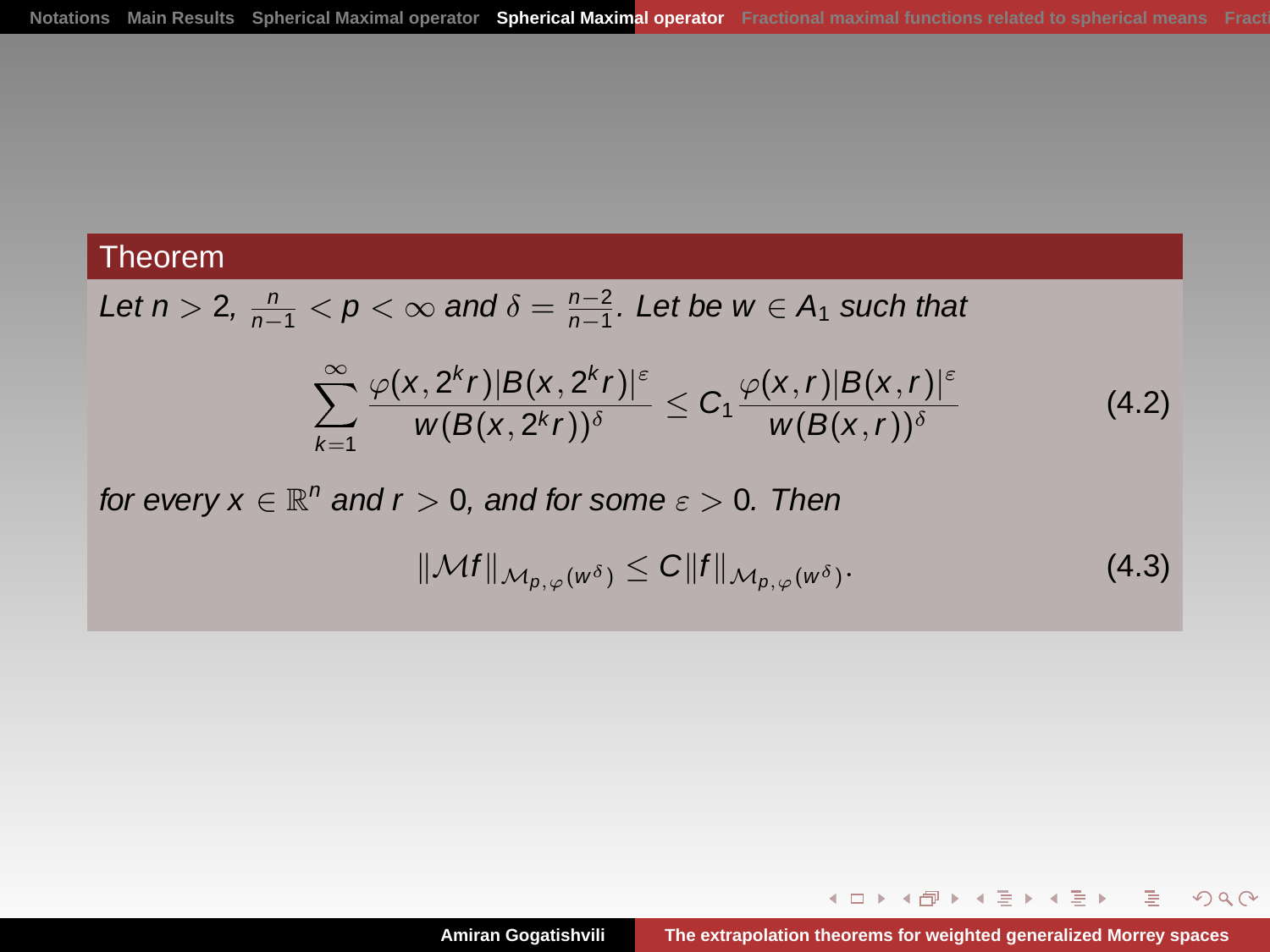# **Corollary**

# Let  $n > 2$ ,  $\frac{n}{n-1} < p < \infty$ ,  $0 < \kappa < \frac{n-2}{n-1}$ ,  $\delta = \frac{n-2}{n-1}$ , and  $w \in A_1$ . Then  $\|\mathcal{M}f\|_{\mathcal{M}_{p,\kappa}(w^{\delta})} \leq C \|f\|_{\mathcal{M}_{p,\kappa}(w^{\delta})}.$  $(4.4)$

イロト イ伊 トイヨ トイヨト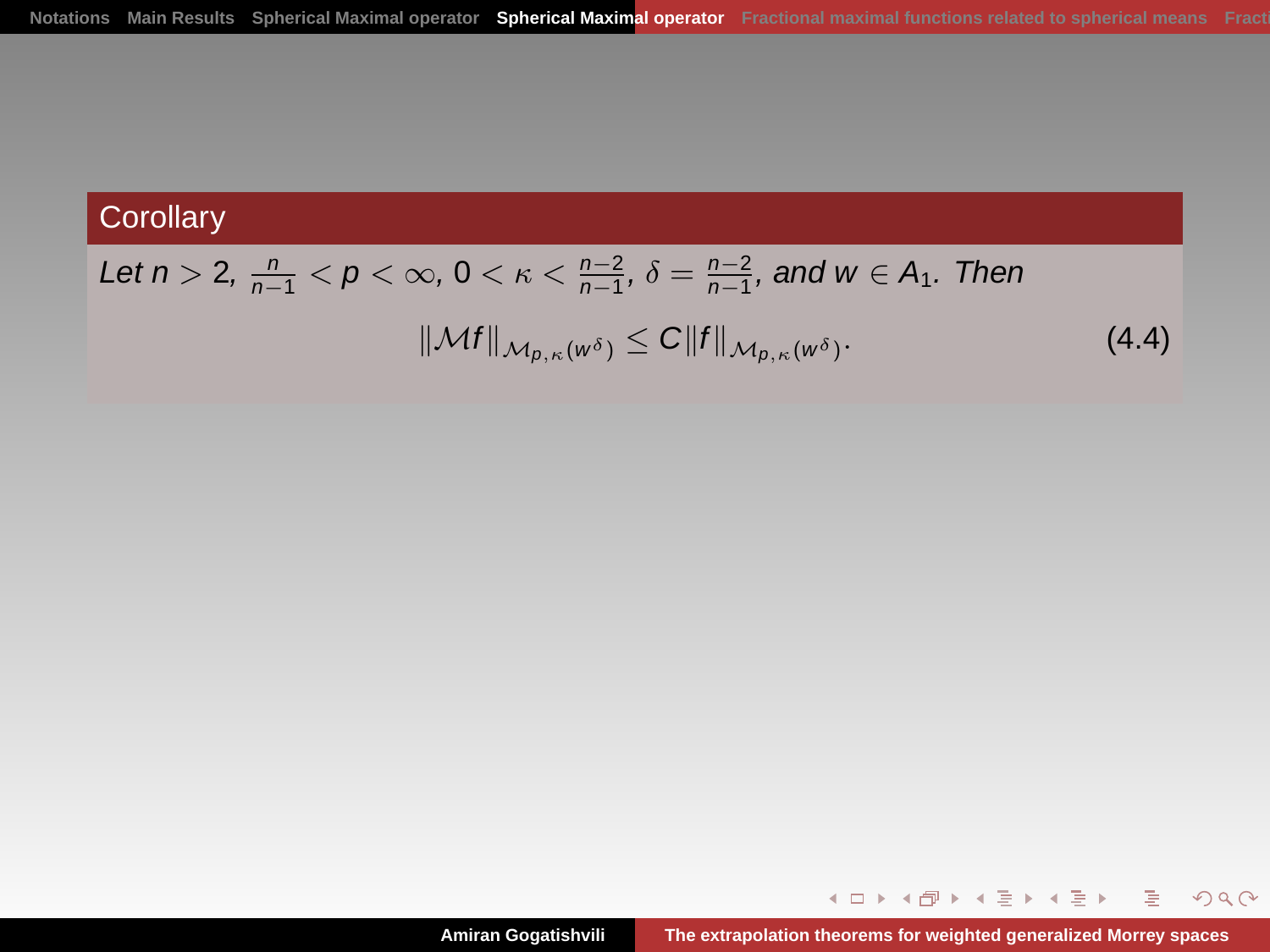# **Corollary**

Let 
$$
n > 2
$$
,  $\frac{n}{n-1} < p < \infty$ ,  $0 < \kappa < \frac{n-2}{n-1}$ ,  $\delta = \frac{n-2}{n-1}$ , and  $w \in A_1$ . Then  

$$
||\mathcal{M}f||_{\mathcal{M}_{p,\kappa}(w^{\delta})} \leq C||f||_{\mathcal{M}_{p,\kappa}(w^{\delta})}.
$$
 (4.4)

If  $w \equiv 1$  we get

# **Corollary** Let  $n > 2$ ,  $\frac{n}{n-1} < p < \infty$ ,  $0 < \lambda < n\frac{n-2}{n-1}$ . Then  $\|\mathcal{M}f\|_{\mathcal{M}_{p,\lambda}} \leq C \|f\|_{\mathcal{M}_{p,\lambda}}$ . (4.5)

イロト イ押 トイミト イミト

G.

 $299$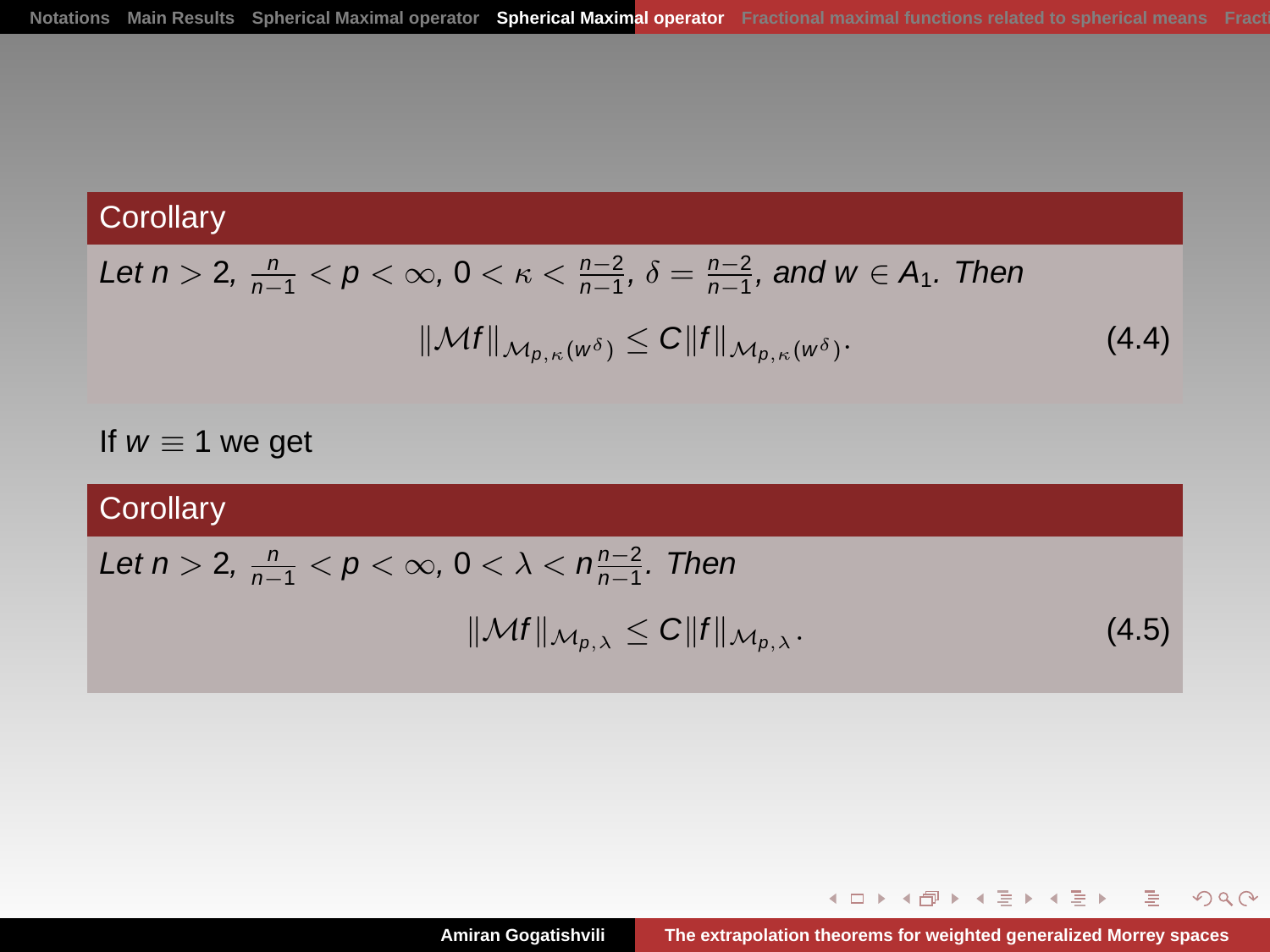Denote by  $\mu_t$  the normalized surface measure on the sphere in  $\mathbb{R}^n$  with center 0 and radius  $t$ . The maximal operator related to spherical means is given by

$$
\mathcal{M}^{\alpha} = \sup_{t>0} |t^{\alpha} \mu_t * f|.
$$

4 0 5 1

<span id="page-33-0"></span> $4.60 \times 4.72 \times 4.72 \times$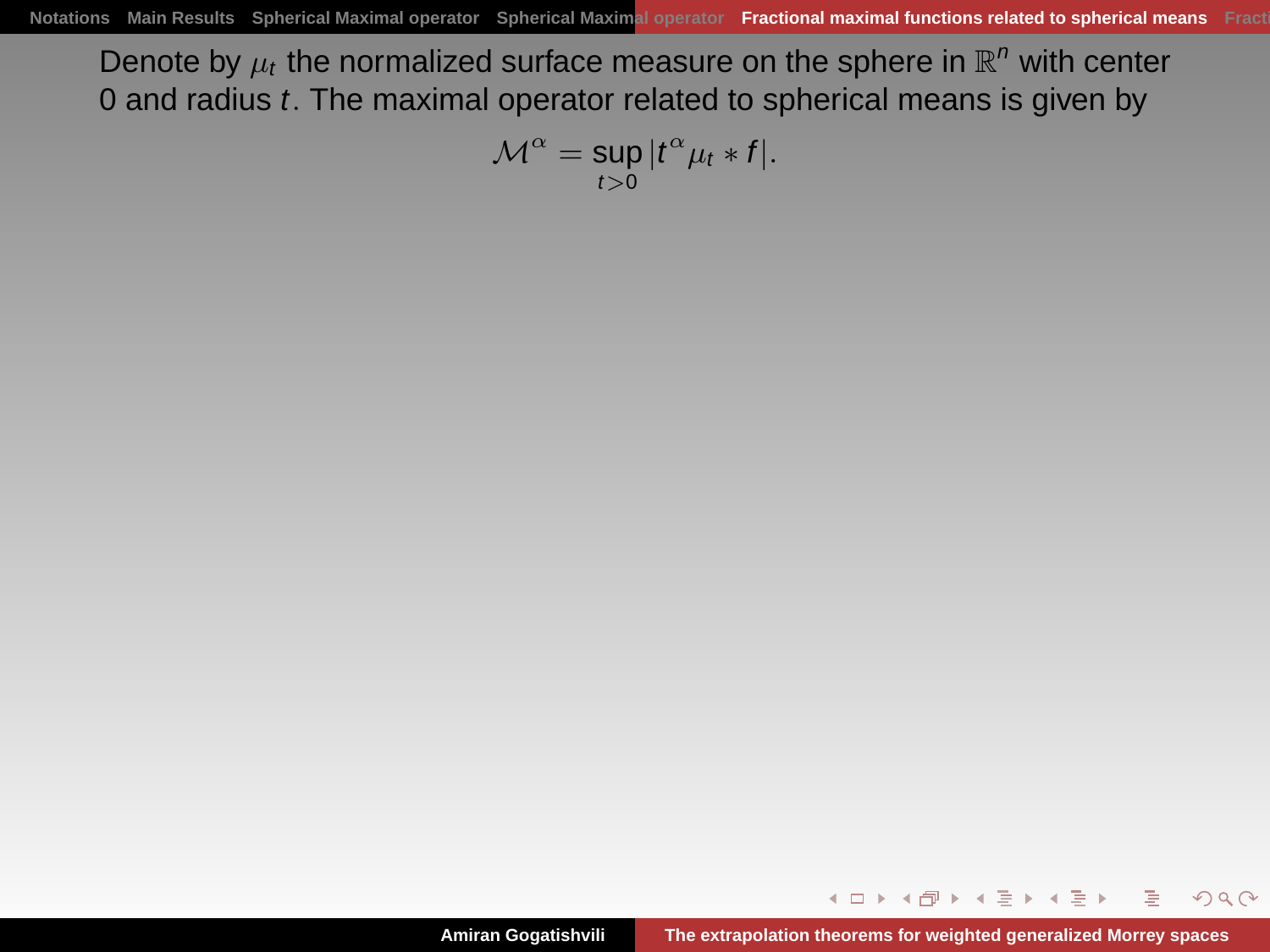Denote by  $\mu_t$  the normalized surface measure on the sphere in  $\mathbb{R}^n$  with center 0 and radius t. The maximal operator related to spherical means is given by

$$
\mathcal{M}^{\alpha} = \sup_{t>0} |t^{\alpha} \mu_t * f|.
$$

The weighted  $L^p \rightarrow L^q$  estimate for the maximal operators  $\mathcal{M}^{\alpha}$ , was invesigated in the paper



M. COWLING, J. GARCÍA-CUERVA AND H. GUNAWAN, Weighted estimates for fractional maximal functions related to spherical maens, Bull. Austral. Math. Soc., **66** (2002), 75–90.

<span id="page-34-0"></span> $\mathcal{A}=\mathcal{A}^{\mathcal{A}}\mathcal{A}^{\mathcal{A}}\mathcal{A}^{\mathcal{A}}=\mathcal{A}^{\mathcal{A}}\mathcal{A}^{\mathcal{A}}=\mathcal{A}^{\mathcal{A}}\mathcal{A}^{\mathcal{A}}$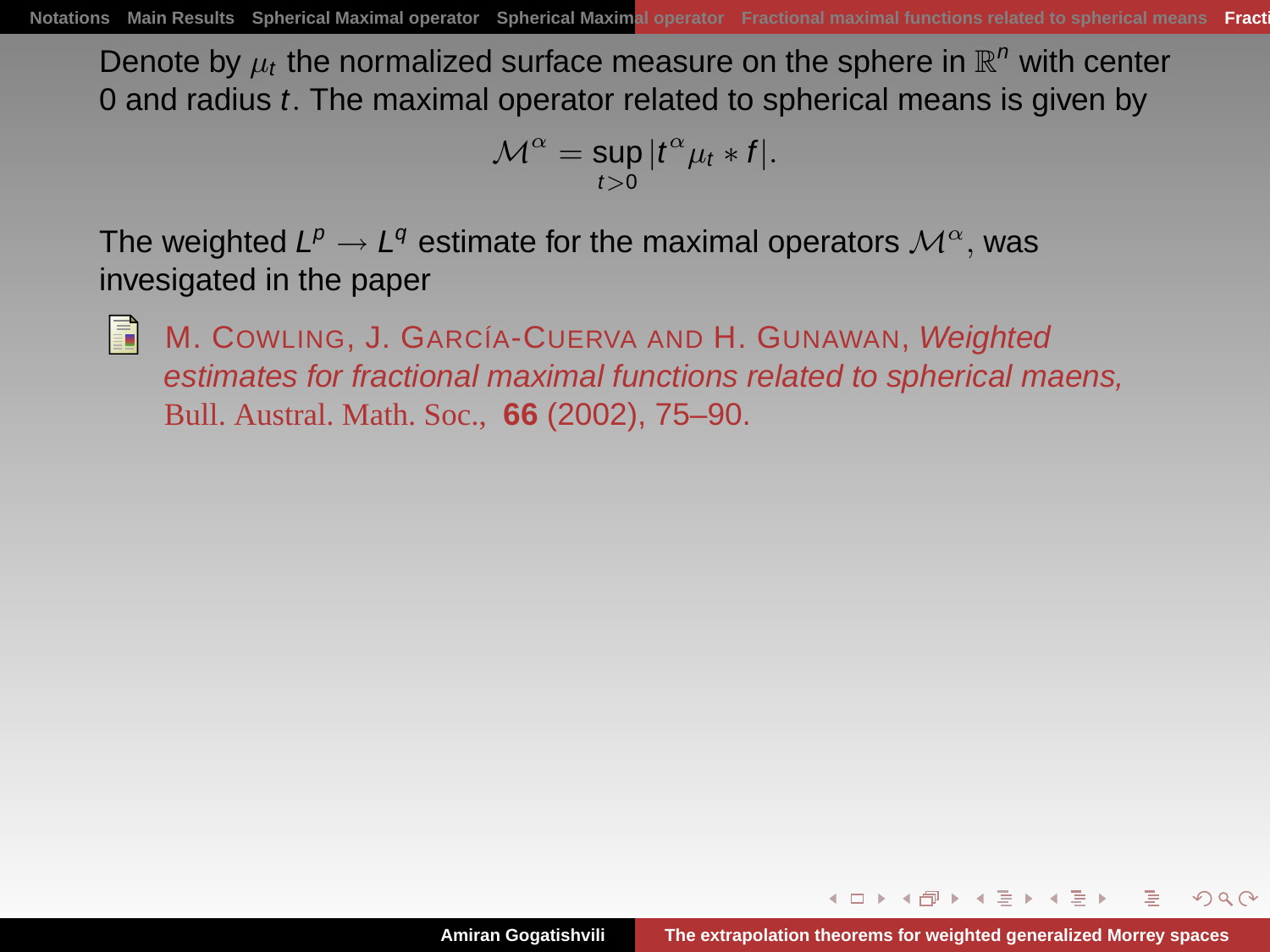Denote by  $\mu_t$  the normalized surface measure on the sphere in  $\mathbb{R}^n$  with center 0 and radius t. The maximal operator related to spherical means is given by

$$
\mathcal{M}^{\alpha} = \sup_{t>0} |t^{\alpha} \mu_t * f|.
$$

The weighted  $L^p \rightarrow L^q$  estimate for the maximal operators  $\mathcal{M}^{\alpha}$ , was invesigated in the paper



M. COWLING, J. GARCÍA-CUERVA AND H. GUNAWAN, Weighted estimates for fractional maximal functions related to spherical maens, Bull. Austral. Math. Soc., **66** (2002), 75–90.

### Theorem

Suppose that  $n > 2$ ,  $\frac{n}{n-1} < p < q < n$ , that  $\alpha = n/p - n/q$ , and that max $\{0, 1 - q/p'\} < \gamma \leq 1 - q/n$ . Suppose also that w is in  $A_s$ , where

$$
s=\frac{q+2p'\gamma-p'}{p'\gamma}.
$$

Then there exists a constant C such that

$$
\|\mathcal{M}^{\alpha}f\|_{q,w^{\gamma}}\leq C\|f\|_{p,w^{\frac{\gamma p}{q}}}.
$$

<span id="page-35-0"></span> $000$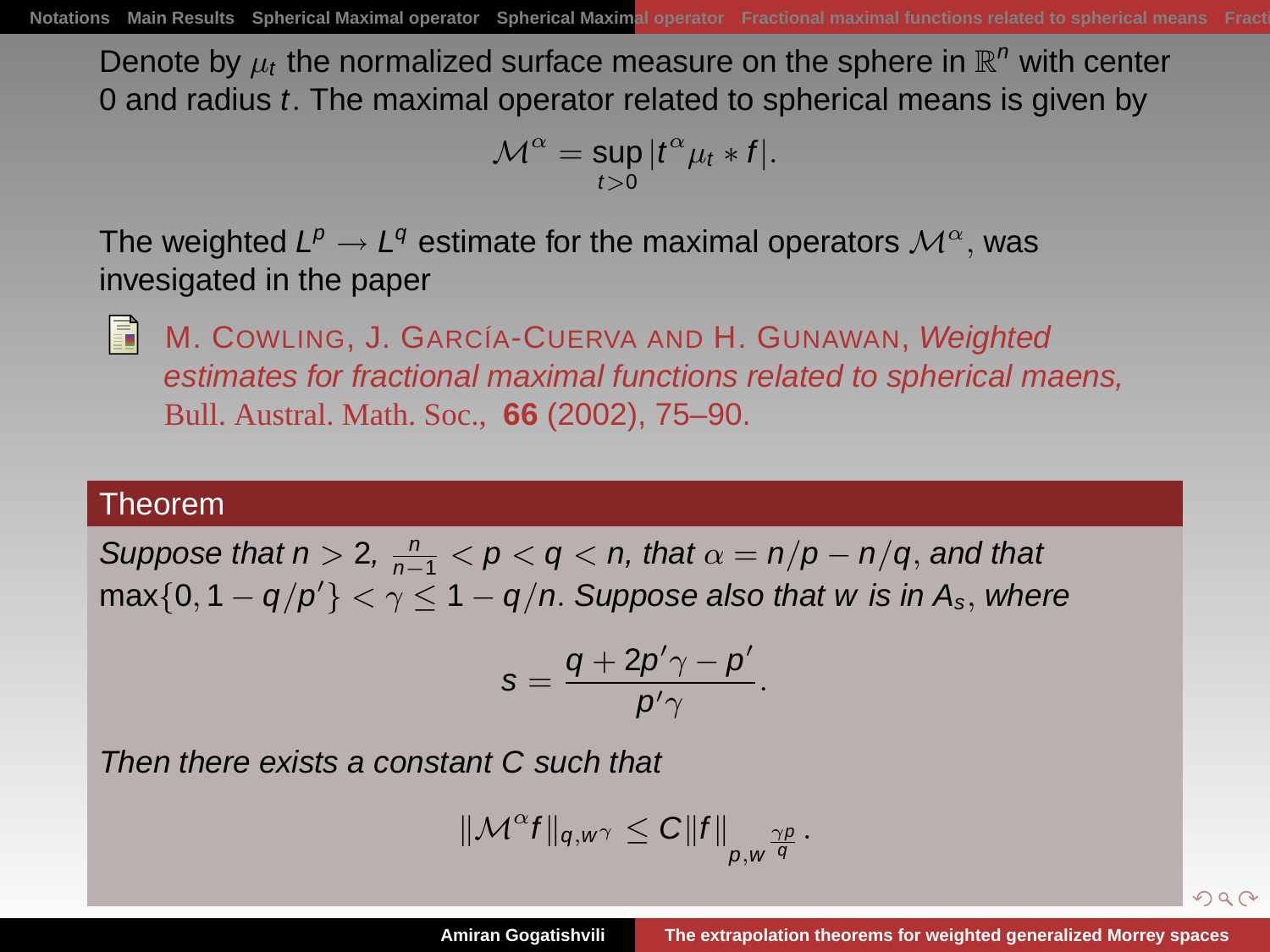Let 
$$
n > 2
$$
,  $\frac{n}{n-1} < p < q < n$ ,  $\alpha = \frac{n}{p} - \frac{n}{q}$ , and  $\max\{0, 1 - \frac{q}{p'}\} < \gamma \leq 1 - \frac{q}{n}$ . Suppose also that  $w$  is in  $A_1$  for which

$$
\sum_{k=1}^{\infty} \frac{\varphi(x, 2^k r)^{\frac{\beta}{q}} |B(x, 2^k r)|^{\varepsilon}}{w(B(x, 2^k r))^{\frac{\gamma p}{q}}} \leq C_1 \frac{\varphi(x, r)^{\frac{\beta}{q}} |B(x, r)|^{\varepsilon}}{w(B(x, r))^{\frac{\gamma p}{q}}}
$$
(7.1)

for every  $x \in \mathbb{R}^n$  and  $r > 0$ , and for some  $\varepsilon > 0$ . Then

$$
\|\mathcal{M}^{\alpha}f\|_{\mathcal{M}_{q,\varphi}(w^{\gamma})}\leq C\|f\|_{\mathcal{M}_{p,\varphi^{p/q}}(w^{\frac{\gamma p}{q}})}.
$$
\n(7.2)

イロトイ団 トイ君 トイ君 トー

G.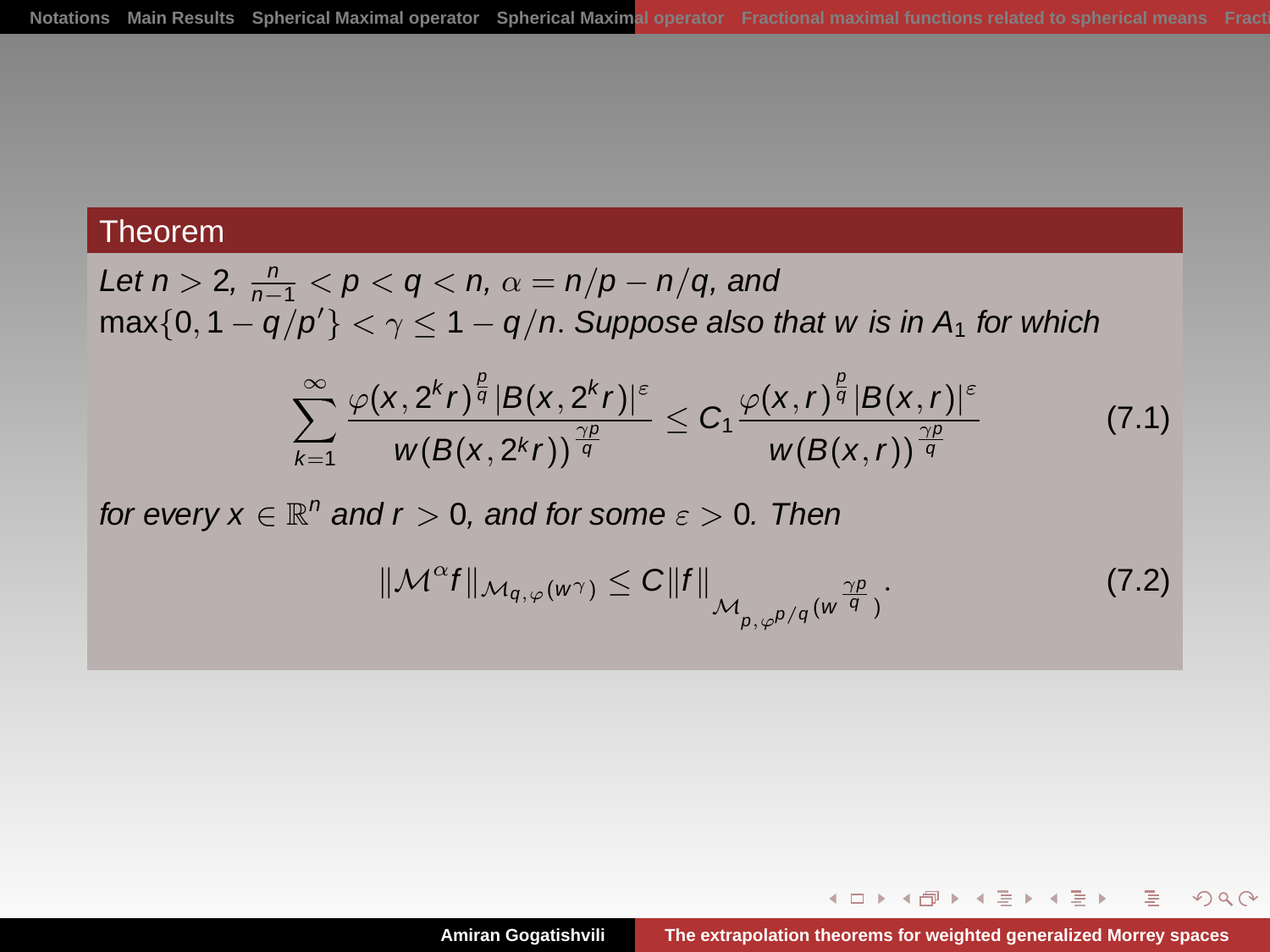## **Corollary**

Let  $n > 2$ ,  $\frac{n}{n-1} < p < q < n$ ,  $\alpha = n/p - n/q$ ,  $\max\{0, 1 - q/p'\} < \gamma \leq 1 - q/n$ ,  $0 < \kappa < \gamma$ . Suppose that  $w \in A_1$ . Then  $\|\mathcal{M}^{\alpha}f\|_{\mathcal{M}_{q,\kappa}(w^{\gamma})}\leq C\|f\|_{\mathcal{M}_{p,\kappa}(w^{p\gamma/q})}.$ 

イロト イ伊 トイミト イヨト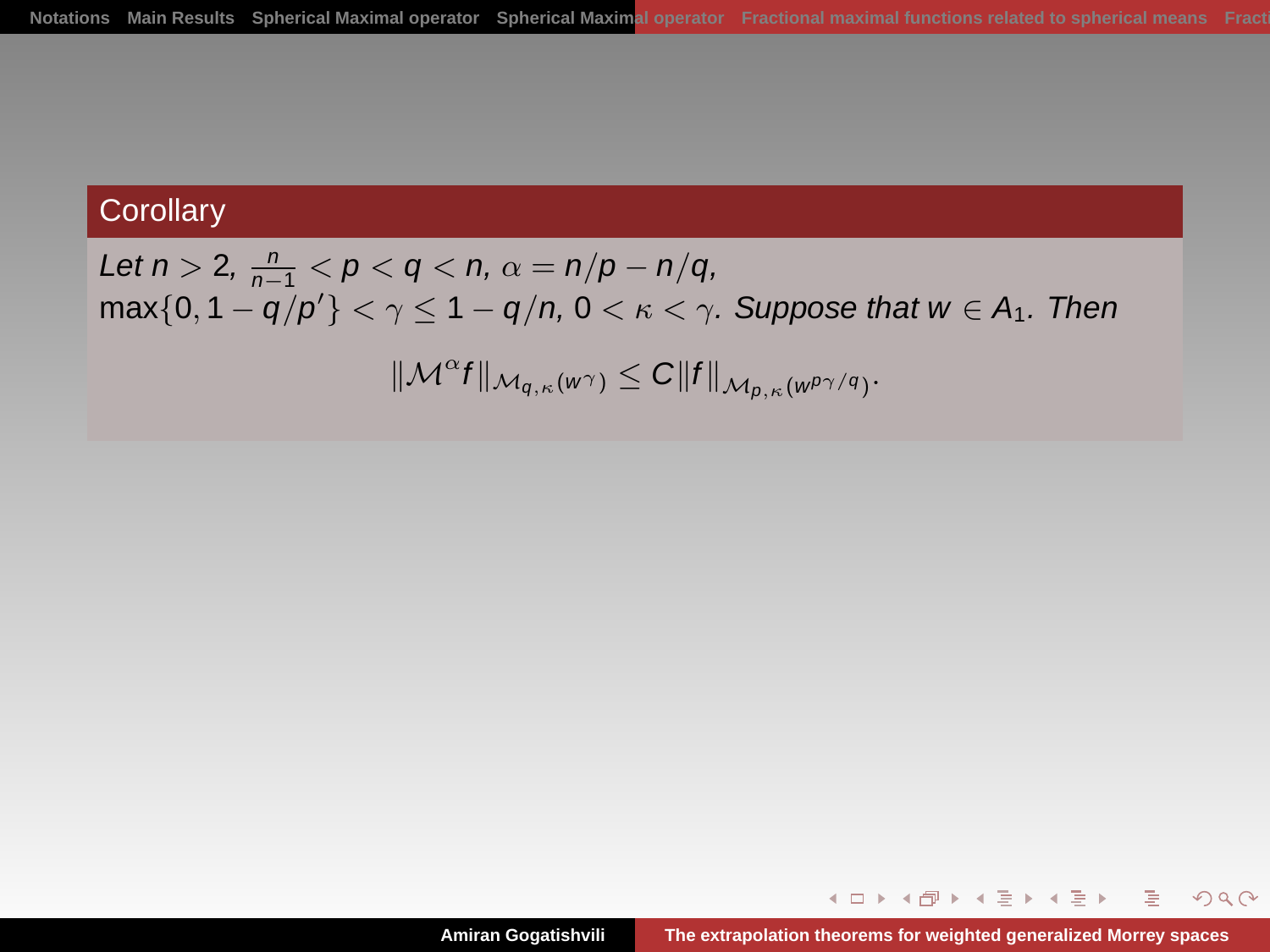# **Corollary**

Let 
$$
n > 2
$$
,  $\frac{n}{n-1} < p < q < n$ ,  $\alpha = n/p - n/q$ ,  
\n $\max\{0, 1 - q/p'\} < \gamma \le 1 - q/n$ ,  $0 < \kappa < \gamma$ . Suppose that  $w \in A_1$ . Then  
\n
$$
||\mathcal{M}^{\alpha}f||_{\mathcal{M}_{q,\kappa}(w^{\gamma})} \le C||f||_{\mathcal{M}_{p,\kappa}(w^{p\gamma/q})}.
$$

# **Corollary**

Let 
$$
n > 2
$$
,  $\frac{n}{n-1} < p < q < n$ ,  $\alpha = \frac{n}{p} - \frac{n}{q}$ ,  $0 < \lambda < n - q$ . Then

$$
\|\mathcal{M}^{\alpha}f\|_{\mathcal{M}_{q,\lambda}}\leq C\|f\|_{\mathcal{M}_{p,\frac{\lambda p}{q}}}.
$$

イロトイ団 トイミトイミト 一毛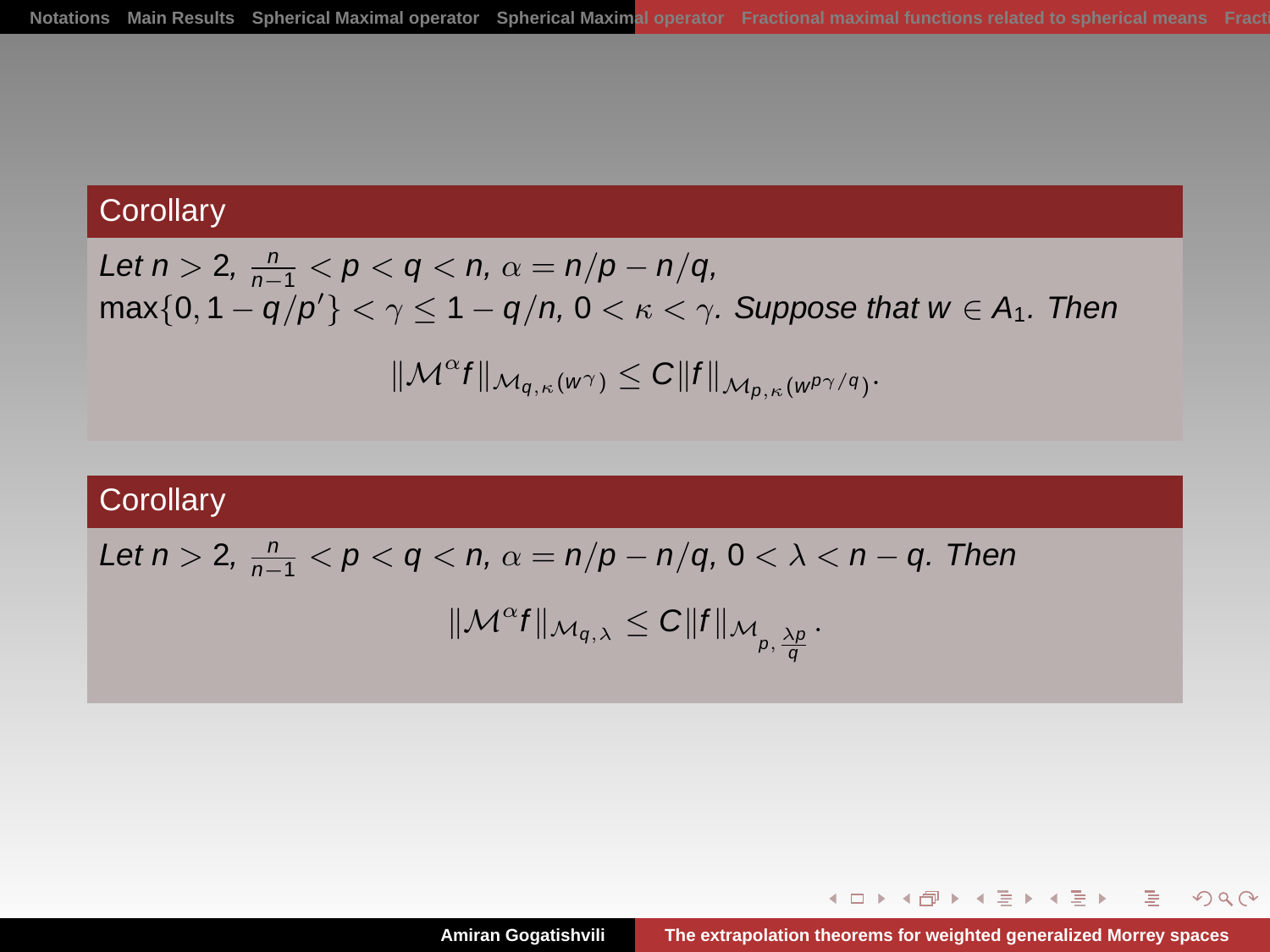#### Theorem ( D.K. Watson)

Let  $n > 2$ ,  $1 < r < \infty$  and let  $Tf(x) = p.v.K * f(x)$  be singular integral operator with "rough" kernel

$$
K(x)=h(|x|)\frac{\Omega(x)}{|x|^n},
$$

where  $\Omega$  is homogeneous of degree 0 on  $\mathbb{R}^n$ ,  $\Omega \in L^r(S^{n-1})$ , where  $S^{n-1}$ denote the unit sphere in  $\mathbb{R}^n$ .  $\Omega$  has average 0 on  $S^{n-1}$ , and h is a measurable function on  $(0, \infty)$  satisfying

$$
\int_R^{2R} |h(t)|^r dt \leq CR \quad \text{for all } R > 0.
$$

Then T is bounded on  $L_{p,w}(\mathbb{R}^n)$ ,

$$
||\mathit{Tf}||_{p,w}\leq C||f||_{p,w},
$$

in each of the following situations: (A) if  $r' \leq p < \infty$ , and  $w \in A_{\frac{p}{r'}}$ , or (B) if 1  $<$   $p$   $\leq$   $r,$   $p$   $\neq$   $\infty$  and  $w^{\frac{-1}{p-1}}$   $\in$   $A_{\frac{p'}{r'}}$  , or r (C) if  $1 < p < \infty$  and  $w^{r'} \in A_p$ .

<span id="page-39-0"></span> $QQ$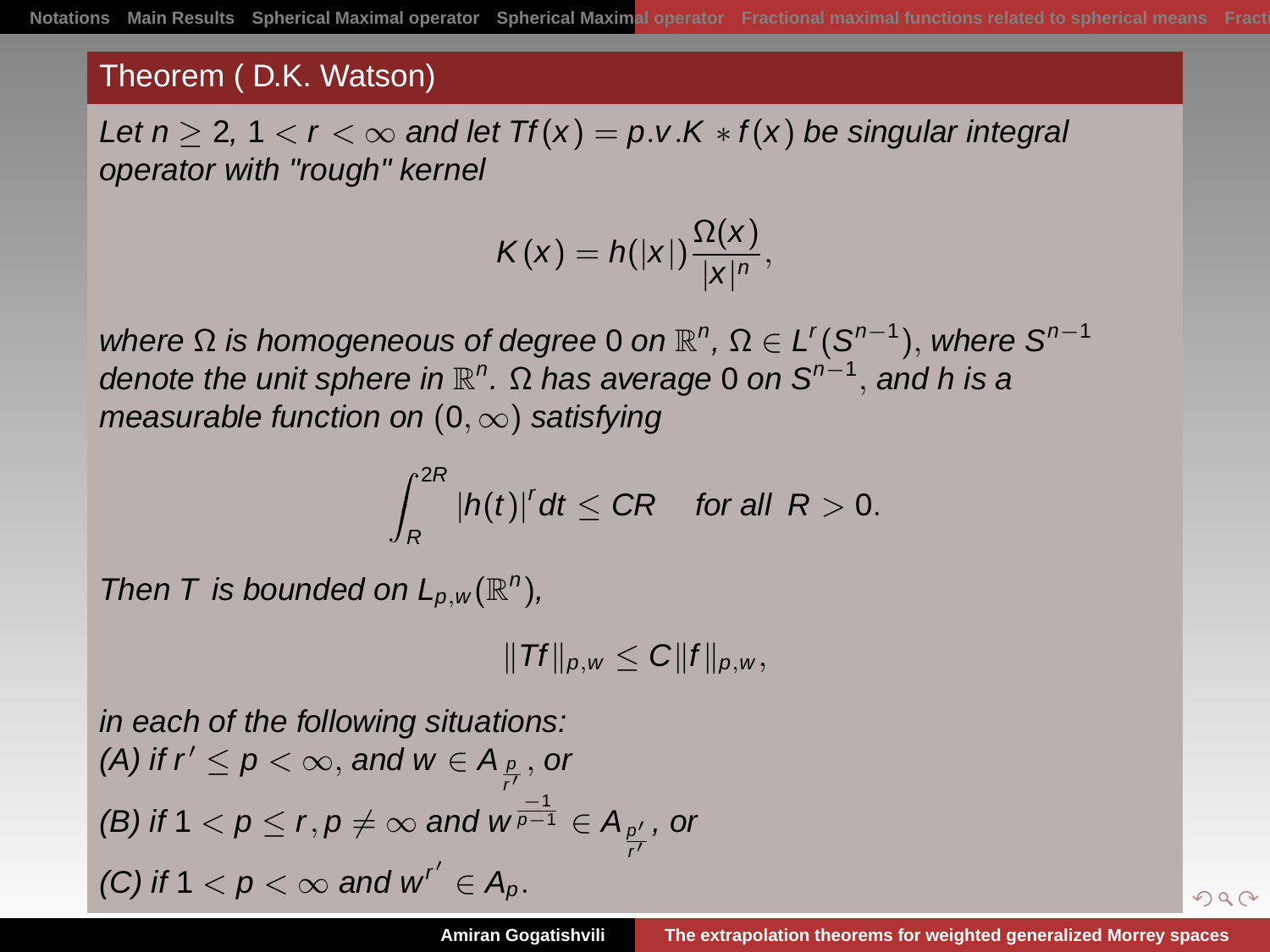R D.K. WATSON, Weighted estimates for singular integrals via Fourier transform estimates, Duke Math. J., **60** (1990), 389–399.

イロト イ伊 トイヨ トイヨト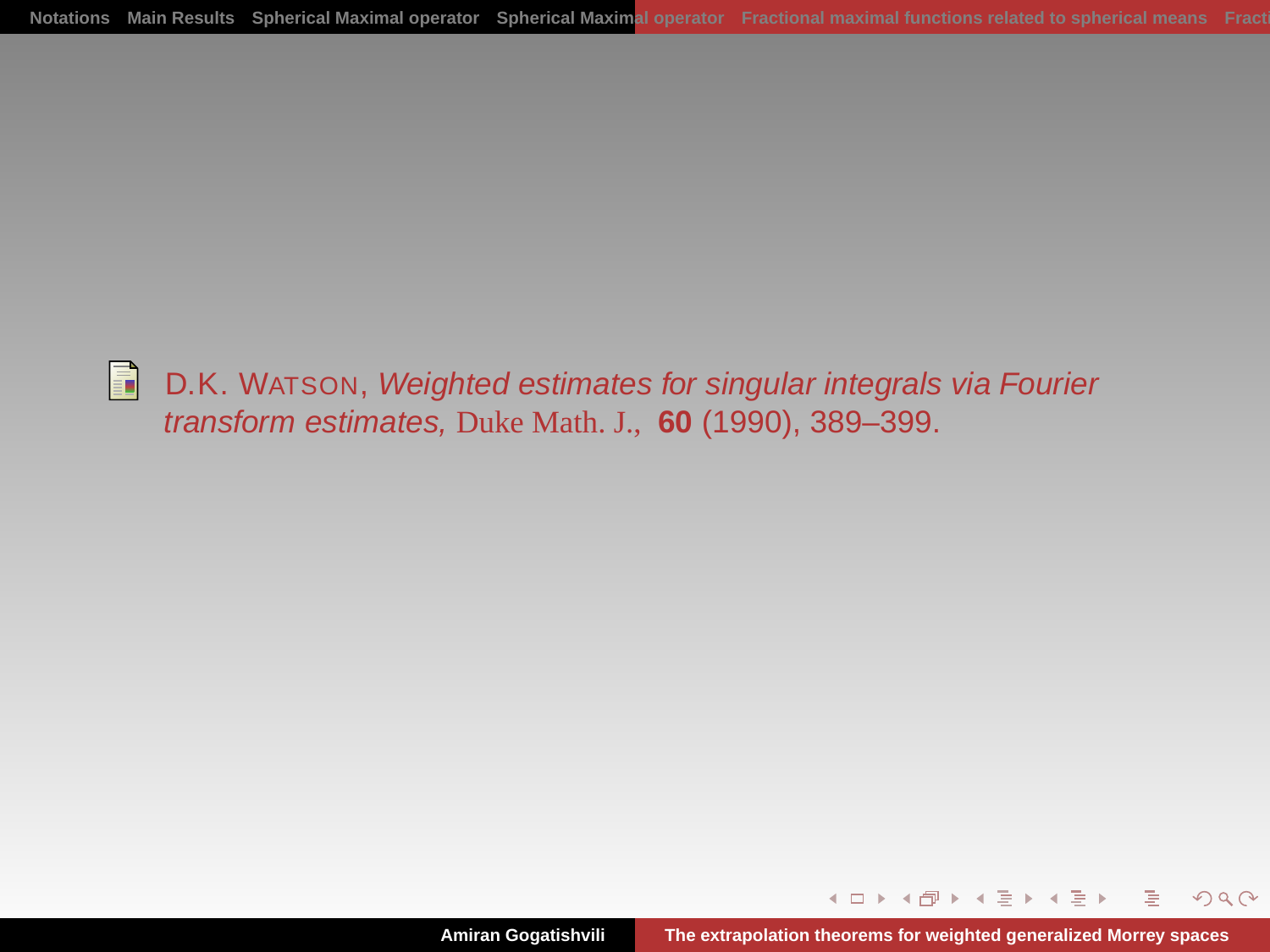Let  $1 < r < \infty$  and  $r' \le p < \infty$ . Suppose that w is in A<sub>1</sub> for which

$$
\sum_{k=1}^{\infty} \frac{\varphi(x,2^kt)|B(x,2^kt)|^{\varepsilon}}{w(B(x,2^kt))} \leq C_1 \frac{\varphi(x,t)|B(x,t)|^{\varepsilon}}{w(B(x,t))}
$$
(8.1)

for every  $x \in \mathbb{R}^n$  and  $t > 0$ , and for some  $\varepsilon > 0$ . Then

$$
||\mathit{Tf}||_{\mathcal{M}_{p,\varphi}(w)} \leq C||f||_{\mathcal{M}_{p,\varphi}(w)}.
$$
\n(8.2)

イロト イ伊 トイミト イヨト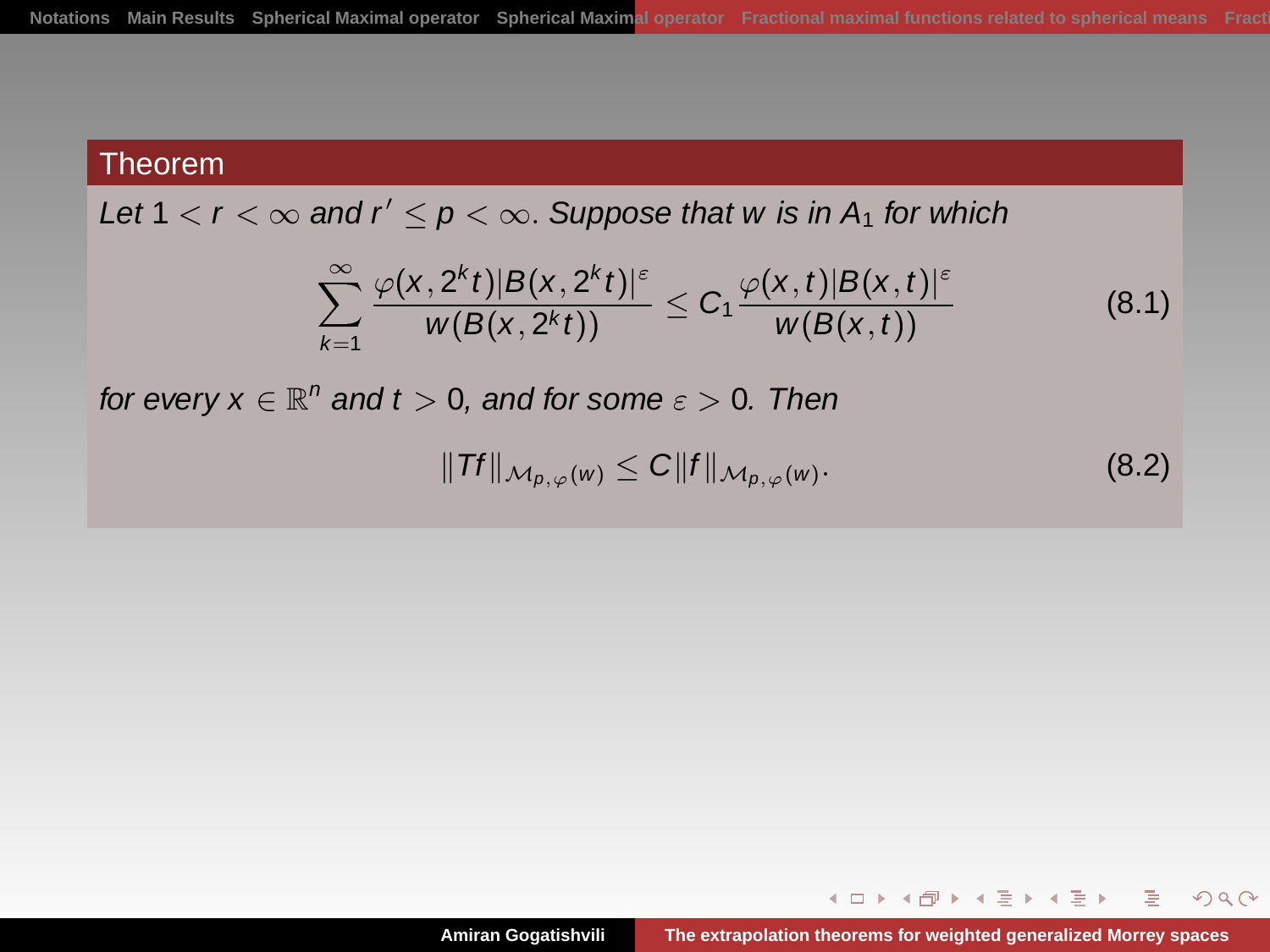Let  $1 < r < \infty$  and  $r' < p < \infty$ . Suppose that w is in A<sub>1</sub> for which

$$
\sum_{k=1}^{\infty} \frac{\varphi(x,2^kt)|B(x,2^kt)|^{\varepsilon}}{w(B(x,2^kt))} \leq C_1 \frac{\varphi(x,t)|B(x,t)|^{\varepsilon}}{w(B(x,t))}
$$
(8.1)

for every  $x \in \mathbb{R}^n$  and  $t > 0$ , and for some  $\varepsilon > 0$ . Then

$$
||\mathit{Tf}||_{\mathcal{M}_{p,\varphi}(w)} \leq C||f||_{\mathcal{M}_{p,\varphi}(w)}.
$$
\n(8.2)

#### **Corollary**

Let  $1 < r < \infty$  and  $r' < p < \infty$ . Suppose also that w is in  $A_1$  and  $0 < \kappa < 1$ . Then

$$
||\mathit{Tf}||_{\mathcal{M}_{p,\kappa}(w)} \leq C||f||_{\mathcal{M}_{p,\kappa}(w)}.
$$

イロト イ押 トイヨ トイヨ トー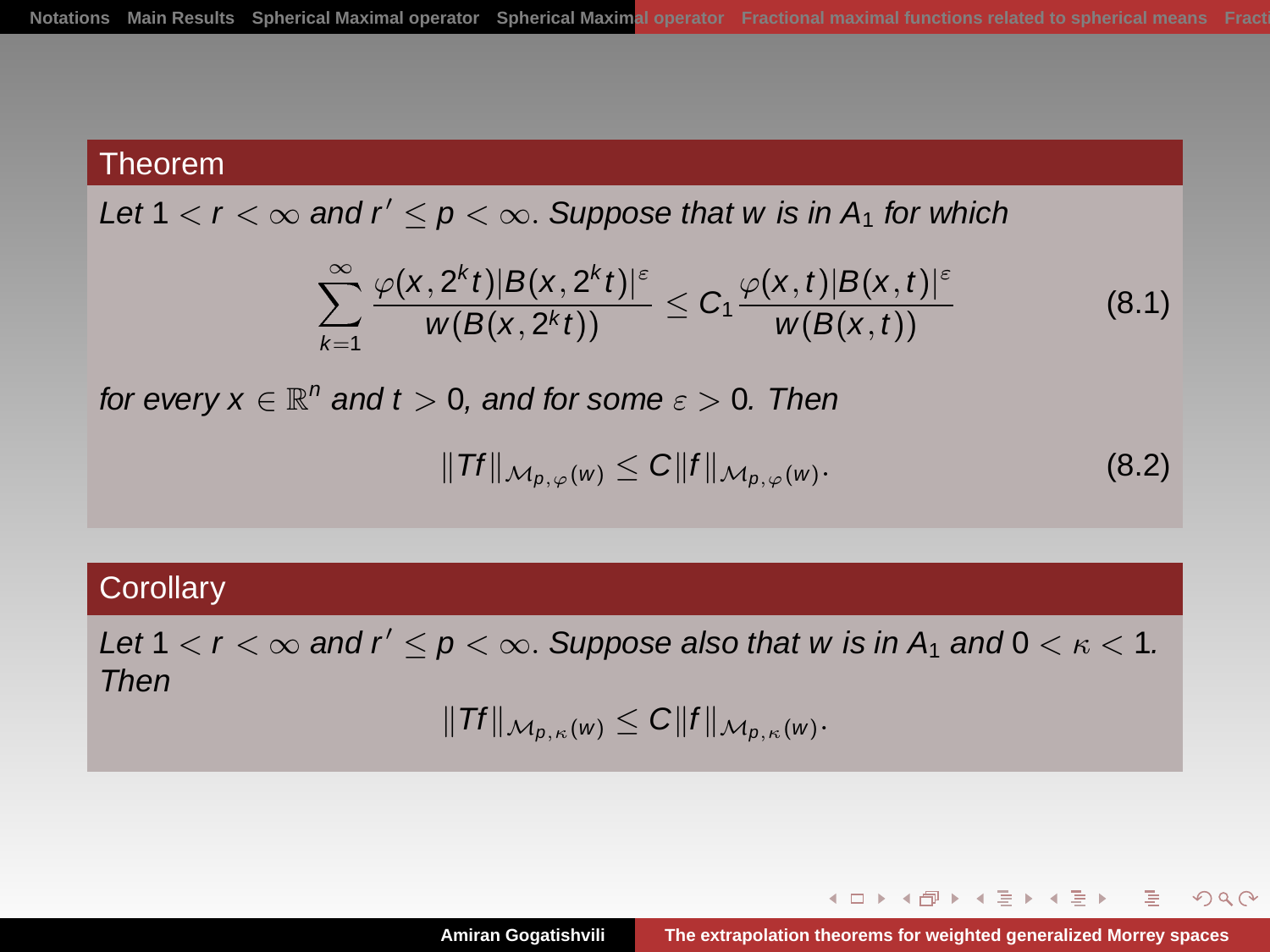Let  $1 < r < \infty$  and  $p < r$ . Suppose also that w is in  $A_1$  for which

$$
\sum_{k=1}^{\infty} \frac{\varphi(x, 2^k t) |B(x, 2^k t)|^{\varepsilon}}{w(B(x, 2^k t))^{\frac{r-p}{r}}} \leq C_1 \frac{\varphi(x, t) |B(x, t)|^{\varepsilon}}{w(B(x, t))^{\frac{r-p}{r}}}
$$
(8.3)

for every  $x \in \mathbb{R}^n$  and  $t > 0$ , and for some  $\varepsilon > 0$ . Then

$$
||\mathit{TF}||_{\mathcal{M}_{p,\varphi}(w^{\frac{r-p}{r}})} \leq C||f||_{\mathcal{M}_{p,\varphi}(w^{\frac{r-p}{r}})}.
$$
\n
$$
(8.4)
$$

イロト イ伊 トイミト イヨト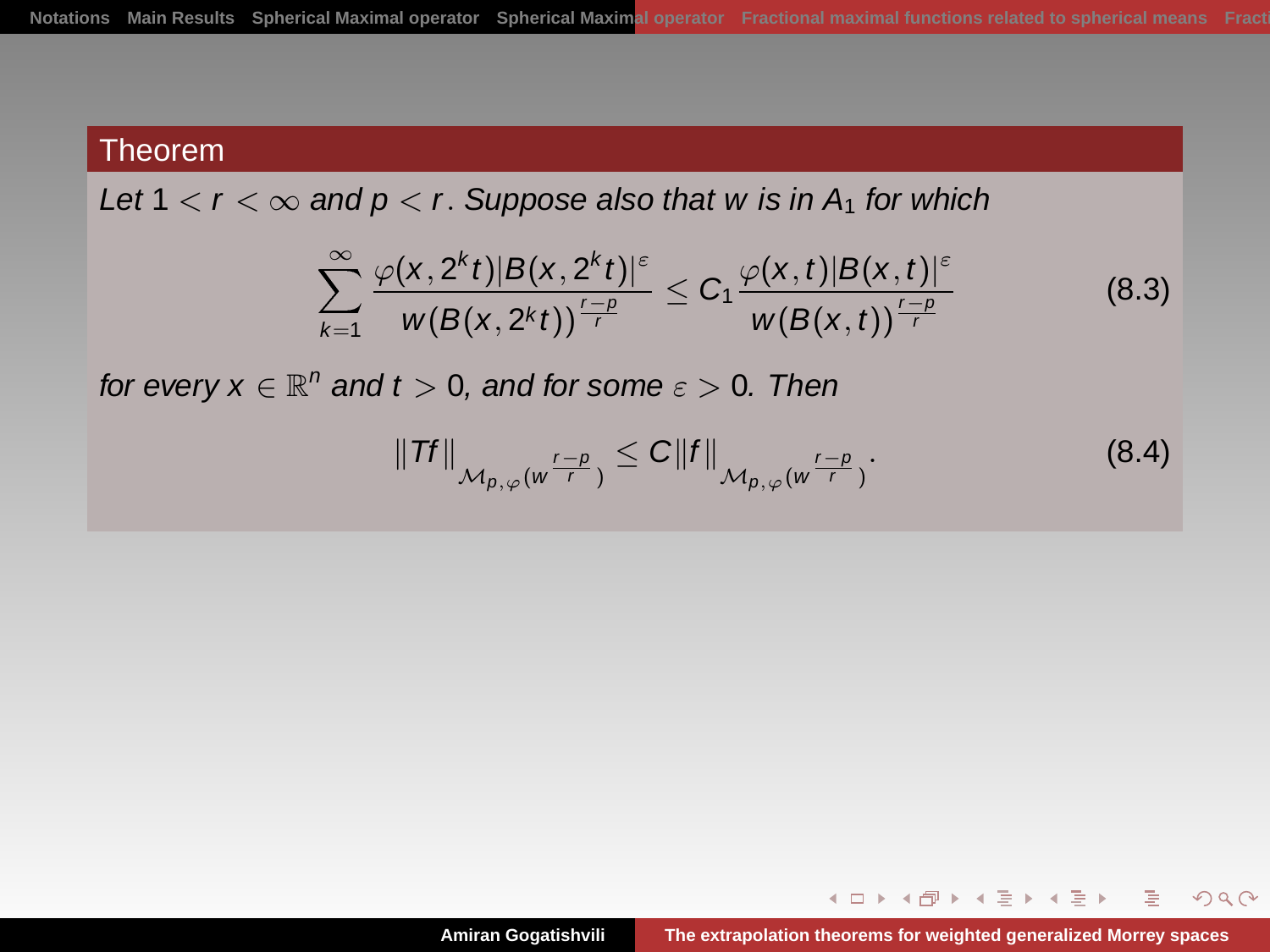Let  $1 < r < \infty$  and  $p < r$ . Suppose also that w is in  $A_1$  for which

$$
\sum_{k=1}^{\infty} \frac{\varphi(x, 2^k t) |B(x, 2^k t)|^{\varepsilon}}{w(B(x, 2^k t))^{\frac{r-p}{r}}} \leq C_1 \frac{\varphi(x, t) |B(x, t)|^{\varepsilon}}{w(B(x, t))^{\frac{r-p}{r}}}
$$
(8.3)

for every  $x \in \mathbb{R}^n$  and  $t > 0$ , and for some  $\varepsilon > 0$ . Then

$$
||\mathit{TF}||_{\mathcal{M}_{p,\varphi}(w^{\frac{r-p}{r}})} \leq C||f||_{\mathcal{M}_{p,\varphi}(w^{\frac{r-p}{r}})}.
$$
\n
$$
(8.4)
$$

#### **Corollary**

Let 1  $<$  r  $<$   $\infty$  and p  $<$  r. Suppose that w is in A<sub>1</sub> and 0  $<$   $\kappa$   $<$   $\frac{r-p}{r}$ . Then

$$
||\mathit{Tf}||_{\mathcal{M}_{p,\kappa}(w^{\frac{r-p}{r}})} \leq C||f||_{\mathcal{M}_{p,\kappa}(w^{\frac{r-p}{r}})}.
$$

イロト イ伊 トイミト イヨト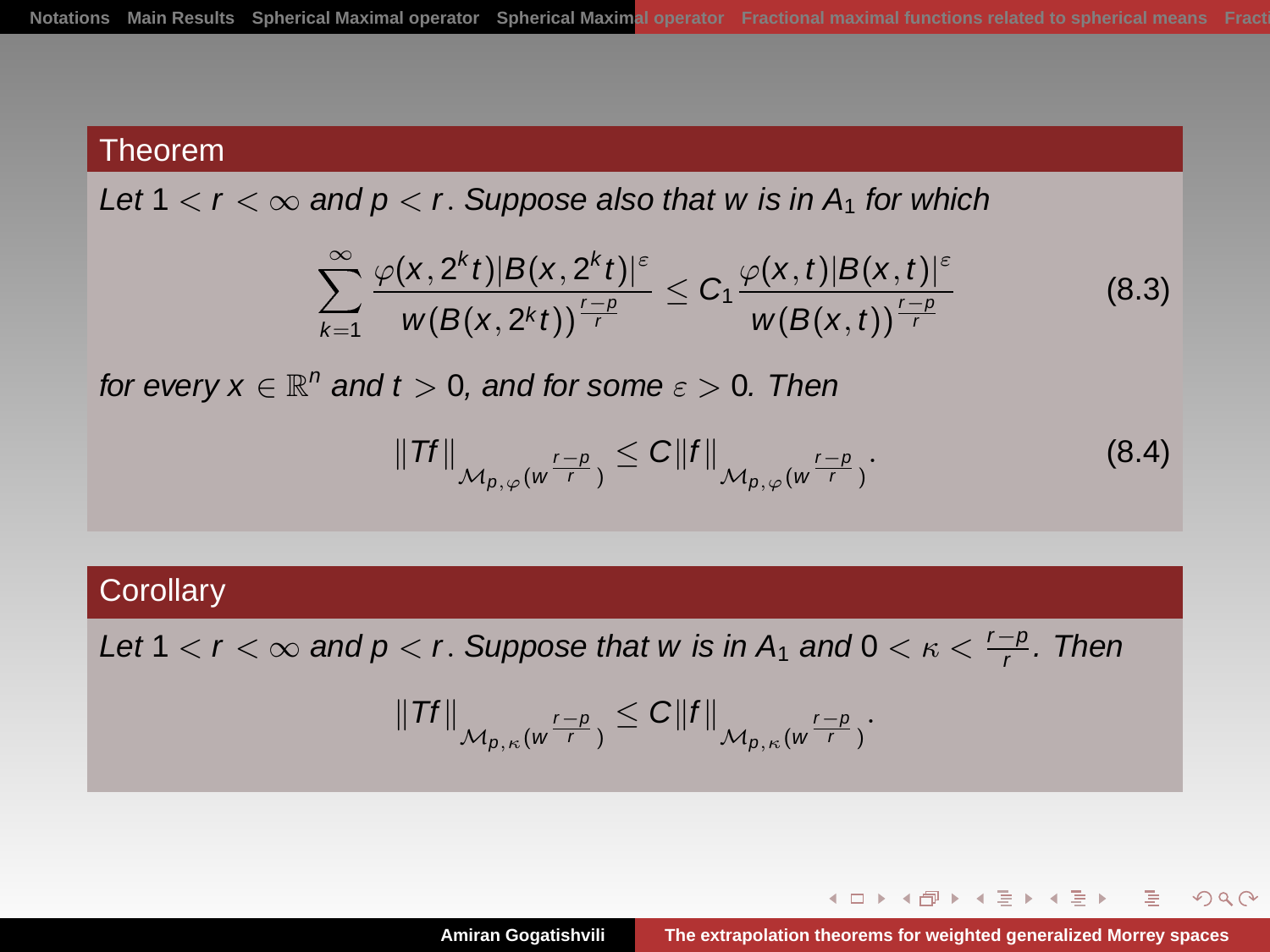Let  $1 < r, p < \infty$ . Suppose that w is in  $A_1$  for which

$$
\sum_{k=1}^{\infty} \frac{\varphi(x, 2^k t) |B(x, 2^k t)|^{\varepsilon}}{w(B(x, 2^k t))^{\frac{r-1}{r}}} \leq C_1 \frac{\varphi(x, t) |B(x, t)|^{\varepsilon}}{w(B(x, t))^{\frac{r-1}{r}}}
$$
(8.5)

for every  $x \in \mathbb{R}^n$  and  $t > 0$ , and for some  $\varepsilon > 0$ . Then

$$
||\mathit{TF}||_{\mathcal{M}_{p,\varphi}(w^{\frac{r-1}{r}})} \leq C||f||_{\mathcal{M}_{p,\varphi}(w^{\frac{r-1}{r}})}.
$$
\n
$$
(8.6)
$$

イロト イ伊 トイミト イヨト

 $2Q$ 

э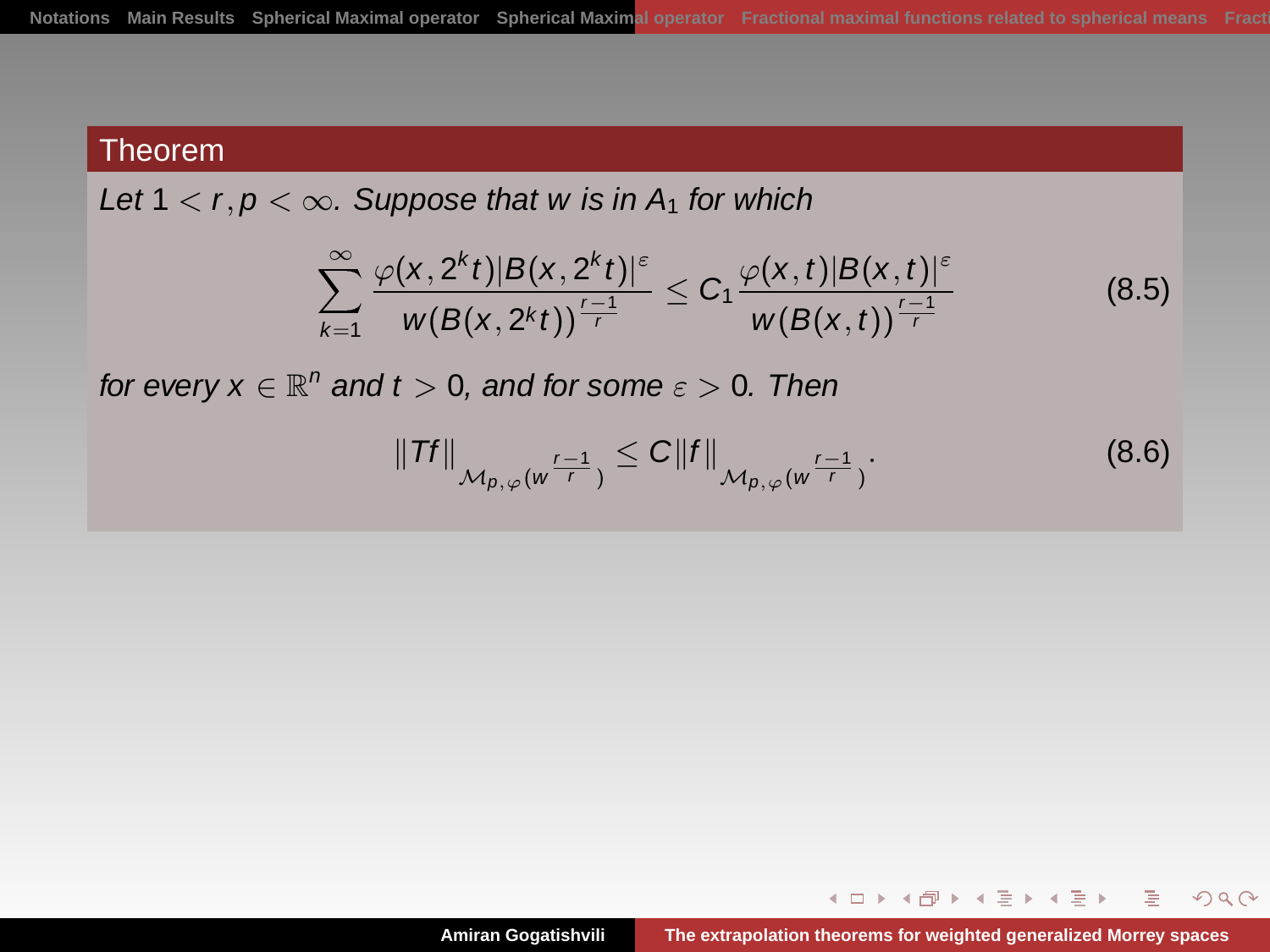Let  $1 < r, p < \infty$ . Suppose that w is in  $A_1$  for which

$$
\sum_{k=1}^{\infty} \frac{\varphi(x, 2^k t)|B(x, 2^k t)|^{\varepsilon}}{w(B(x, 2^k t))^{\frac{r-1}{r}}} \leq C_1 \frac{\varphi(x, t)|B(x, t)|^{\varepsilon}}{w(B(x, t))^{\frac{r-1}{r}}}
$$
(8.5)

for every  $x \in \mathbb{R}^n$  and  $t > 0$ , and for some  $\varepsilon > 0$ . Then

$$
||\mathit{TF}||_{\mathcal{M}_{p,\varphi}(w^{\frac{r-1}{r}})} \leq C||f||_{\mathcal{M}_{p,\varphi}(w^{\frac{r-1}{r}})}.
$$
\n
$$
(8.6)
$$

#### **Corollary**

Let 1  $<$  r, p  $<$   $\infty$ . Suppose that w is in A<sub>1</sub> and 0  $<$   $\kappa$   $<$   $\frac{r-1}{r}$ . Then

$$
||\mathit{Tf}||_{\mathcal{M}_{p,\kappa}(w^{\frac{r-1}{r}})} \leq C||f||_{\mathcal{M}_{p,\kappa}(w^{\frac{r-1}{r}})}.
$$

イロト イ伊 トイミト イヨト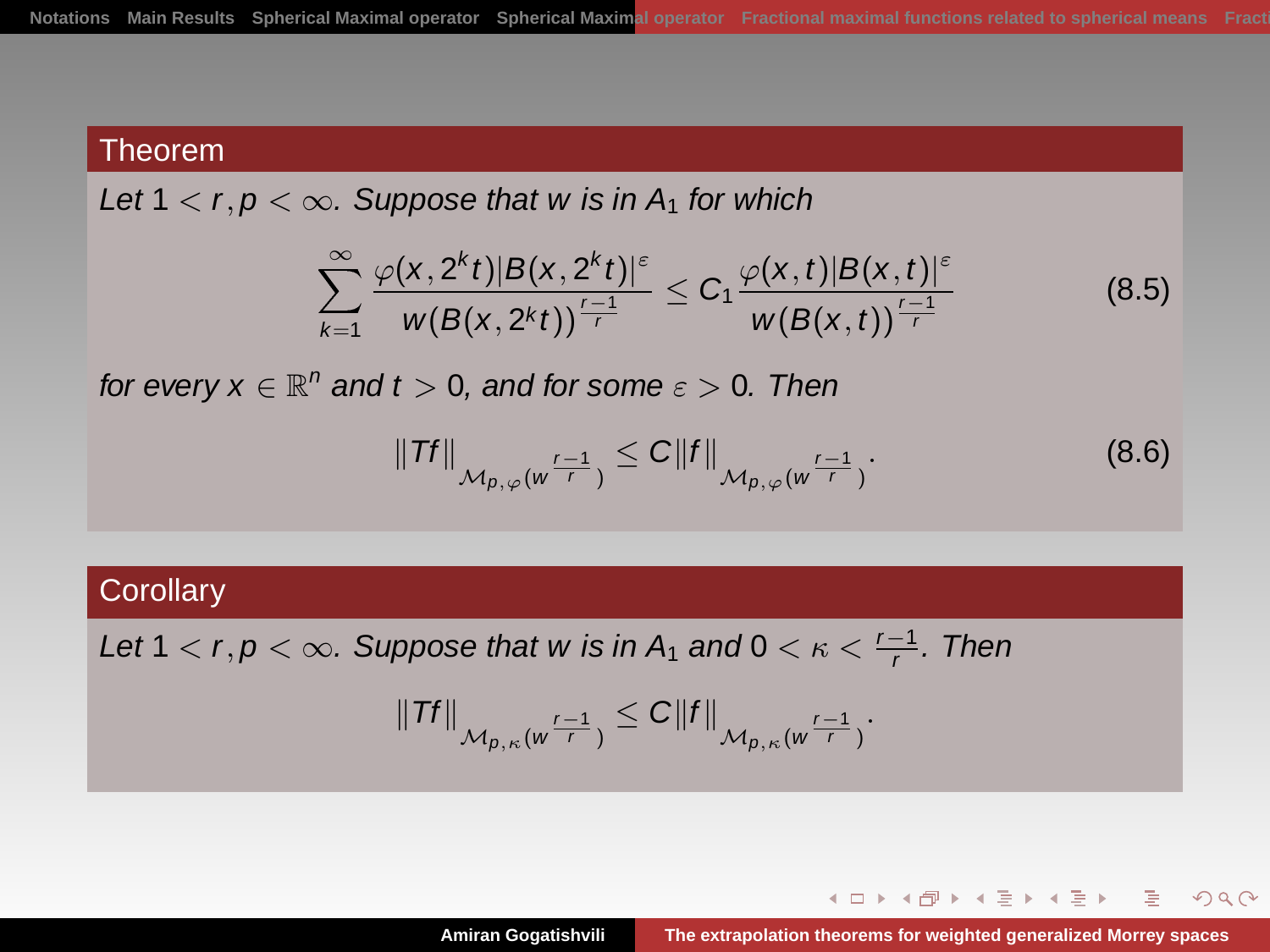Let  $\theta(\xi)$  be a smooth radial cut-off function  $\theta(\xi) = 1$  if  $|\xi| \ge 1$  and  $\theta(\xi) = 0$  if  $|\xi|$  < 1/2. We will consider the multipliers

$$
\widehat{\mathcal{T}_{b,a}f}(\xi)=\theta(\xi)\frac{e^{i|\xi|^b}}{|\xi|^a}\widehat{f}(\xi),
$$

where  $0 < b < 1$  and  $0 < a < nb/2$ . C. Fefferman proved that if  $0 < a < nb/2$ , and p is such that  $|1/p - 1/2| < a/nb$ , then

 $||T_{b,a}||_p \leq c_p ||f||_p.$ 

H C. FEFFERMAN, Inequalities for strongly singular convolution operators, Acta Math., **124** ( 1970), 9–36.

<span id="page-47-0"></span>A + 4 = + 4 = +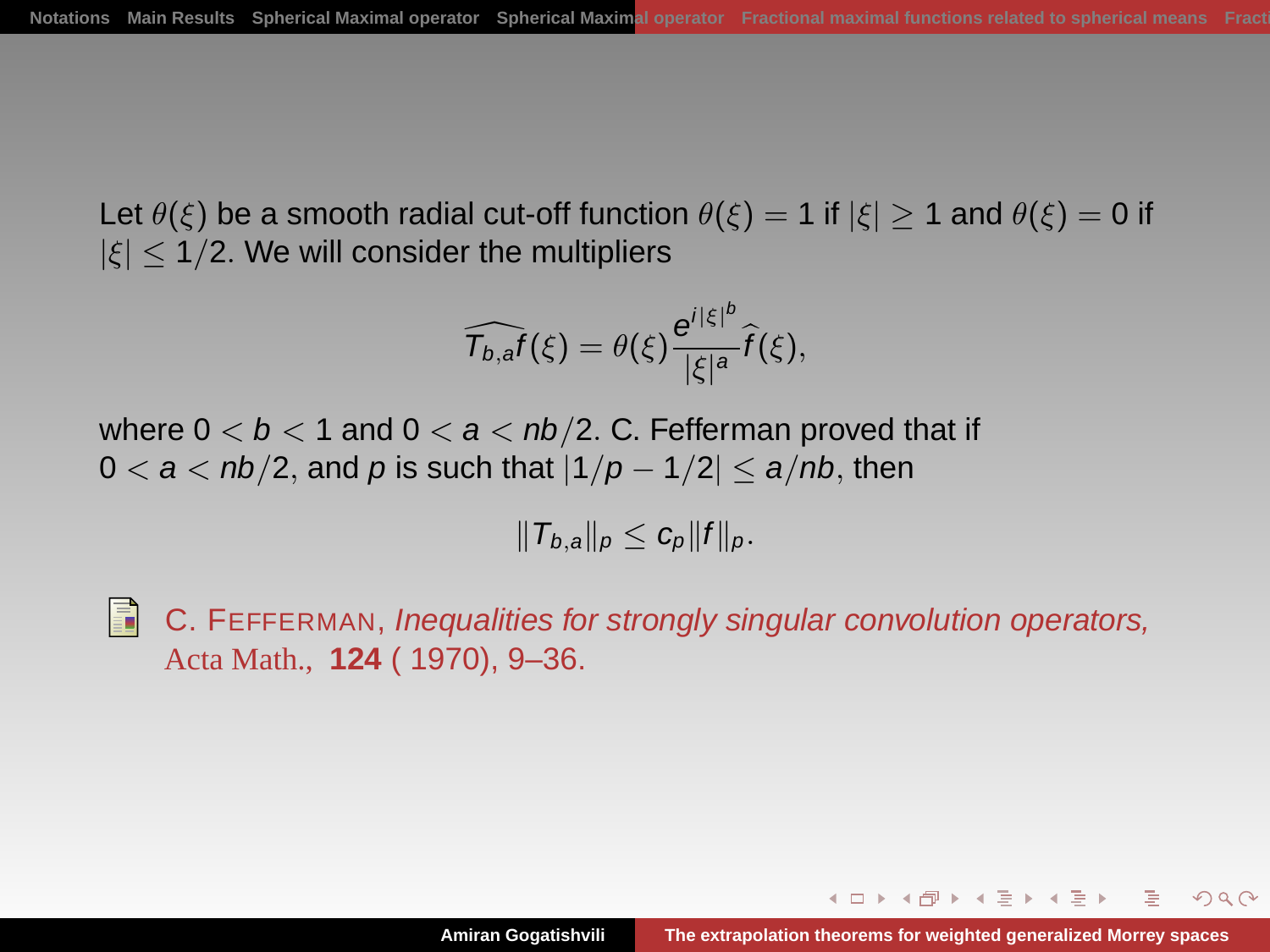The weighted extension of Fefferman's theorem was obtained by Chanillo,

#### Theorem

Let  $1 < p < \infty$ ,  $\alpha = nb|1/p - 1/2|$ , and  $w \in A_p$ . Then for  $\alpha \le a \le nb/2$ , and for  $\gamma$ , such that  $\gamma = (a - \alpha)/(nb/2 - \alpha)$  we have

$$
||T_{b,a}f||_{p,w^{\gamma}} \leq C_p||f||_{p,w^{\gamma}}.
$$
\n(9.1)

E) S. CHANILLO, Weighted norm inequalities for strongly singular convolution operators, Trans. Amer. Math. Soc., **281** (1984), 77–107.

 $\mathcal{A}=\mathcal{A}^{\mathcal{A}}\mathcal{A}^{\mathcal{A}}\mathcal{A}^{\mathcal{A}}=\mathcal{A}^{\mathcal{A}}\mathcal{A}^{\mathcal{A}}=\mathcal{A}^{\mathcal{A}}\mathcal{A}^{\mathcal{A}}$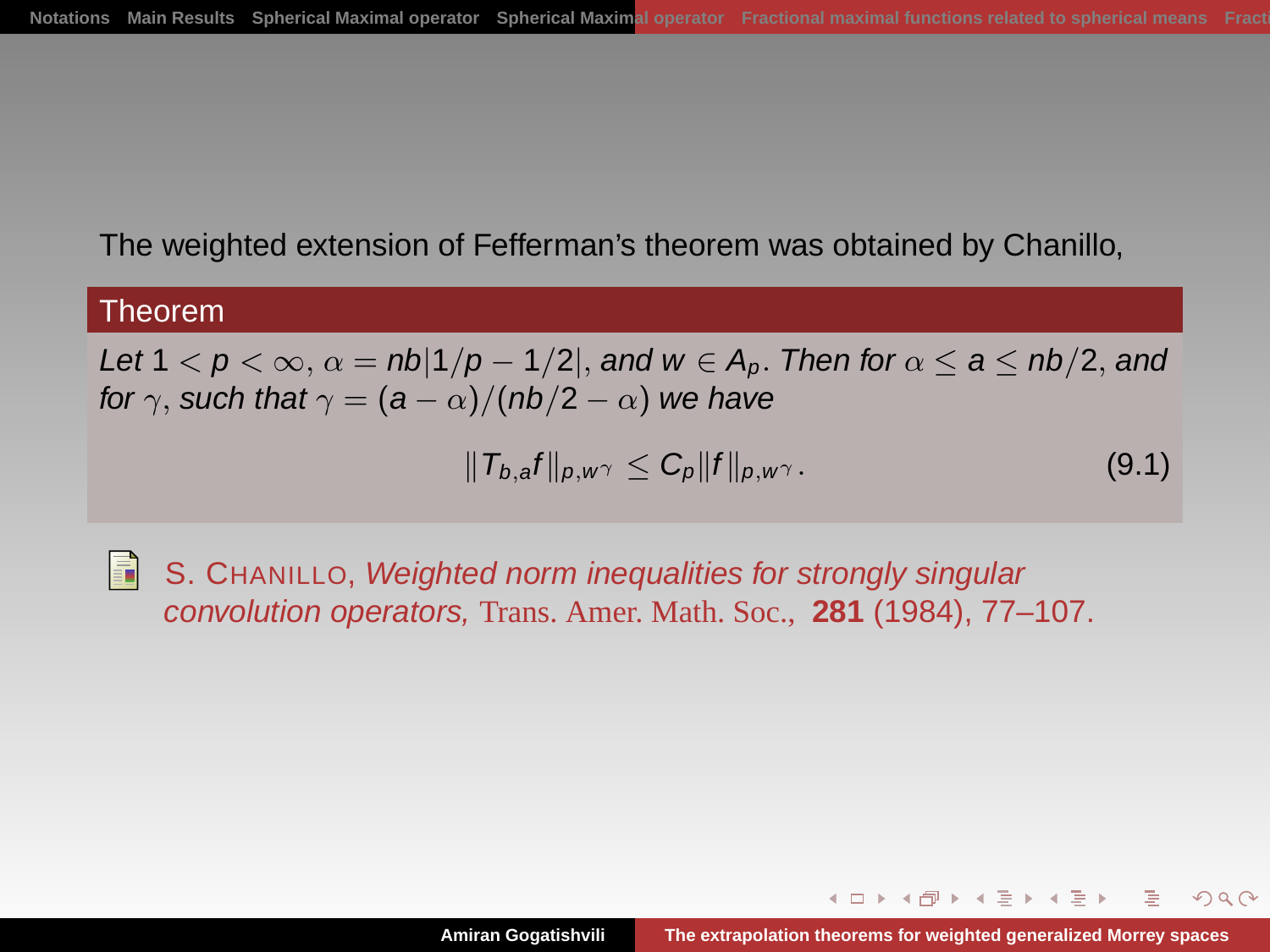Let for some  $1 < p < \infty$ ,  $\alpha = nb|1/p - 1/2|$ ,  $\alpha < a \leq nb/2$ ,. Let  $\gamma = (a - \alpha)/(nb/2 - \alpha)$  and

$$
\sum_{k=1}^{\infty} \frac{\varphi(x, 2^k r)|B(x, 2^k r)|^{\varepsilon}}{w(B(x, 2^k r))^{\gamma}} \leq C_1 \frac{\varphi(x, r)|B(x, r)|^{\varepsilon}}{w(B(x, r))^{\gamma}}
$$

for every  $x \in \mathbb{R}^n$  and  $r > 0$ , and for some  $\varepsilon > 0$ . Then operator  $T_{b,a}$  is bounded on  $\mathcal{M}_{p,\varphi}(w^{\gamma}).$ 

イロト イ伊 トイミト イヨト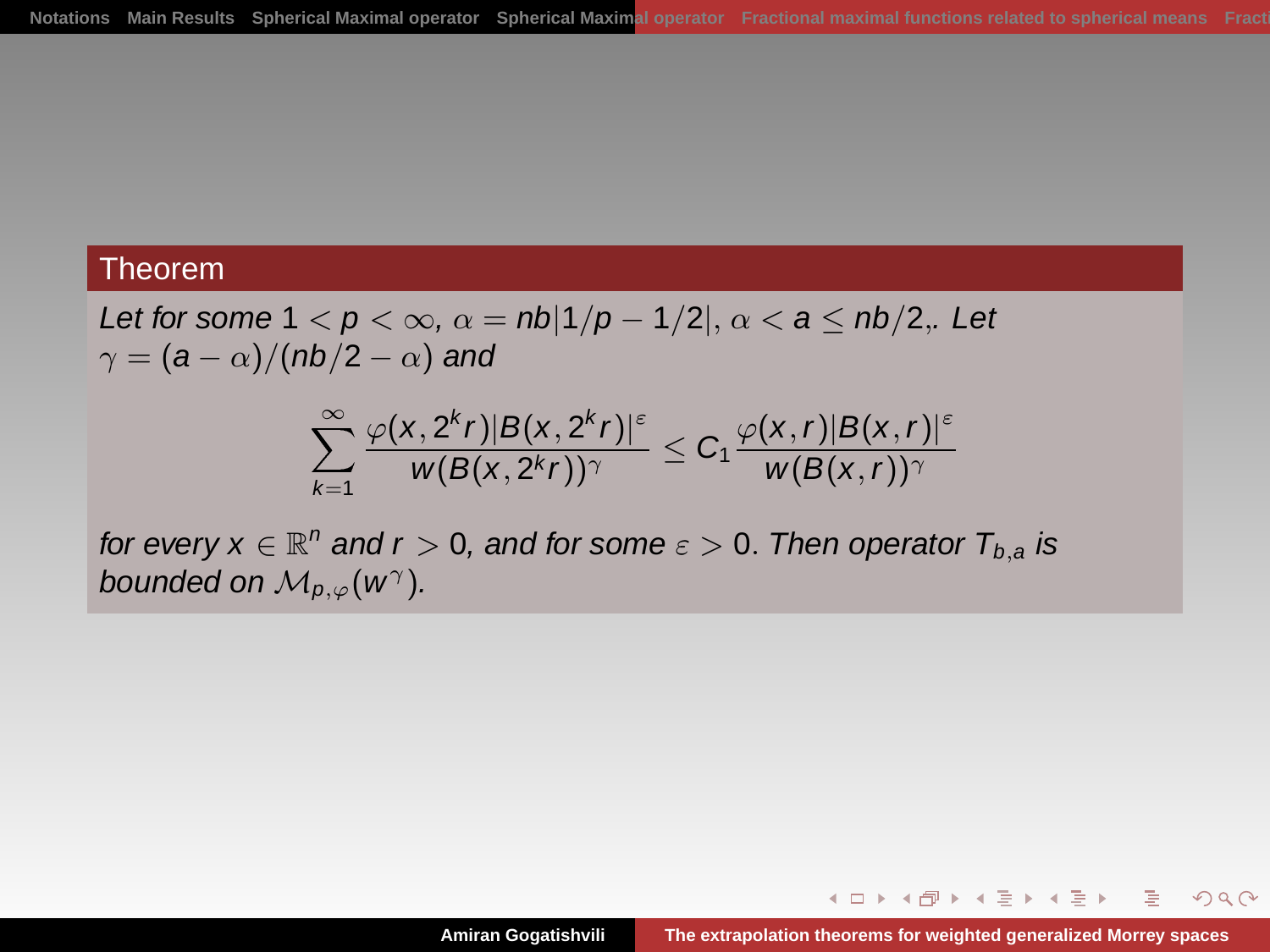#### **Corollary**

Let for some  $1 < p < \infty$ ,  $\alpha = nb|1/p - 1/2|$ ,  $\alpha < a \leq nb/2$ ,. Let  $\gamma = (a - \alpha)/(nb/2 - \alpha)$  and  $0 < \kappa < \gamma$ . Then operator  $T_{b,a}$  is bounded on  $\mathcal{M}_{p,\kappa}(W^{\gamma}).$ 

## **Corollary**

Let for some  $1 < p < \infty$ ,  $\alpha = nb|1/p - 1/2|$ ,  $\alpha < a \le nb/2$ , and  $0 < \lambda < n(a - \alpha)/(nb/2 - \alpha)$ . Then operator  $T_{b,a}$  is bounded on  $\mathcal{M}_{p,\lambda}$ .

 $4$  m }  $4$   $\bar{m}$  }  $4$   $\bar{m}$  }  $4$   $\bar{m}$  }  $4$ 

つくい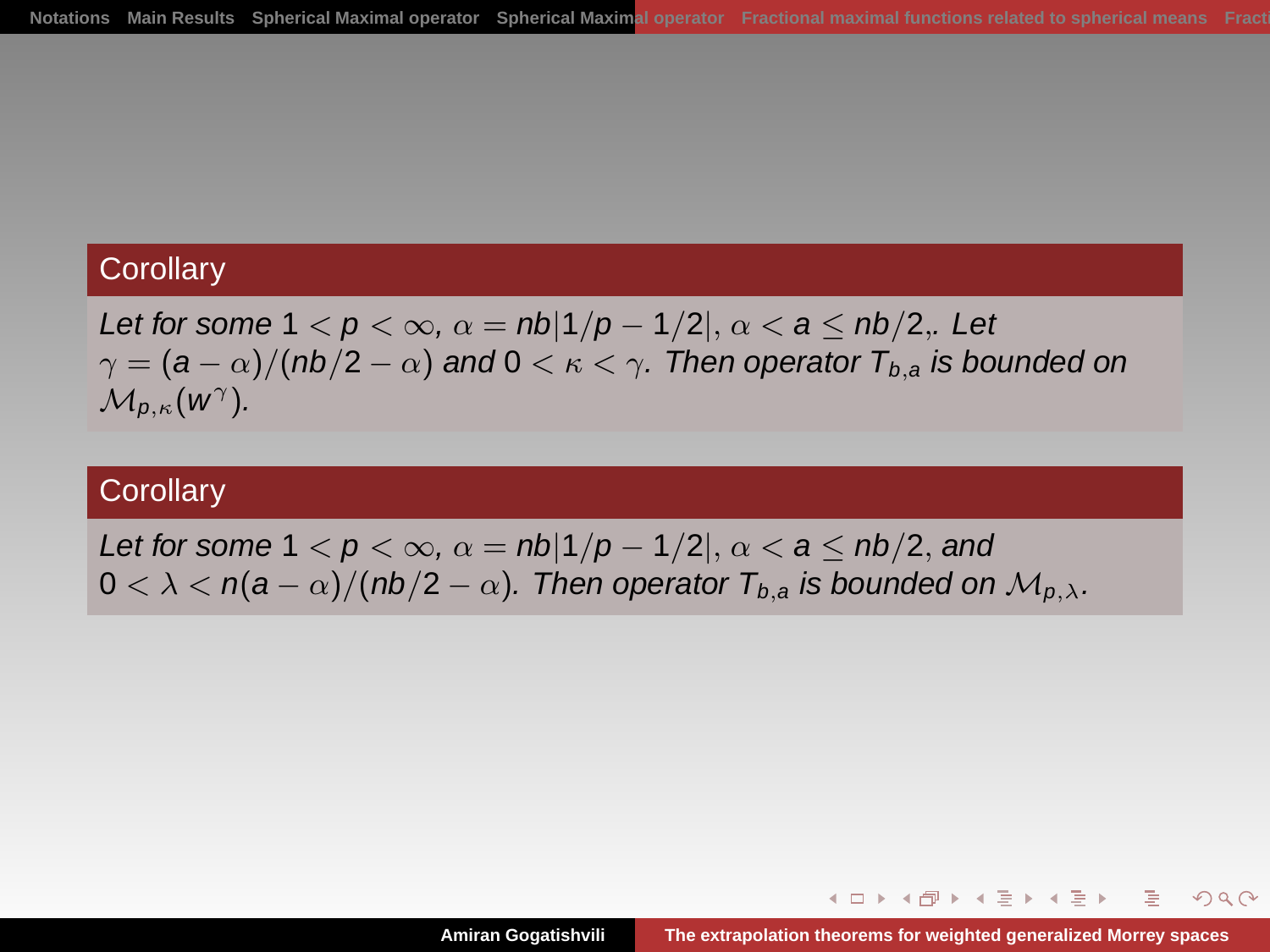The Bochner-Riesz operator in  $\mathbb{R}^n$ ,  $(n \geq 2)$  are defined for  $\beta > 0,$  as

$$
\widehat{T}_{\beta}^r(\xi) = \left(1 - \frac{|\xi|^2}{r^2}\right)_+^{\beta} \widehat{f}(\xi)
$$

with  $t_+ = \max(t, 0)$ , and the maximal Bochner-Riesz operator is defined by

$$
T_{\beta}^*f(x)=\sup_{r>0}|T_{\beta}^r f(x)|.
$$

### Theorem

If 
$$
0 < \beta < \frac{n-1}{2}
$$
, then  $T^*_{\beta}$  is bounded on  $L^2(w^{\frac{2\beta}{n-1}})$  for  $w \in A_2$ .

H M. CARRO, J. DUOANDIKOETXEA AND M. LORENTE, Weighted estimates in a limited range with applications to the Bochner-Riesz operators, Indiana Univ. Math. J., **61** (2012), 1485–1511.

<span id="page-51-0"></span>イロト イ押 トイヨ トイヨト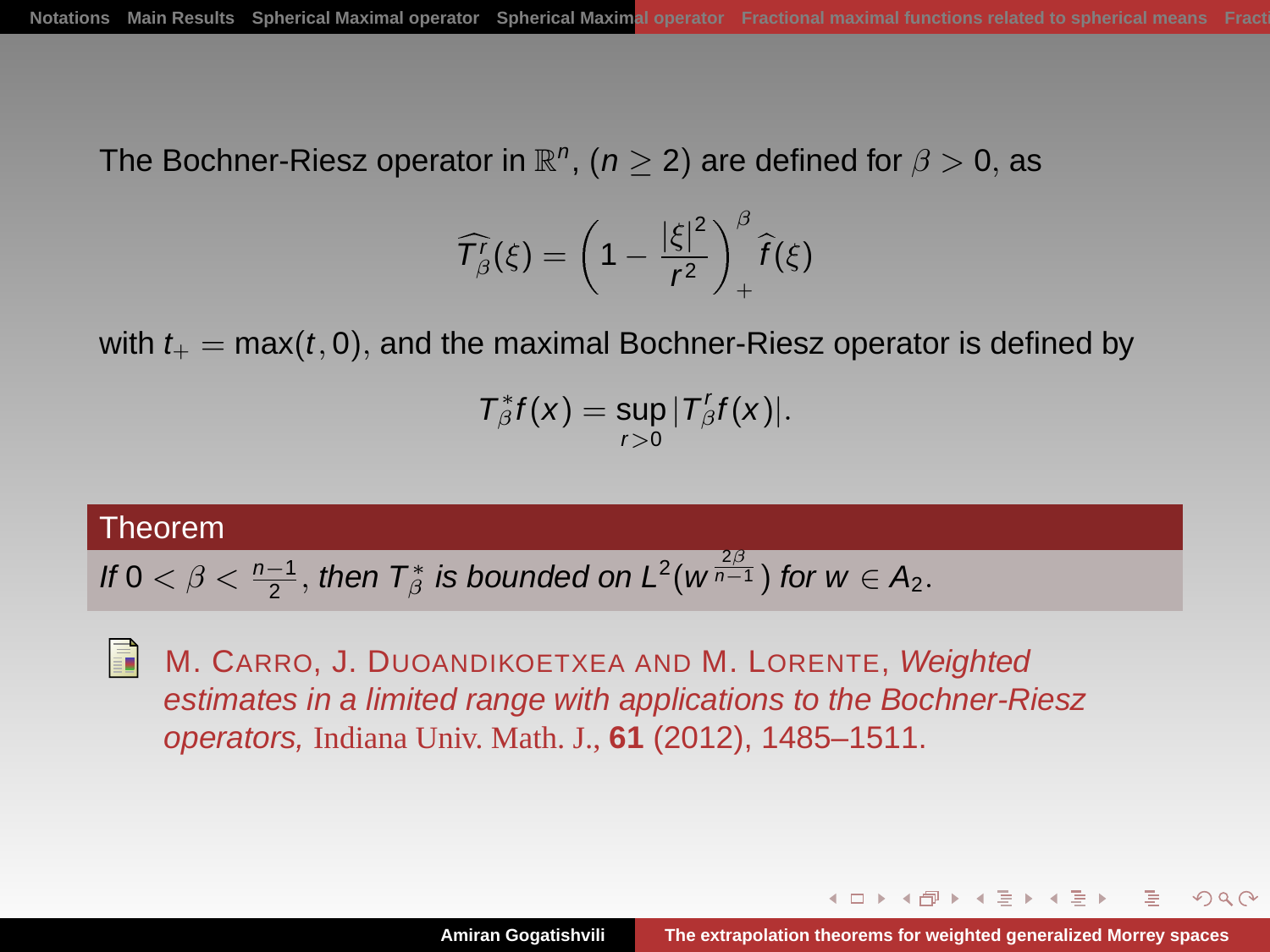The following theorem in case  $p = 2$  was proved by Duoandikoetxea, et. al. in

Ħ J. DUOANDIKOETXEA, A. MOYUA, O. ORUETXEBARRIA, AND E. SIEJO, Radial  $A_p$  weights with applications to the disc multiplier and the Bochner-Riesz operators, Indiana Univ. Math. J., **57** (2008), 1239–1258. For the case  $p \neq 2$ 

#### Theorem

 $Th<sub>0</sub>$ 

Given  $\delta$ ,  $0 < \delta < 1$ , suppose that for all  $w \in A_2$ 

$$
\int_{\mathbb{R}^n} f(x)^2 w^\delta(x) dx \leq C \int_{\mathbb{R}^n} g(x)^2 w^\delta(x) dx, \quad (f, g) \in \mathcal{F}.
$$
\n
$$
\text{on for all } p, \ \frac{2}{1+\delta} < p < \frac{2}{1-\delta}, \text{ and every } w^{\frac{2}{2-\rho(1-\delta)}} \in A_{\frac{2\rho\delta}{2-\rho(1-\delta)}}
$$
\n
$$
\int_{\mathbb{R}^n} f(x)^p w(x) dx \leq C \int_{\mathbb{R}^n} g(x)^p w(x) dx.
$$

A + + = + +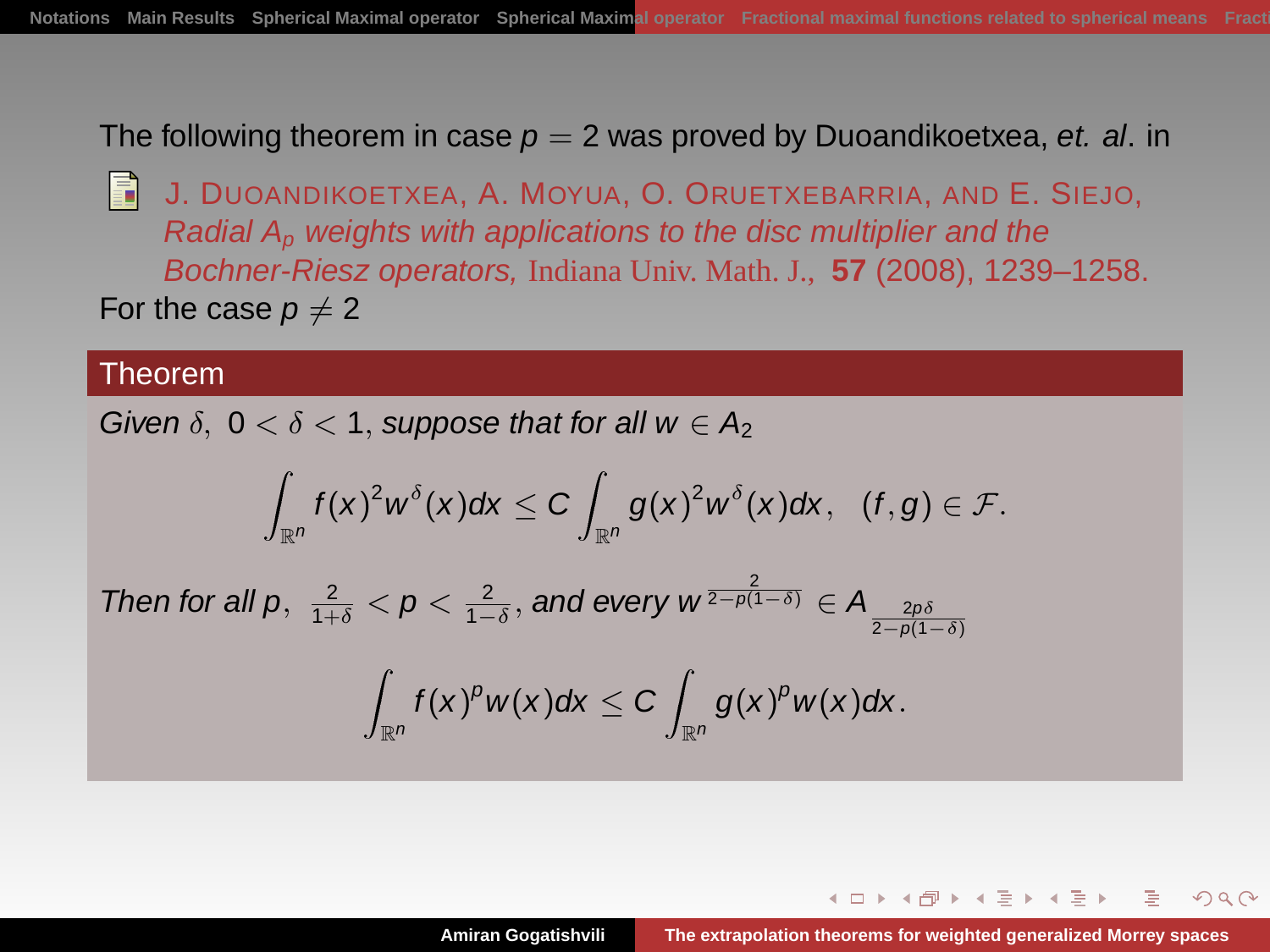## By combination of these two Theorems we obtain

#### Theorem

Let 
$$
0 < \beta < \frac{n-1}{2}
$$
,  $n \ge 2$  and  $\frac{2(n-1)}{n-1+2\beta} < p < \frac{2(n-1)}{n-1-2\beta}$ . Then for every  
\n
$$
w \in A_{\frac{4p\beta}{(2-p)(n-1)+2p\beta}}
$$
\n
$$
\int_{\mathbb{R}^n} T_{\beta}^* f(x)^p w^{\gamma}(x) dx \le C \int_{\mathbb{R}^n} f(x)^p w^{\gamma}(x) dx,
$$
\nwhere  $\gamma = \frac{(2-p)(n-1)+2p\beta}{2(n-1)}$ .

イロト 不配 トイモト 不思 トー

G.

 $299$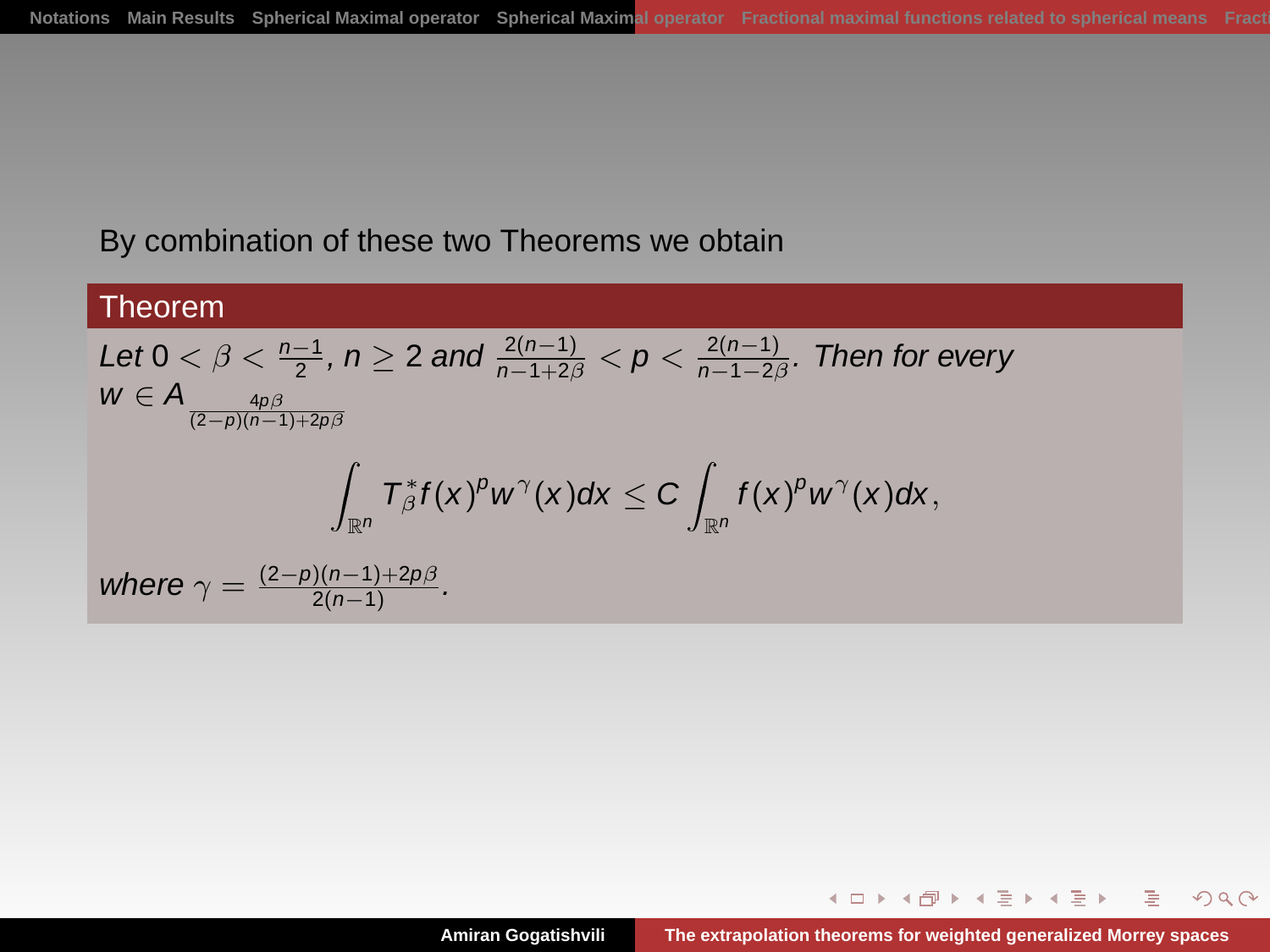Let 
$$
0 < \beta < \frac{n-1}{2}
$$
,  $n \geq 2$ ,  $\frac{2(n-1)}{n-1+2\beta} < p < \frac{2(n-1)}{n-1-2\beta}$ . Suppose that  $w \in A_1$  such that\n
$$
\sum_{k=1}^{\infty} \frac{\varphi(x, 2^k r)|B(x, 2^k r)|^{\varepsilon}}{w(B(x, 2^k r))^{\gamma}} \leq C_1 \frac{\varphi(x, r)|B(x, r)|^{\varepsilon}}{w(B(x, r))^{\gamma}}
$$
\nfor every  $x \in \mathbb{R}^n$  and  $r > 0$ ,  $\gamma = \frac{(2-p)(n-1)+2p\beta}{2(n-1)}$  and for some  $\varepsilon > 0$ . Then operator  $T^*_{\beta}$  is bounded on  $\mathcal{M}_{p,\varphi}(w^{\gamma})$ .

イロトメ団 トメ 君 トメ 君 トー 君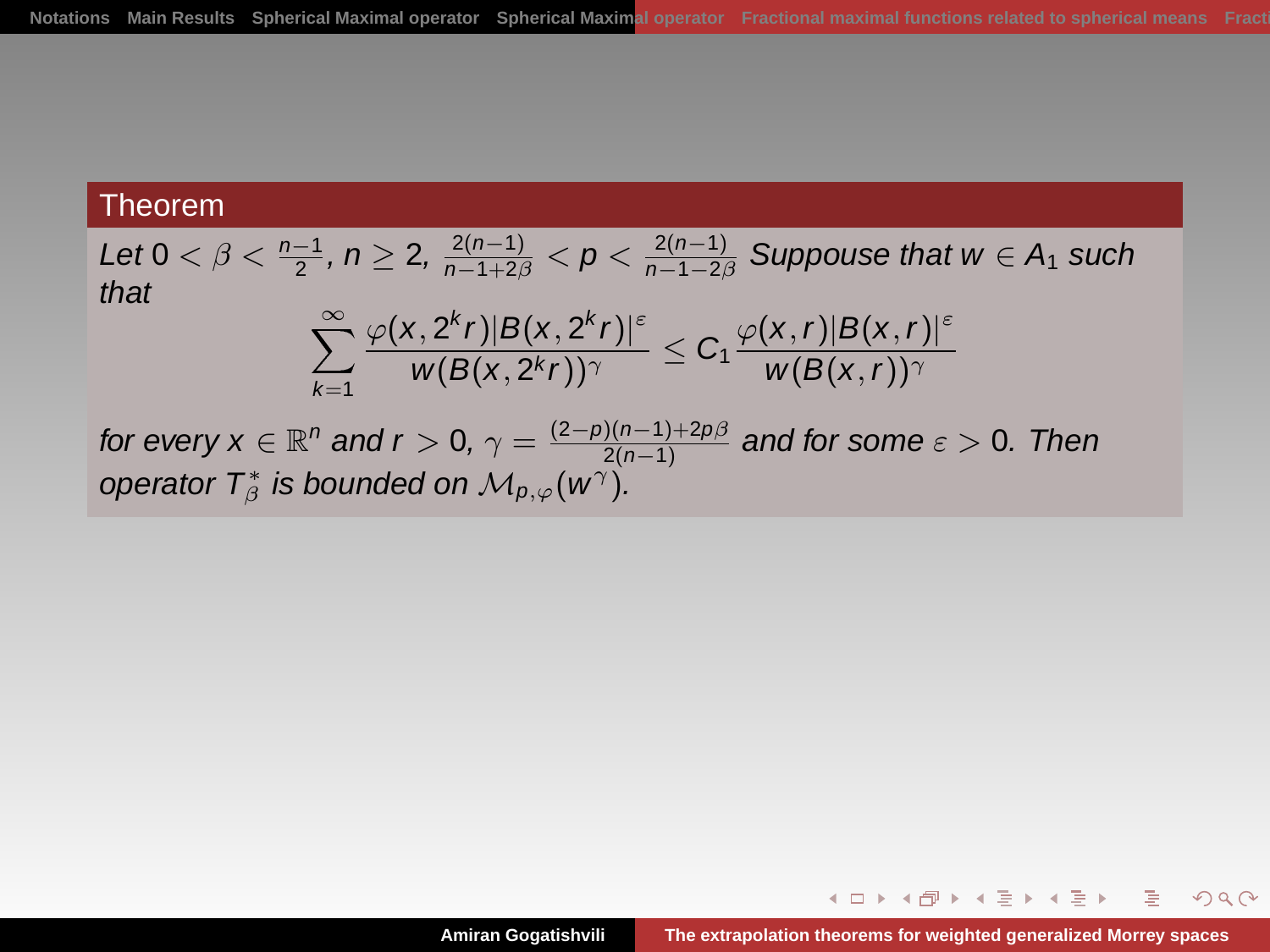Let 
$$
0 < \beta < \frac{n-1}{2}
$$
,  $n \geq 2$ ,  $\frac{2(n-1)}{n-1+2\beta} < p < \frac{2(n-1)}{n-1-2\beta}$ . Suppose that  $w \in A_1$  such that\n
$$
\sum_{k=1}^{\infty} \frac{\varphi(x, 2^k r)|B(x, 2^k r)|^{\varepsilon}}{w(B(x, 2^k r))^{\gamma}} \leq C_1 \frac{\varphi(x, r)|B(x, r)|^{\varepsilon}}{w(B(x, r))^{\gamma}}
$$
\nfor every  $x \in \mathbb{R}^n$  and  $r > 0$ ,  $\gamma = \frac{(2-p)(n-1)+2p\beta}{2(n-1)}$  and for some  $\varepsilon > 0$ . Then

operator  $T^*_\beta$  is bounded on  $\mathcal{M}_{p,\varphi}(w^\gamma)$ .

# **Corollary**

Let 
$$
0 < \beta < \frac{n-1}{2}
$$
,  $n \geq 2$ ,  $\frac{2(n-1)}{n-1+2\beta} < p < \frac{2(n-1)}{n-1-2\beta}$ ,  $0 < \kappa < \frac{(2-p)(n-1)+2\beta}{2(n-1)}$  and  $w \in A_1$ . Then  $T^*_{\beta}$  is bounded on  $\mathcal{M}_{p,\kappa}(w^{\gamma})$ .

K ロ ▶ K @ ▶ K 할 ▶ K 할 ▶ ( 할 ) 900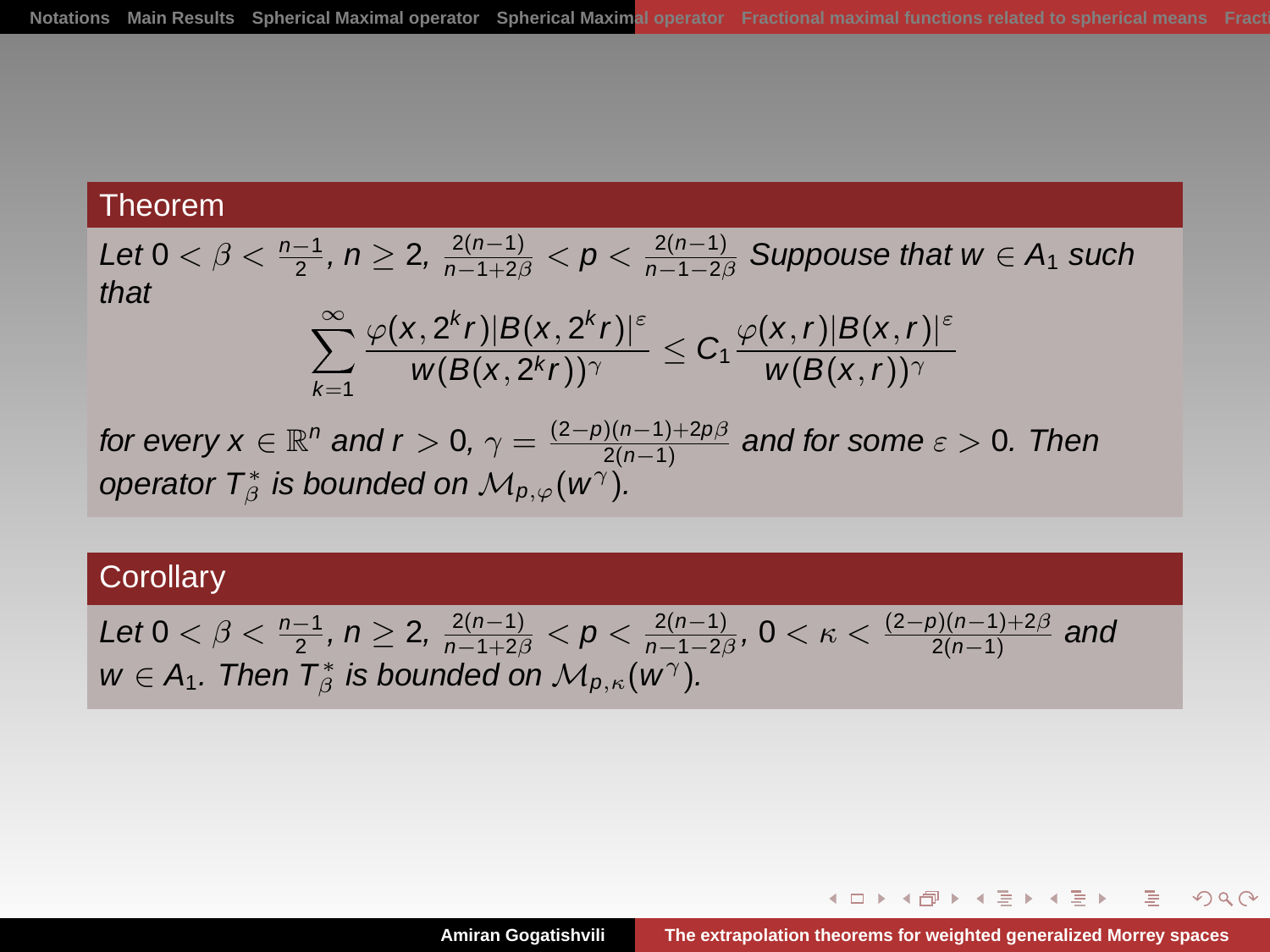Given a Calderón- Zygmund singular integral operator T, and a function  $b \in BMO$ , define the commutator [b; T] to be the operator

 $[b; T] f(x) = b(x)Tf(x) - T(bf)(x).$ 

These operators were shown to be bounded on  $L_p(\mathbb{R}^n)$  ,  $1 < p < \infty$ , by Coifman, Rochberg and Weiss

F. R. COIFMAN, R. ROCHBERG, AND G. WEISS, Factorization theorems for Hardy spaces in several variables. Ann. of Math., **103** (1976), 611–635. it was shown in

 $\blacksquare$  C. PÉREZ, Sharp estimates for commutators of singular integrals via iterations of the Hardy-Littlewood maximal function, J. Fourier Anal. Appl., **3** (1997), 743–756.

that, for all  $0 < p < \infty$  and all  $w \in A_{\infty}$ ,

$$
\int_{\mathbb{R}^n} |[b;T]f(x)|^p w(x) dx \leq C \int_{\mathbb{R}^n} M^2 f(x)^p w(x) dx; \qquad (11.1)
$$

where  $M^2=M\circ M.$  Hence, if  $1< p<\infty$  and  $w\in A_p$  , then  $[b;T]$  is bounded on  $L_p(w)$ .

<span id="page-56-0"></span>イロト イタト イモト イモト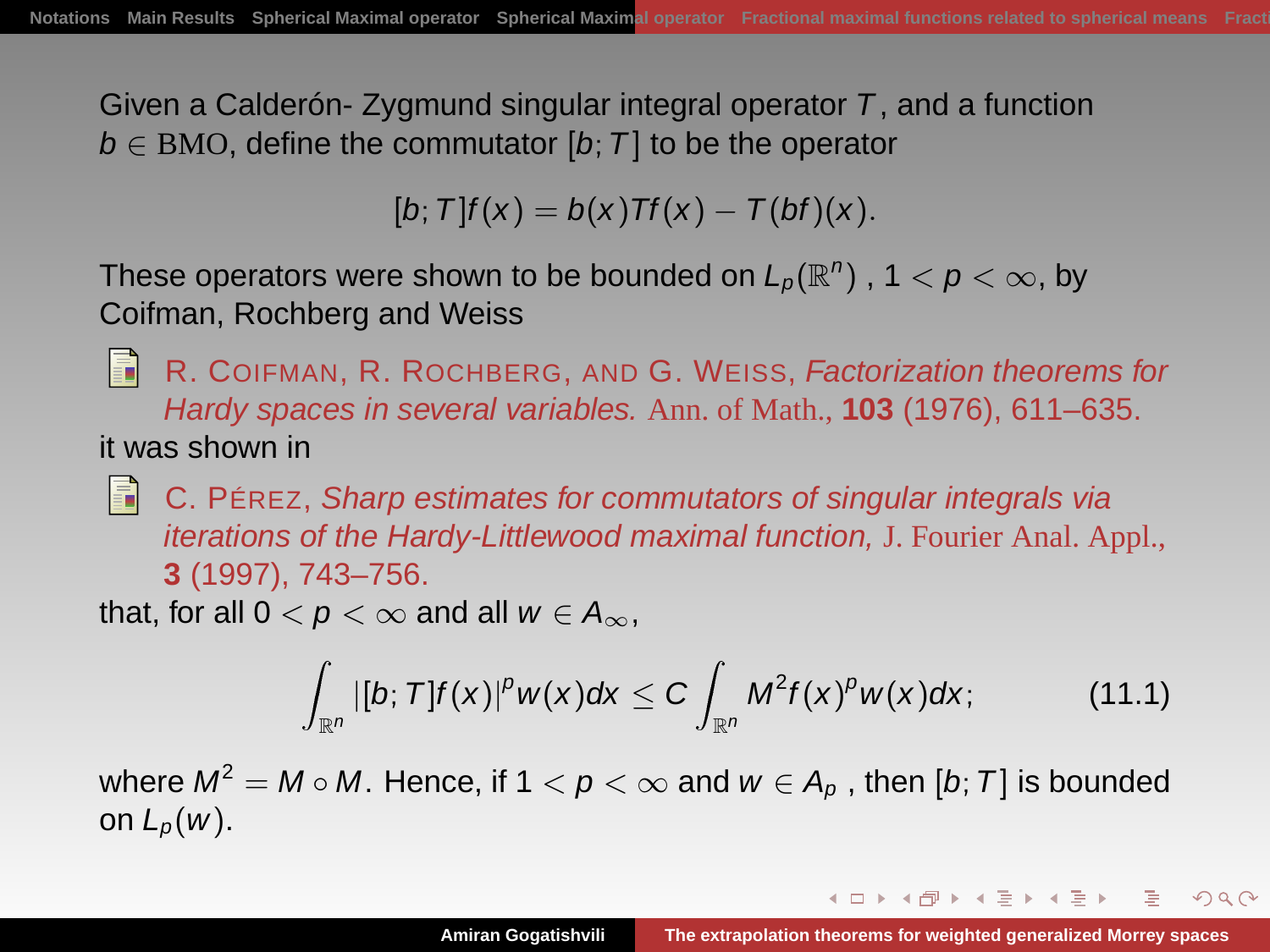Let  $b \in BMO$ . Suppose that  $w \in A_1$  such that

$$
\sum_{k=1}^{\infty} \frac{\varphi(x, 2^k r)|B(x, 2^k r)|^{\varepsilon}}{w(B(x, 2^k r))} \leq C_1 \frac{\varphi(x, r)|B(x, r)|^{\varepsilon}}{w(B(x, r))}
$$

for every  $x \in \mathbb{R}^n$  and  $r > 0$ , and for some  $\varepsilon > 0$ . Then operator  $[b; T]$  is bounded on  $M_{p,\varphi}(w)$ .

イロト イ伊 トイミト イヨト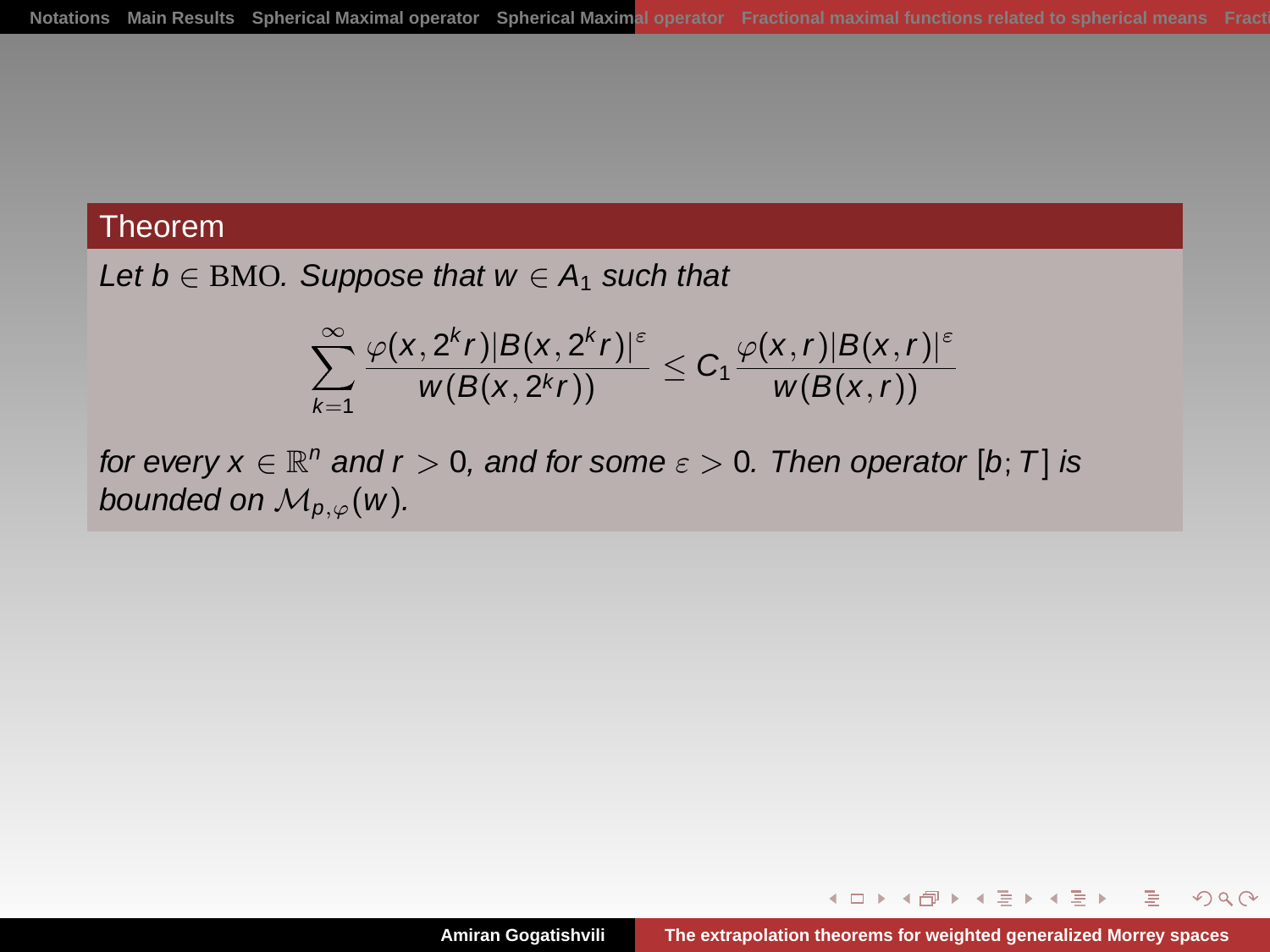Let  $b \in BMO$ . Suppose that  $w \in A_1$  such that

$$
\sum_{k=1}^{\infty} \frac{\varphi(x, 2^k r)|B(x, 2^k r)|^{\varepsilon}}{w(B(x, 2^k r))} \leq C_1 \frac{\varphi(x, r)|B(x, r)|^{\varepsilon}}{w(B(x, r))}
$$

for every  $x \in \mathbb{R}^n$  and  $r > 0$ , and for some  $\varepsilon > 0$ . Then operator  $[b; T]$  is bounded on  $M_{p,\varphi}(w)$ .

## **Corollary**

Let  $b \in BMO$ ,  $0 < \kappa < 1$  and  $w \in A_1$ . Then [b; T] is bounded on  $\mathcal{M}_{p,\kappa}(w)$ .

イロト イ伊 トイミト イヨト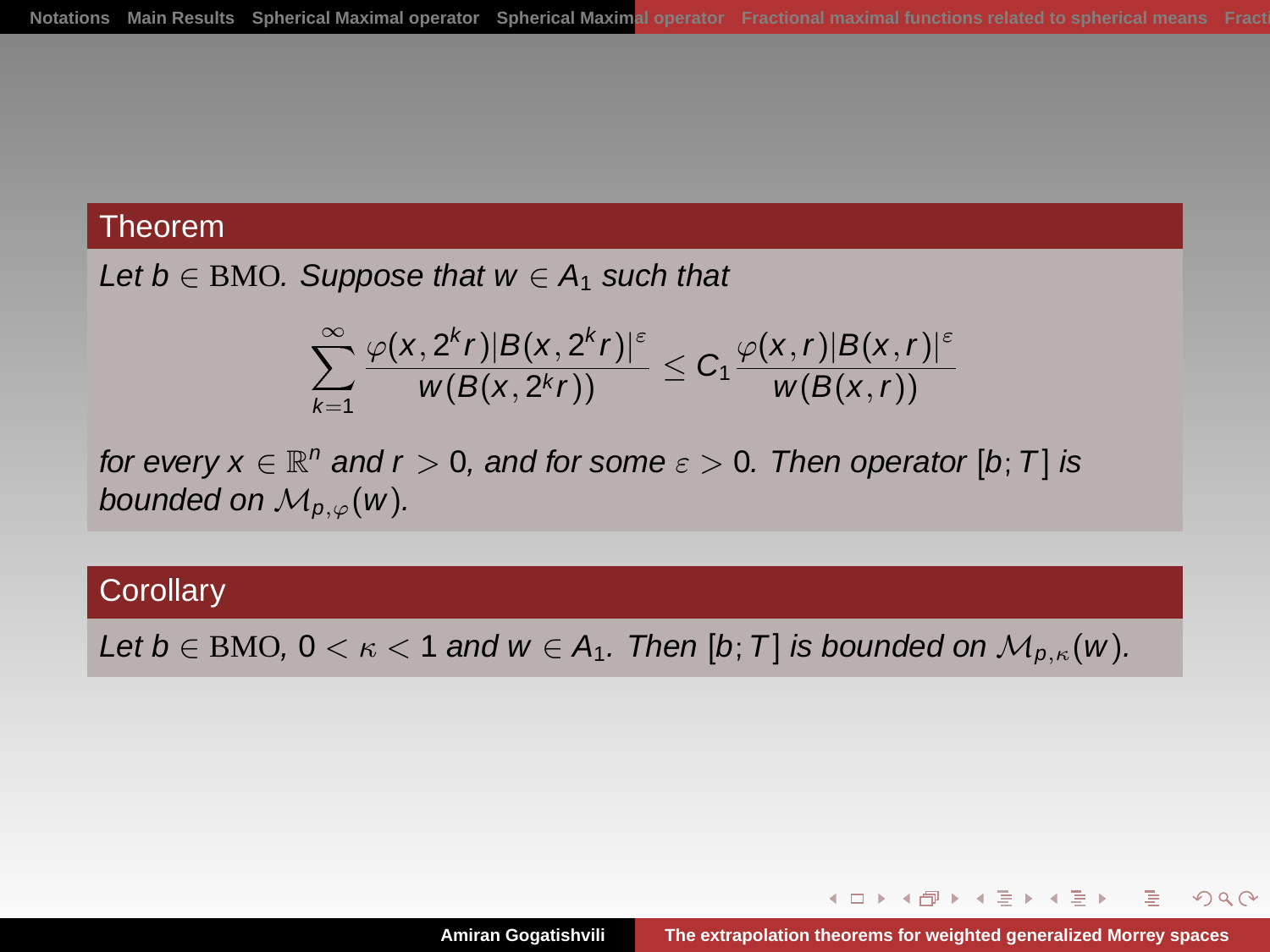The original inequality due to Coifman and Fefferman showed that Calderón-Zygmund singular integrals  $T$  could be controlled by the Hardy-Littlewood maximal operator: more precisely, given  $w \in A_{\infty}$ ,

$$
\int_{\mathbb{R}^n} |Tf(x)|^p w(x) dx \leq C \int_{\mathbb{R}^n} Mf(x)^p w(x) dx.
$$

H R. R. COIFMAN, Distribution function inequalities for singular integrals, Proc. Nat. Acad. Sci. U.S.A., **69** 1972, 2838-2839.

Ħ. R. R. COIFMAN AND C. FEFFERMAN, Weighted norm inequalities for maximal functions and singular integrals, Studia Math., **51** (1974), 241â250.

<span id="page-59-0"></span>A + + = + + =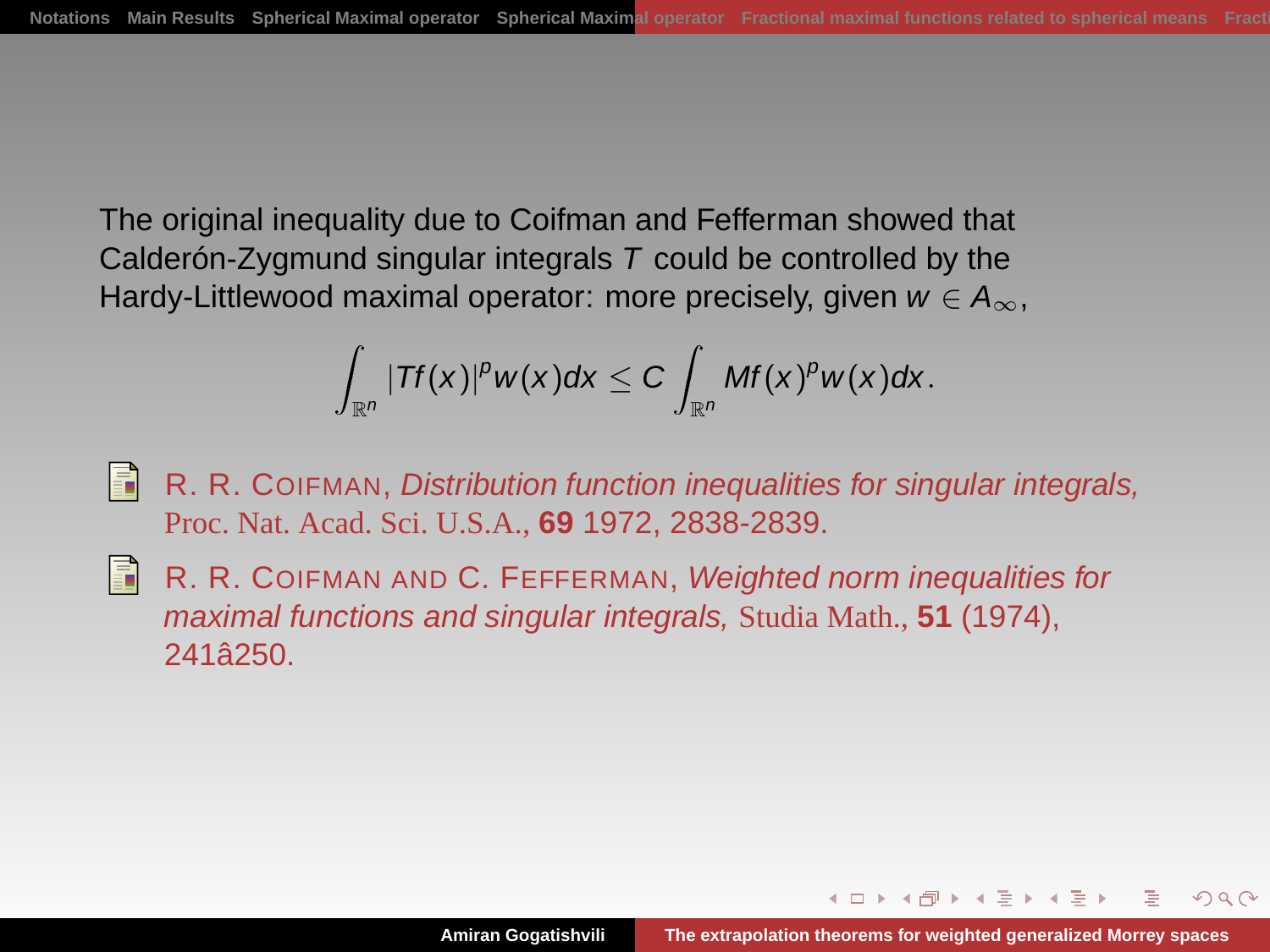Let  $1 < p < \infty$ . Suppose that  $w \in A_1$  such that

$$
\sum_{k=1}^{\infty} \frac{\varphi(x, 2^k r)|B(x, 2^k r)|^{\varepsilon}}{w(B(x, 2^k r))} \leq C_1 \frac{\varphi(x, r)|B(x, r)|^{\varepsilon}}{w(B(x, r))}
$$

for every  $x \in \mathbb{R}^n$  and  $r > 0$ , and for some  $\varepsilon > 0$ . Then

$$
||\mathit{Tf}||_{\mathcal{M}_{p,\varphi}(w)} \leq C||\mathit{Mf}||_{\mathcal{M}_{p,\varphi}(w)}.
$$

イロト イ伊 トイヨ トイヨト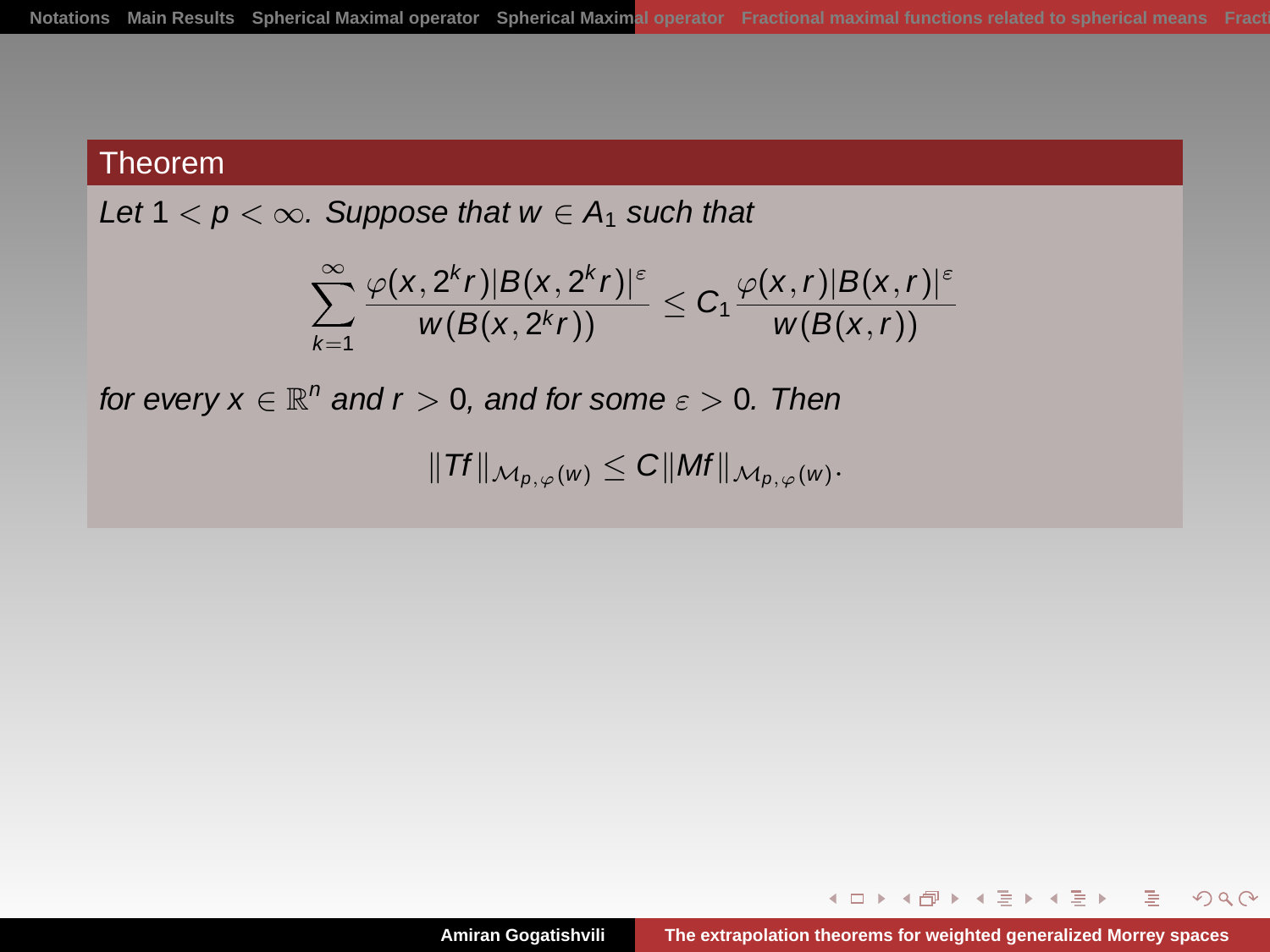Let  $1 < p < \infty$ . Suppose that  $w \in A_1$  such that

$$
\sum_{k=1}^{\infty} \frac{\varphi(x, 2^k r)|B(x, 2^k r)|^{\varepsilon}}{w(B(x, 2^k r))} \leq C_1 \frac{\varphi(x, r)|B(x, r)|^{\varepsilon}}{w(B(x, r))}
$$

for every  $x \in \mathbb{R}^n$  and  $r > 0$ , and for some  $\varepsilon > 0$ . Then

$$
||\mathit{Tf}||_{\mathcal{M}_{p,\varphi}(w)} \leq C||\mathit{Mf}||_{\mathcal{M}_{p,\varphi}(w)}.
$$

### **Corollary**

Let  $1 < p < \infty$ ,  $0 < \kappa < 1$  and  $w \in A_1$ . Then

 $\|Tf\|_{\mathcal{M}_{p,\kappa}(w)} \leq C \|Mf\|_{\mathcal{M}_{p,\kappa}(w)}.$ 

イロト イ伊 トイミト イヨト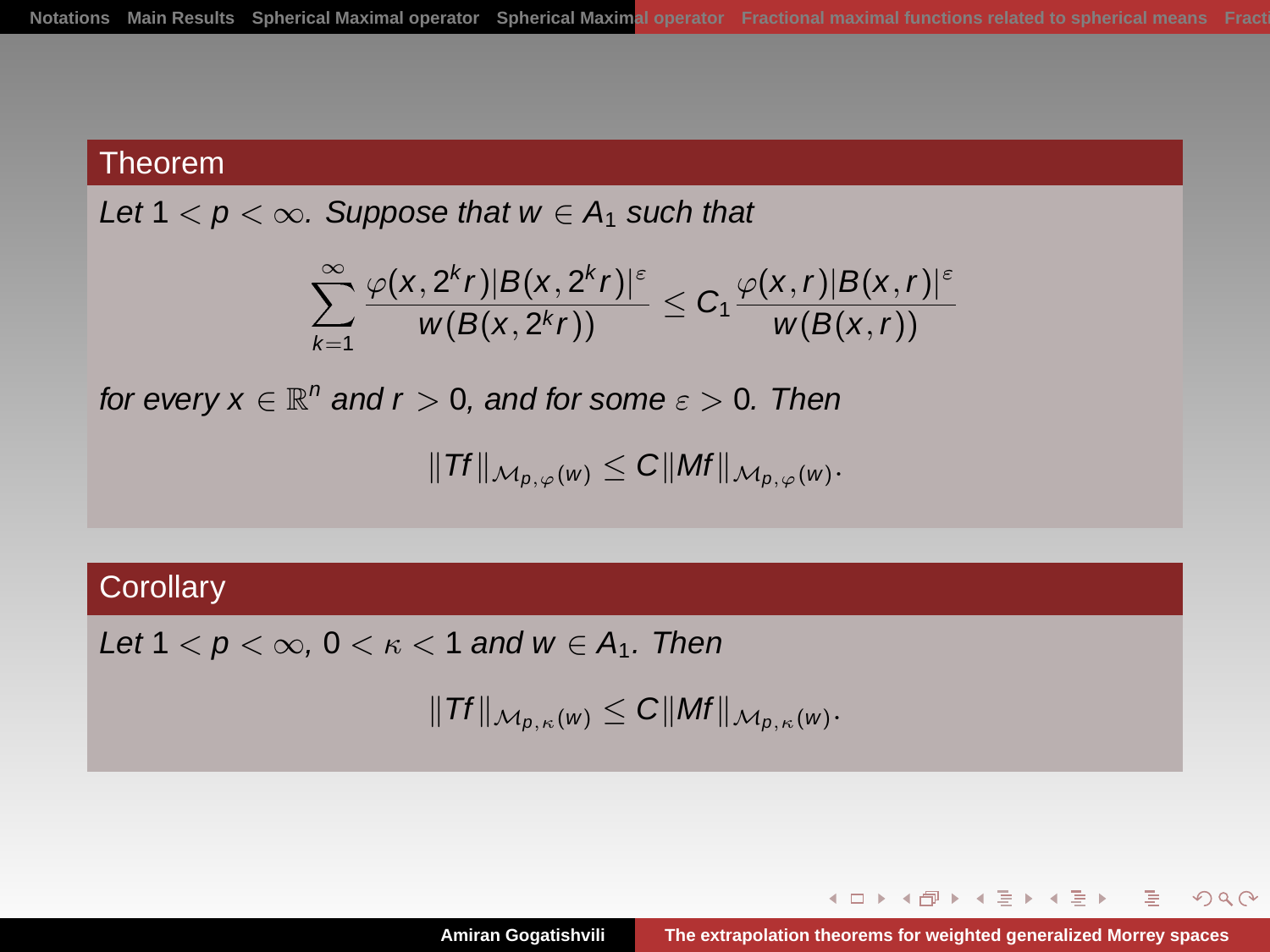Given a locally integrable function f, the Hardy-Littlewood maximal function, Mf, is defined by

$$
Mf(x)=\sup_{B\ni x}\frac{1}{|B|}\int_B|f(y)|dy,
$$

where the supremum is taken over all balls B in  $\mathbb{R}^n$ .

Given a locally integrable function  $f$  the sharp maximal function  $M^{\#}f$ , is defined by

$$
M^{\#}f(x)=\sup_{B\ni x}\frac{1}{|B|}\int_B|f(y)-\frac{1}{|B|}\int_Bf|dy,
$$

where the supremum is taken over all balls B in  $\mathbb{R}^n$ .

We have the weighted variant of the Fefferman and Stein inequality, for all  $p$ ,  $0 < p < \infty$ , and  $w \in A_{\infty}$ ,

$$
\int_{\mathbb{R}^n}Mf(x)^p w(x)dx \leq C \int_{\mathbb{R}^n}M^{\#}f(x)^p w(x)dx.
$$

圖 J. GARCÁ-CUERVA, AND J. L. RUBIO DE FRANCIA, Weighted Norm Inequalities and Related Topics. North-Holland Math. Stud. 116, North Holland, Amsterdam, (1985).

<span id="page-62-0"></span>イロト イタト イモト イモト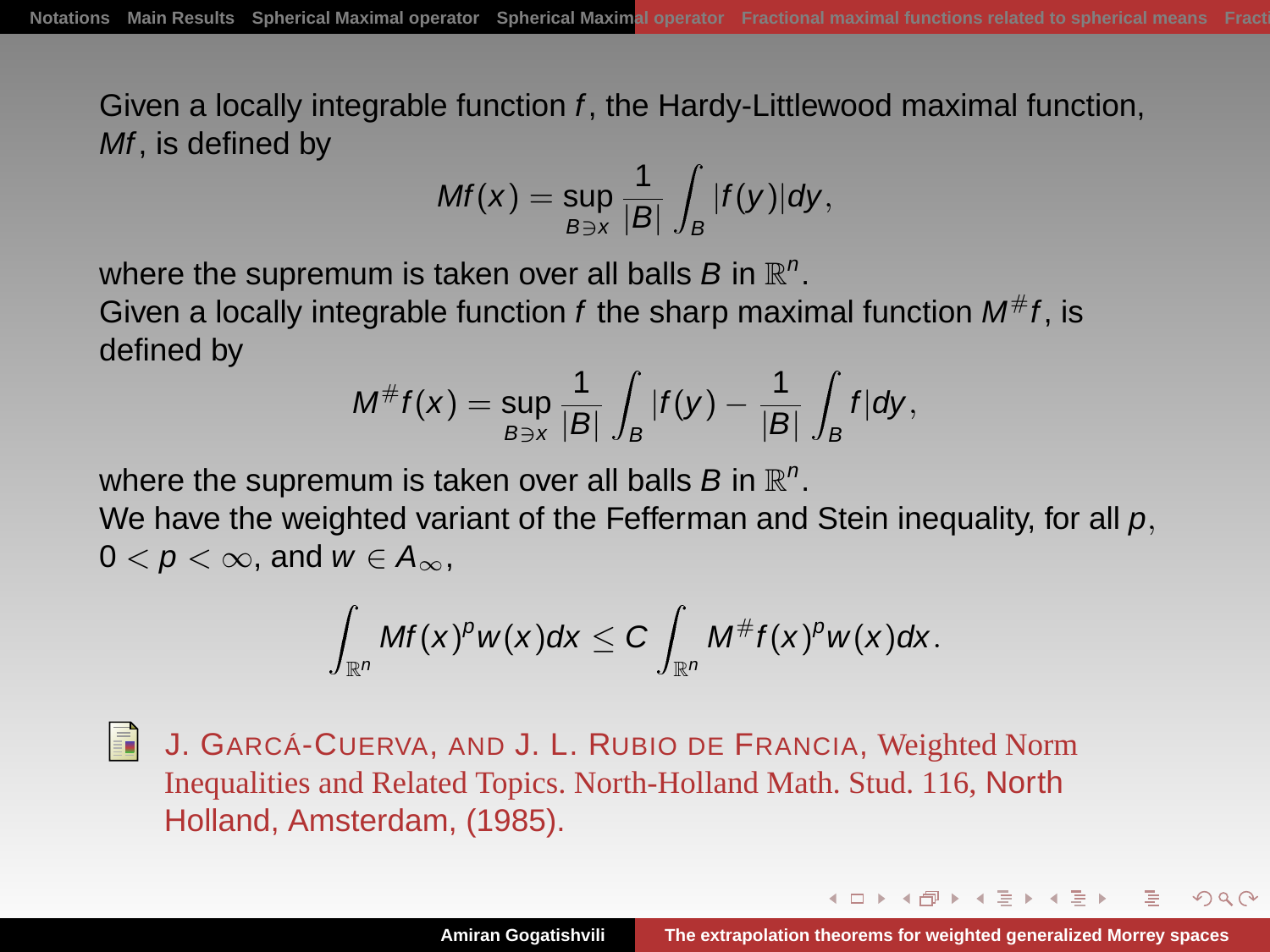Let  $1 < p < \infty$ . Suppose that  $w \in A_1$  such that

$$
\sum_{k=1}^{\infty} \frac{\varphi(x, 2^k r)|B(x, 2^k r)|^{\epsilon}}{w(B(x, 2^k r))} \leq C_1 \frac{\varphi(x, r)|B(x, r)|^{\epsilon}}{w(B(x, r))}
$$

for every  $x \in \mathbb{R}^n$  and  $r > 0$ , and for some  $\varepsilon > 0$ . Then

$$
||Mf||_{\mathcal{M}_{p,\varphi}(w)} \leq C||M^{\#}f||_{\mathcal{M}_{p,\varphi}(w)}.
$$

イロト イ伊 トイミト イヨト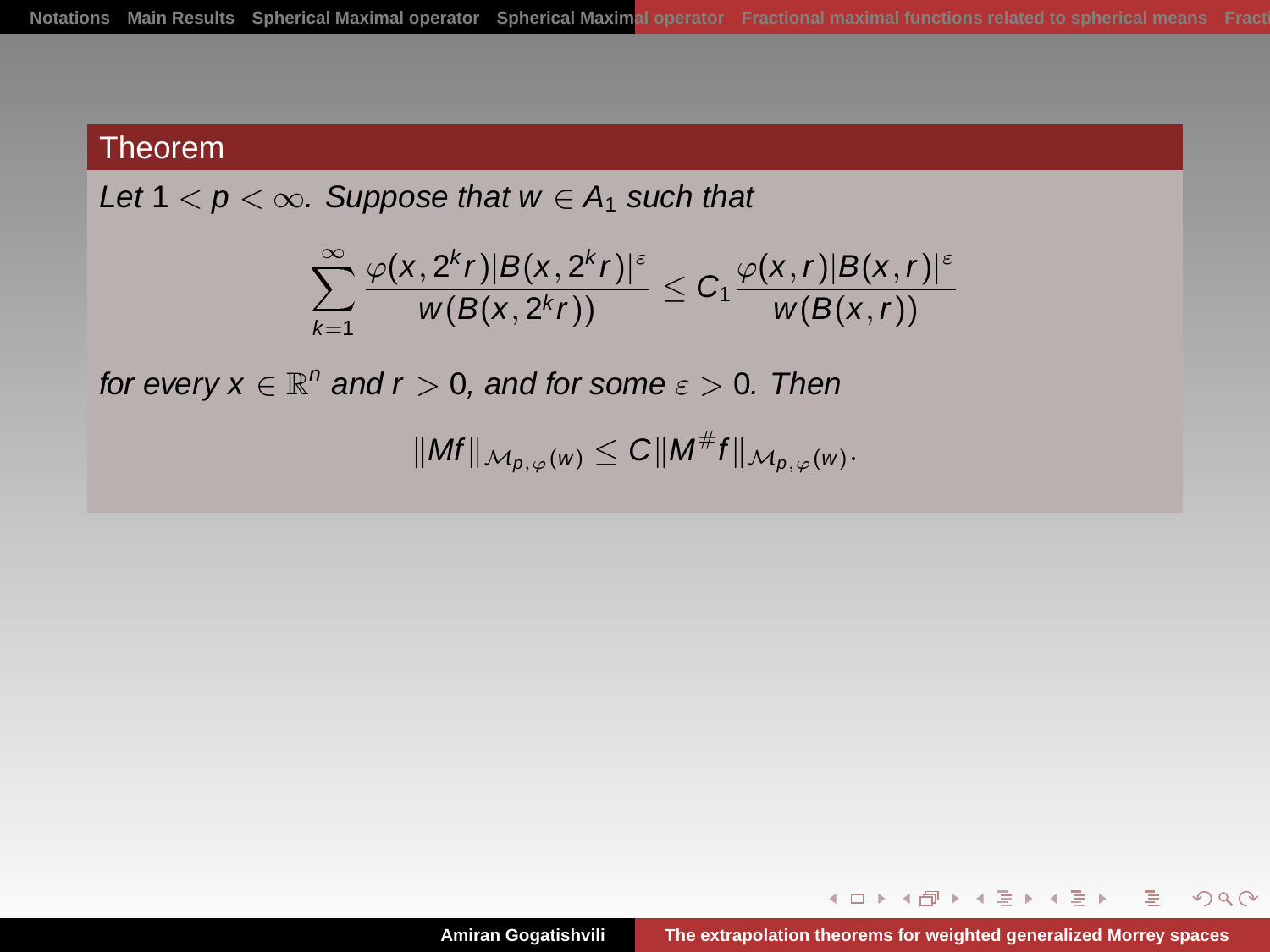Let  $1 < p < \infty$ . Suppose that  $w \in A_1$  such that

$$
\sum_{k=1}^{\infty} \frac{\varphi(x, 2^k r)|B(x, 2^k r)|^{\epsilon}}{w(B(x, 2^k r))} \leq C_1 \frac{\varphi(x, r)|B(x, r)|^{\epsilon}}{w(B(x, r))}
$$

for every  $x \in \mathbb{R}^n$  and  $r > 0$ , and for some  $\varepsilon > 0$ . Then

$$
||Mf||_{\mathcal{M}_{p,\varphi}(w)} \leq C||M^{\#}f||_{\mathcal{M}_{p,\varphi}(w)}.
$$

## **Corollary**

Let  $1 < p < \infty$ ,  $0 < \kappa < 1$  and  $w \in A_1$ . Then

$$
||Mf||_{\mathcal{M}_{p,\kappa}(w)} \leq C||M^{\#}f||_{\mathcal{M}_{p,\kappa}(w)}.
$$

イロト イ伊 トイミト イヨト